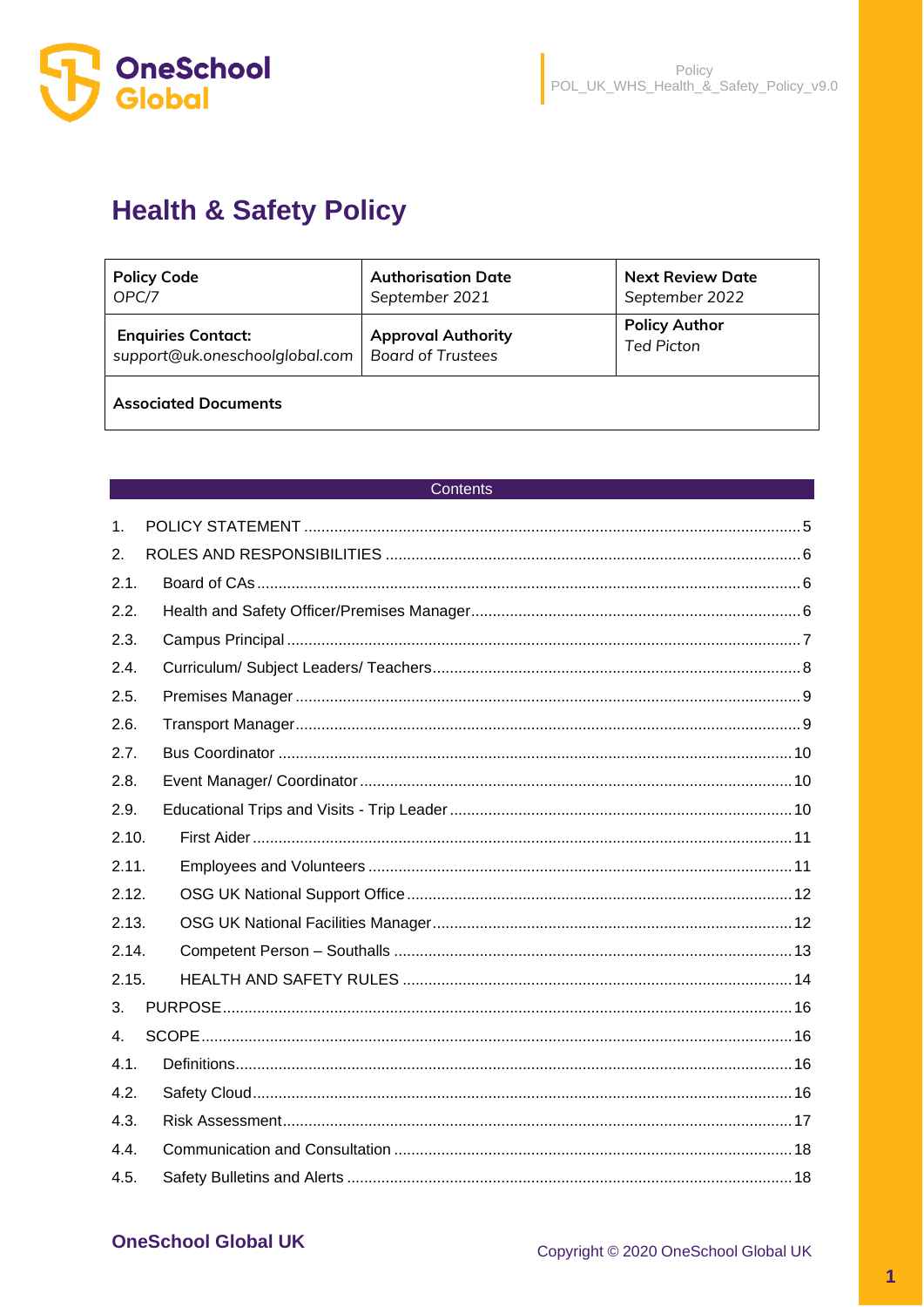# **CONNOCO DE SONO DE SONO DE SONO DE SONO DE SONO DE SONO DE SONO DE SONO DE SONO DE SONO DE SONO DE SONO DE SONO DE S**<br>Se de Sono De Sono De Sono De Sono De Sono De Sono De Sono De Sono De Sono De Sono De Sono De Sono De S

| 4.6.  |                                                                                           |  |
|-------|-------------------------------------------------------------------------------------------|--|
| 4.7.  |                                                                                           |  |
| 4.8.  |                                                                                           |  |
| 4.9.  |                                                                                           |  |
| 4.10. |                                                                                           |  |
| 4.11. |                                                                                           |  |
| 4.12. |                                                                                           |  |
| 4.13. |                                                                                           |  |
| 4.14. | Accident, Incident and III-Health Recording, Reporting and Investigation 21               |  |
| 4.15. |                                                                                           |  |
| 4.16. |                                                                                           |  |
| 4.17. | Dealing with Unprecedented Situations such as Pandemics - e.g. COVID-1922                 |  |
| 4.18. |                                                                                           |  |
| 4.19. |                                                                                           |  |
| 4.20. |                                                                                           |  |
| 4.21. |                                                                                           |  |
| 4.22. |                                                                                           |  |
| 4.23. |                                                                                           |  |
| 4.24. |                                                                                           |  |
| 4.25. |                                                                                           |  |
| 4.26. |                                                                                           |  |
| 4.27. |                                                                                           |  |
| 4.28. |                                                                                           |  |
| 4.29. |                                                                                           |  |
| 4.30. |                                                                                           |  |
| 4.31. |                                                                                           |  |
| 4.32. |                                                                                           |  |
| 4.33. |                                                                                           |  |
| 4.34. |                                                                                           |  |
| 4.35. |                                                                                           |  |
| 4.36. |                                                                                           |  |
| 4.37. |                                                                                           |  |
| 4.38. | Selection and Control of Contractors to Work on Asbestos Containing Materials (ACMs). .30 |  |
| 4.39. |                                                                                           |  |
| 4.40. |                                                                                           |  |
| 4.41. |                                                                                           |  |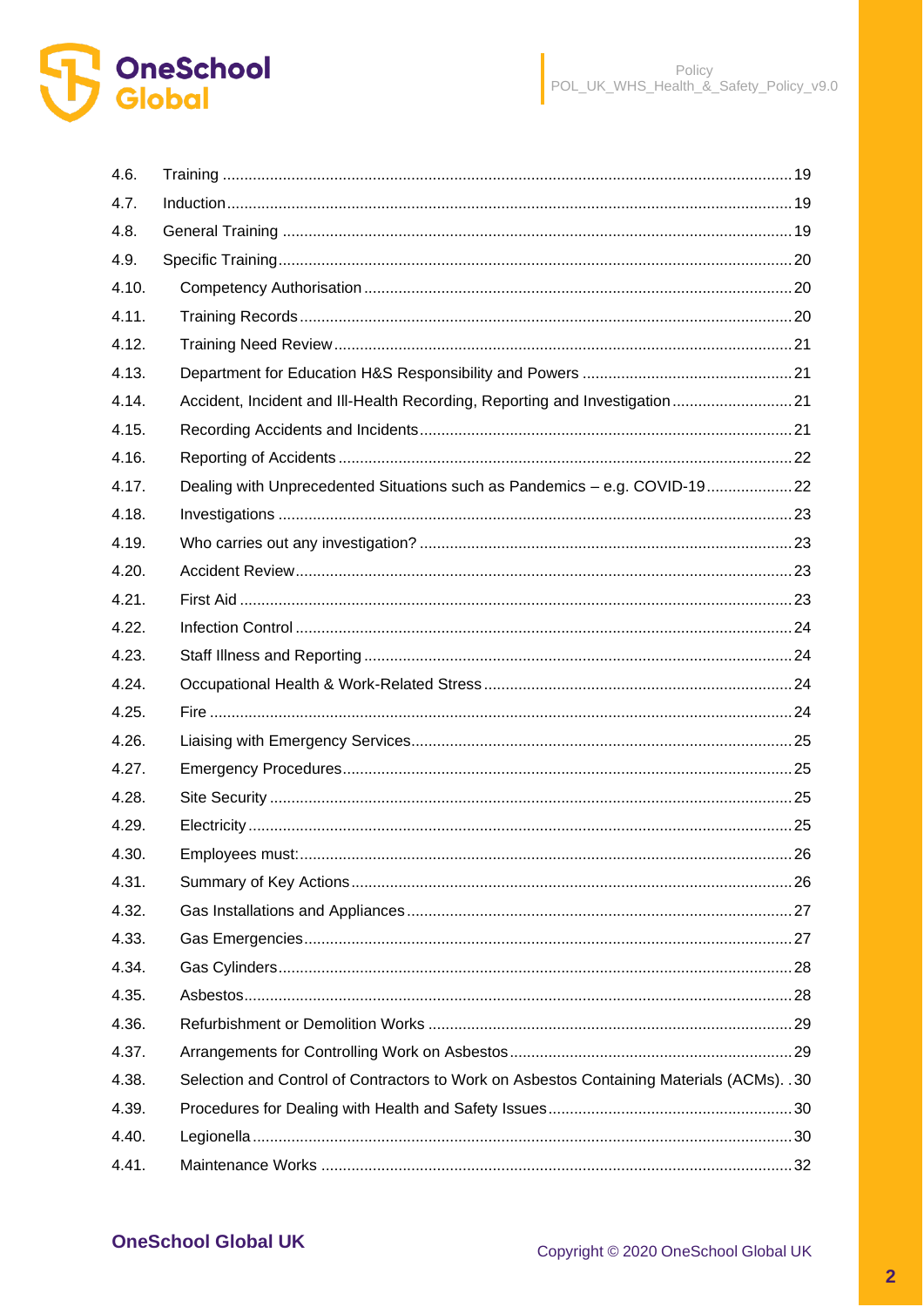# **CONNOCO DE SONO DE SONO DE SONO DE SONO DE SONO DE SONO DE SONO DE SONO DE SONO DE SONO DE SONO DE SONO DE SONO DE S**<br>Se de Sono De Sono De Sono De Sono De Sono De Sono De Sono De Sono De Sono De Sono De Sono De Sono De S

| 4.42. |  |
|-------|--|
| 4.43. |  |
| 4.44. |  |
| 4.45. |  |
| 4.46. |  |
| 4.47. |  |
| 4.48. |  |
| 4.49. |  |
| 4.50. |  |
| 4.51. |  |
| 4.52. |  |
| 4.53. |  |
| 4.54. |  |
| 4.55. |  |
| 4.56. |  |
| 4.57. |  |
| 4.58. |  |
| 4.59. |  |
| 4.60. |  |
| 4.61. |  |
| 4.62. |  |
| 4.63. |  |
| 4.64. |  |
| 4.65. |  |
| 4.66. |  |
| 4.67. |  |
| 4.68. |  |
| 4.69. |  |
| 4.70. |  |
| 4.71. |  |
| 4.72. |  |
| 4.73. |  |
| 4.74. |  |
| 4.75. |  |
| 4.76. |  |
| 4.77. |  |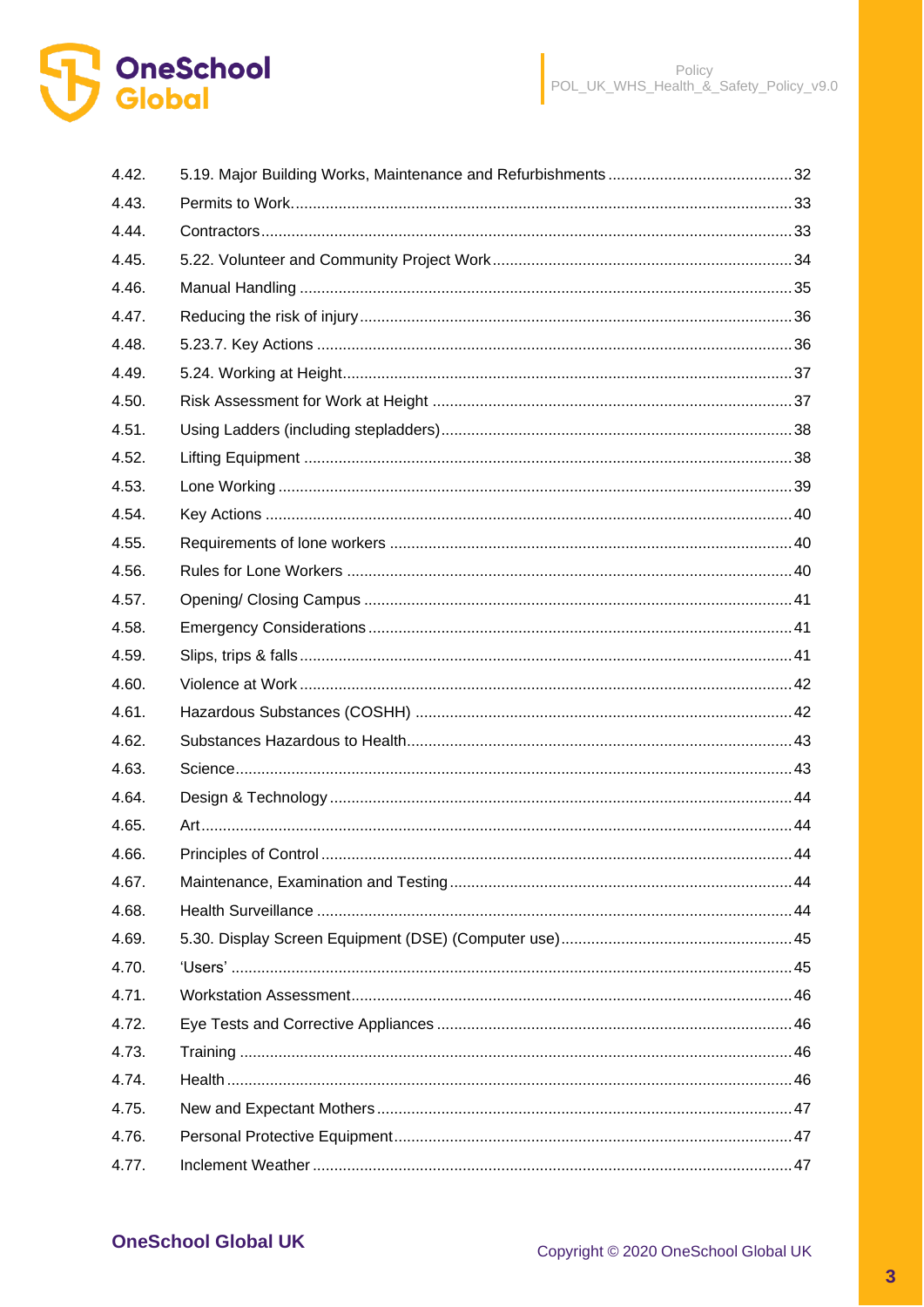

| 4.78. |        |  |  |  |
|-------|--------|--|--|--|
| 4.79. |        |  |  |  |
| 4.80. |        |  |  |  |
| 4.81. |        |  |  |  |
| 4.82. |        |  |  |  |
| 4.83. |        |  |  |  |
| 4.84. |        |  |  |  |
| 4.85. |        |  |  |  |
| 4.86. |        |  |  |  |
| 4.87. |        |  |  |  |
| 4.88. |        |  |  |  |
|       | 4.89.  |  |  |  |
| 4.90. |        |  |  |  |
| 4.91. |        |  |  |  |
| 4.92. |        |  |  |  |
| 4.93. |        |  |  |  |
| 4.94. |        |  |  |  |
| 4.95. |        |  |  |  |
| 4.96. |        |  |  |  |
| 4.97. |        |  |  |  |
| 4.98. |        |  |  |  |
| 4.99. |        |  |  |  |
|       | 4.100. |  |  |  |
| 5.    |        |  |  |  |
| 6.    |        |  |  |  |
| 7.    |        |  |  |  |
|       |        |  |  |  |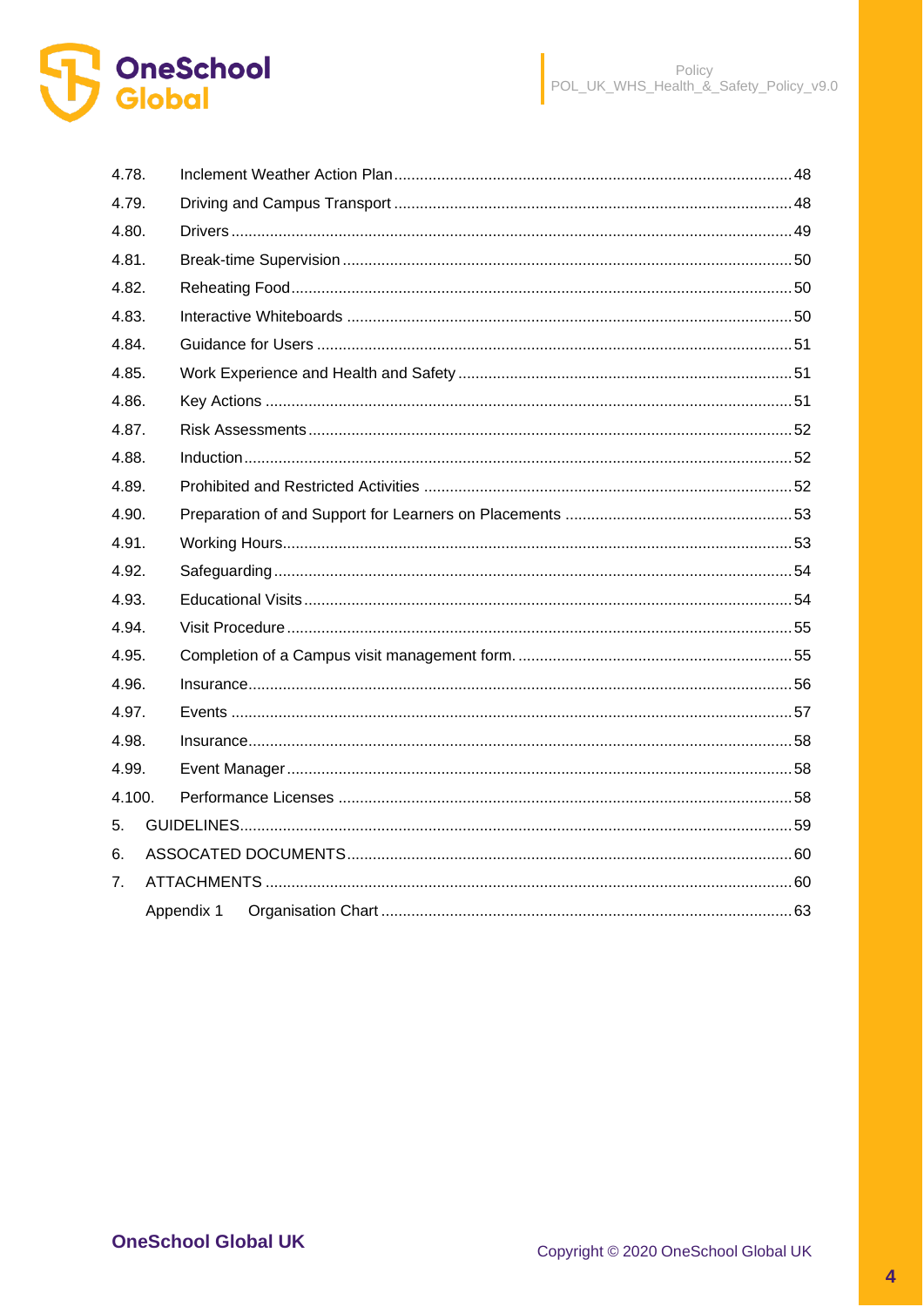

#### <span id="page-4-0"></span>**1. POLICY STATEMENT**

**1.1.1.** OSG UK and its affiliated Campuses recognise that they have a legal duty of care to protect the health, safety and welfare of its employees, students and others who may be affected by the organisation's and Campus' activities.

**1.1.2.** In order to discharge its responsibilities, OSG UK will:

- Comply with the requirements of the global standards set out in the OneSchool Global Work Health and Safety Policy approved by the Board of Trustees
- Bring this Policy Statement to the attention of all employees.
- Carry out and regularly review risk assessments to identify proportionate, workable, and effective ways of reducing risk.
- Communicate and consult with employees on matters affecting their health and safety.
- Comply with all relevant legal requirements, codes of practice and regulations.
- Eliminate risks to health and safety, where practicable, through selection and design of materials, buildings, facilities, equipment, and processes
- Secure the health and safety of students, teachers, and volunteers on Campus trips.
- Encourage staff to identify and report hazards so that everyone contributes towards improving safety.
- Ensure that emergency procedures are in place for dealing with all health and safety issues.
- Maintain premises and provide and maintain safe plant and equipment.
- Engage contractors who demonstrate due regard to health and safety matters.
- Provide adequate resources to control the health and safety risks arising from each Campus' activities.
- Provide adequate training and ensure that all employees are competent to do their tasks.
- Provide an organisational structure that defines the responsibilities for health and safety.
- Provide information, instruction, and supervision for employees to ensure that all its employees are aware of their legal duties and responsibilities.
- Monitor performance regularly and revise policies and procedures to pursue a programme of continuous improvement.
- **1.1.3.** Where risks are identified that cannot be eliminated, they will be minimised by substitution, the use of physical controls or, through safe systems of work or, as a last resort, use of personal protective equipment.
- **1.1.4.** This Health and Safety Policy will be reviewed at least annually and revised as necessary to reflect changes to the Campus activities or legislation. Any changes to the Policy will be brought to the attention of all employees.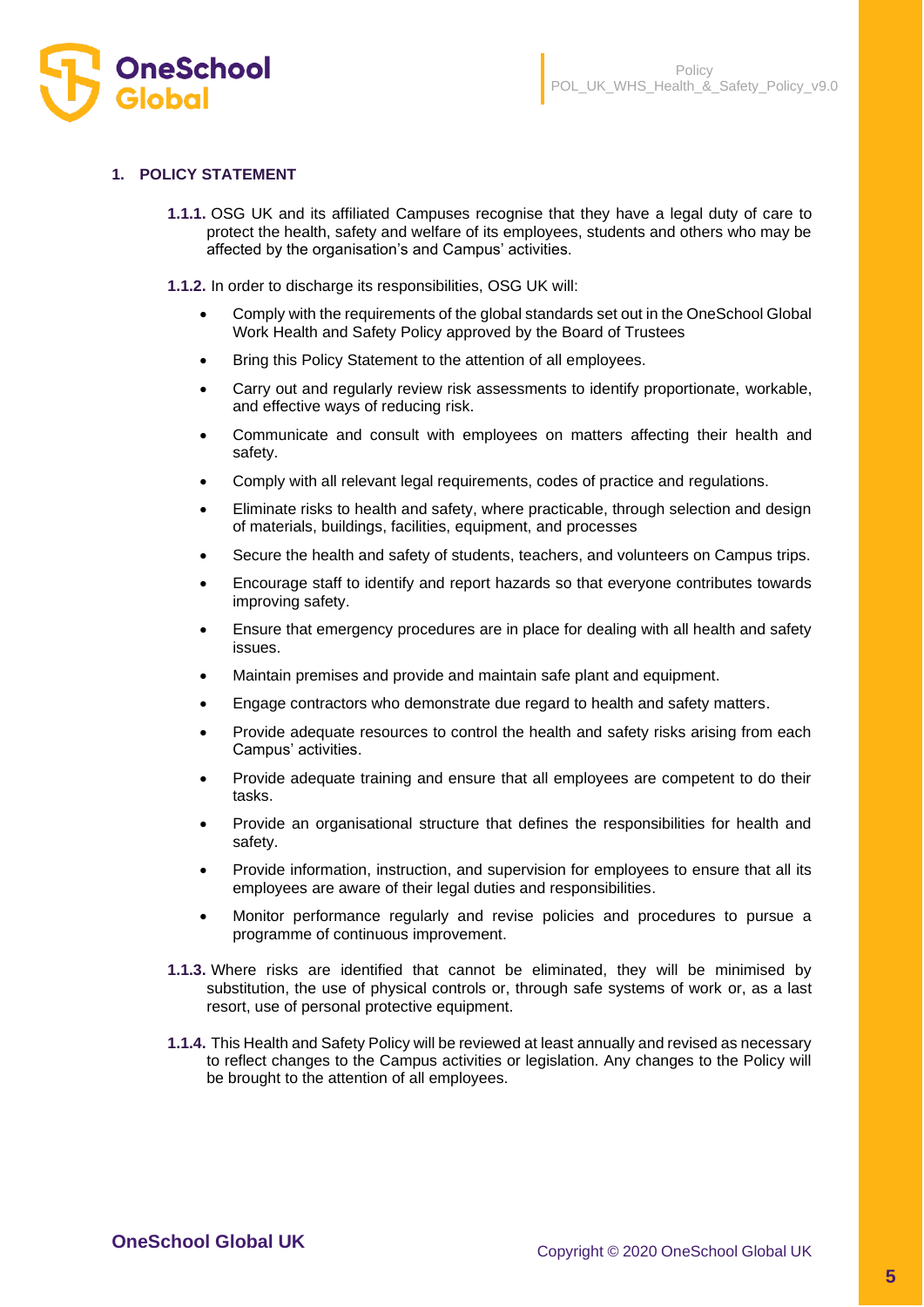

### <span id="page-5-1"></span><span id="page-5-0"></span>**2. ROLES AND RESPONSIBILITIES**

#### **2.1. Board of CAs**

**2.1.1.** The Board has the ultimate responsibility for the health and safety of the Campus. It discharges this responsibility via the Campus Principal, who in turn can delegate to the Health and Safety Officer or Educational Visits / Transport Coordinators and individual teachers.

#### **2.1.2.** The Board will ensure that:

- They provide a lead in developing a positive health and safety culture throughout the Campus.
- Any decisions reflect its health and safety management intentions.
- Adequate resources are available for the implementation of health and safety.
- An effective management structure for the implementation of health and safety is established.
- They will promote the active participation of employees in improving health and safety performance.
- Adequate guidance is provided for the safe management of educational trips and activities.
- The health and safety performance of the Campus is reviewed annually following termly reports from the Health and Safety Officer and safety improvements are planned for the following year.
- They are provided with enough information to ensure the Health and Safety Officer is performing their role.
- Health and Safety CAs are adequately competent to undertake their role and suitable training will be provided where necessary.

#### <span id="page-5-2"></span>**2.2. Health and Safety Officer/Premises Manager**

- **2.2.1.**The Health and Safety Officer is a member of staff who provides a link between the CA Team, the Campus Principal, and staff. The Health and Safety Officer/Premises Manager is the primary responsible person for health and safety in the Campus. The Health and Safety Officer/Premises Manager will ensure that:
	- Any duties allocated to them by the Health and Safety CA are completed.
	- Regular updates are given to the Health and Safety CA to ensure they are aware of any health and safety issues, actions or concerns raised.
	- They are available to provide support to the Health and Safety CA and other employees in health and safety matters and using Safety Cloud.
	- They are suitably trained and competent to complete any tasks they are asked to perform.
	- The Health and Safety Policy is implemented, monitored, developed, communicated effectively, reviewed, and amended as required.
	- A health and safety plan of continuous improvement is created and that progress in achieving agreed targets is monitored.
	- Suitable and sufficient funds, people, materials, and equipment are provided to meet all health and safety requirements.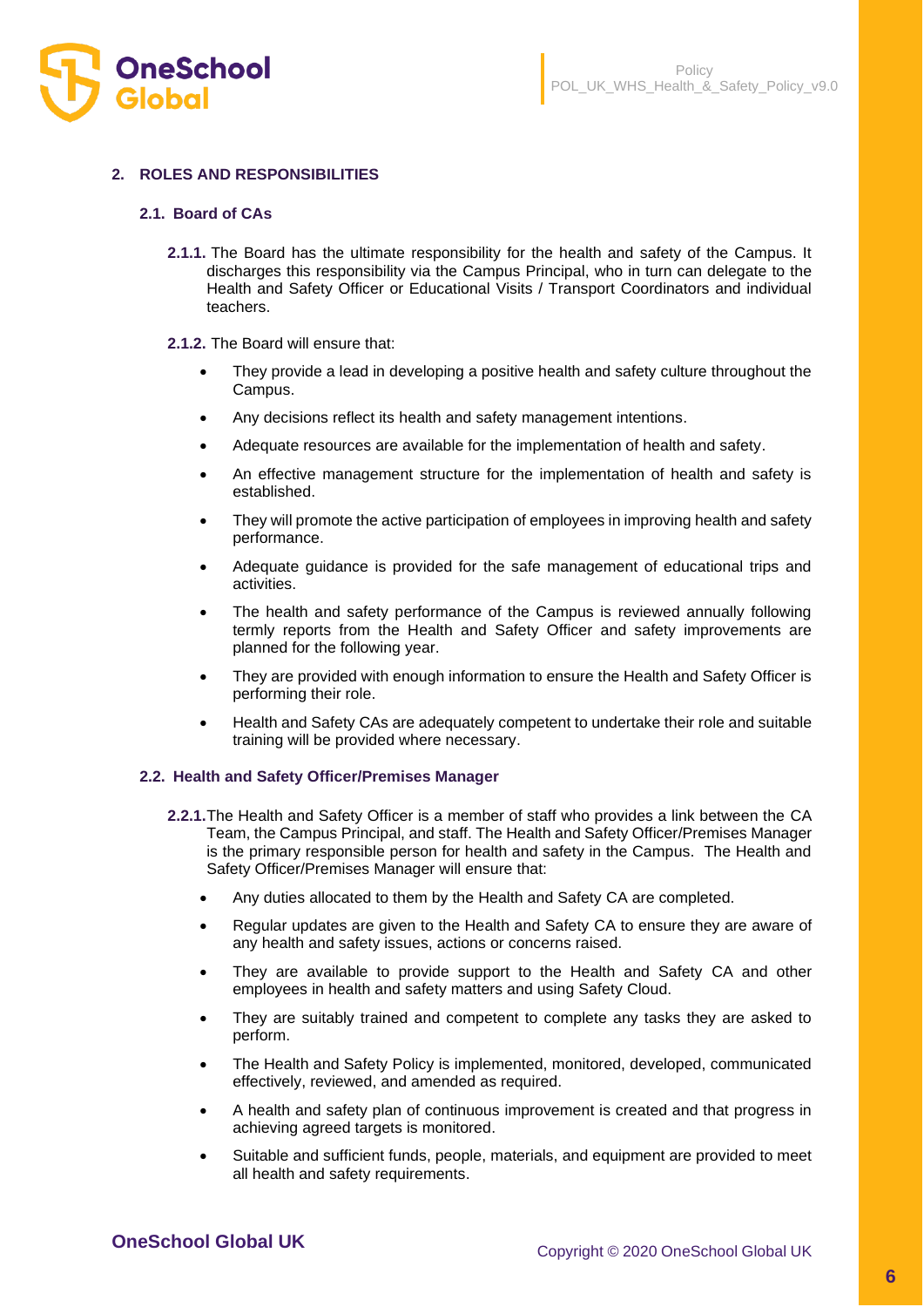

- The Campus Principal is provided with support to enable health and safety objectives to be met.
- A positive health and safety culture is promoted and that employees develop a proactive safety culture which will permeate throughout the Campus.
- A system of communication and consultation with employees is established.
- The CA Team is kept informed of the implications in changes in health and safety legislation and best practice that impact on the Campus and its activities.
- Health and safety standards at events run on the premises out of Campus time are managed in line with the Campus' health and safety policies and procedures.
- Effective training programmes have been put into place and are actioned to ensure staff are competent to undertake their roles, all staff should be trained in how to access Safety Cloud and the health and safety documents.
- The Campus buildings, plant and equipment are maintained in a safe condition.
- Welfare facilities provided are maintained in a satisfactory state.
- All contractors are reputable, are competent for the work they complete, demonstrate a good health and safety record, and are informed of the Campus' health and safety rules and procedures.
- The Health and Safety CA will ensure that regular inspections and audits are undertaken to monitor health and safety standards and provide a healthy and safe workplace. An in-house audit is undertaken on a monthly basis and recorded on Safety Cloud. Any issues found will be reported to the CA Team and appropriate action taken.
- An annual report on the safety performance of the Campus is presented to the Trust
- Monthly monitoring reports on the safety performance of the Campus are presented to the Trust.
- Independent Campuses Inspection Framework Regulations, Part 3, are being complied with.
- There is Input into the Campus Improvement Plan with regard to H&S facilities and management.
- A full and proper formal handover of duties is undertaken with the incoming Health and Safety Officer and the National Support Office is informed of these changes to personnel.
- They are aware of their responsibilities as a H&S Officer/Premises Manager

#### <span id="page-6-0"></span>**2.3. Campus Principal**

- **2.3.1.**The Campus Principal has a responsibility to ensure compliance with health and safety legislation for the day- to-day running of the Campus but may delegate the responsibility for implementation to Curriculum Leaders (any delegation must be approved by the H&S Officer prior to any action).
- **2.3.2.**The Campus Principal will assist the H&S Officer/Premises Manager to ensure that:
	- The Health and Safety Policy is implemented, monitored, developed, communicated effectively, reviewed, and amended as required.
	- A health and safety plan of continuous improvement is created and that progress in achieving agreed targets is monitored.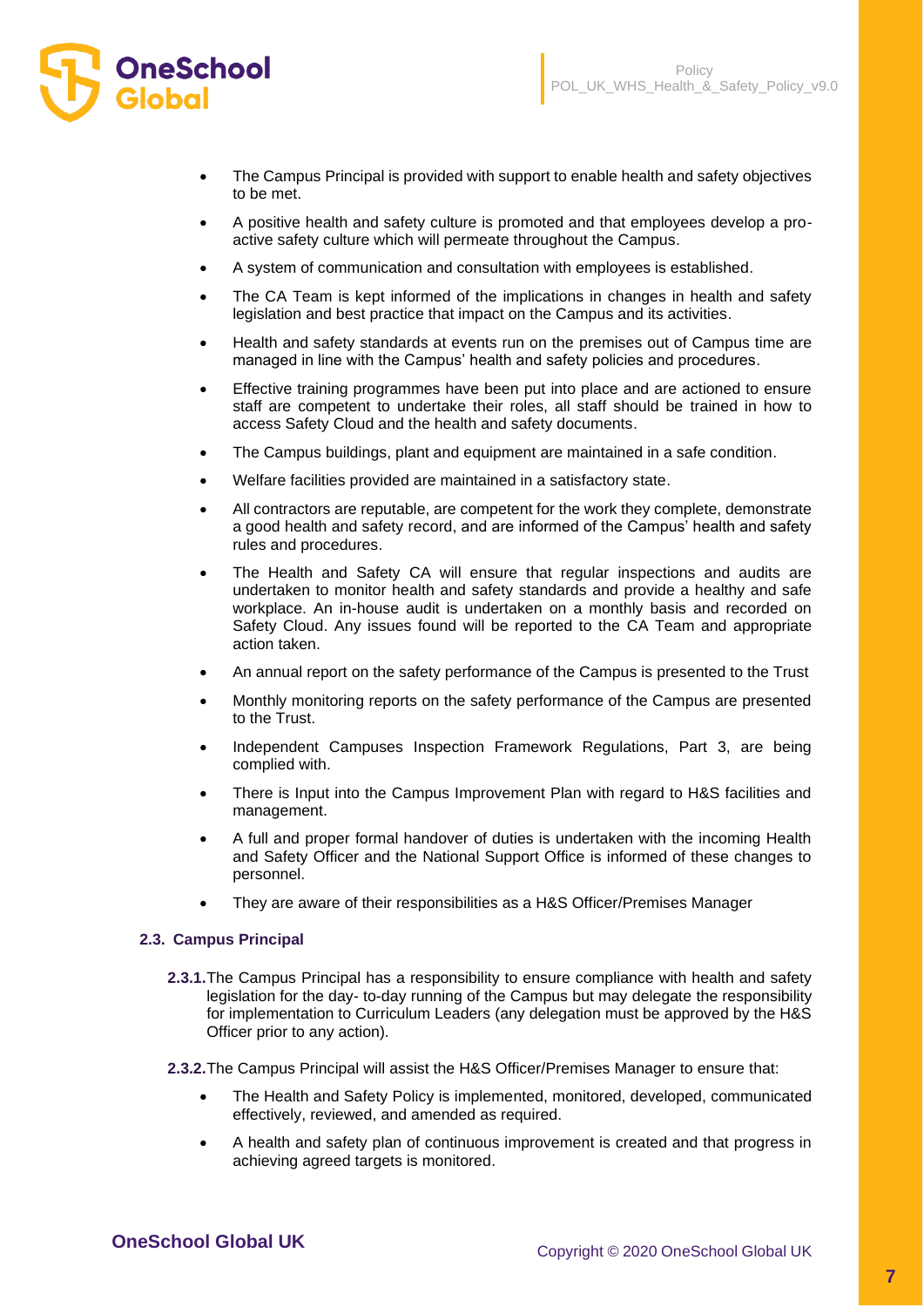

- All staff are trained in how to access Safety Cloud and the health and safety documents.
- Employees designated with health and safety responsibilities are provided with training and support to enable health and safety objectives to be met.
- A positive health and safety culture is promoted and that employees develop a proactive safety culture which will permeate into all activities undertaken and reach all personnel.
- A system of communication and consultation with employees is established.
- Regular meetings are held where health and safety issues can be discussed, progress made against objectives, plans monitored, and actions decided in conjunction with the Health and Safety CA.
- Risk assessments are completed, recorded, reviewed regularly and any changes are brought to the attention of staff who may be affected.
- Completed risk assessments are implemented and any action required is monitored.
- Health surveillance as identified by COSHH or risk assessments are carried out.
- Health and safety records are kept up to date.
- Health and safety notices are displayed.
- Accidents, ill health and 'near miss' incidents are investigated, recorded on Safety Cloud and reported where relevant to the Health and Safety Officer and ensure it is notified to the enforcing authority.
- Contact with external organisations such as the emergency services is coordinated.
- Adequate arrangements for fire and first aid are established, to include maintaining the Fire Log Book and Accident Book as appropriate
- A procedure is established for the reporting of health and safety issues and that issues raised are considered for action.
- A report on the safety performance of the Campus is prepared with the H&S Officer to present to the Trust at the end of every month.
- Students have opportunity within the curriculum and Campus environment to be informed of health and safety issues and encouraged to promote a safe and secure environment.

#### <span id="page-7-0"></span>**2.4. Curriculum/ Subject Leaders/ Teachers**

**2.4.1.**Curriculum/ Subject Leaders/ Teachers will ensure that in their areas of responsibility:

- They actively promote the implementation of the Health and Safety Policy
- Students and staff have adequate supervision to work safely, providing increased supervision for new and young workers.
- Safe systems of work are developed and implemented.
- Risk assessments are completed, recorded, and regularly reviewed.
- Audits, checks and inspections are completed in line with risk assessments and the health and safety management system. Curriculum leaders may be required to undertake termly audits to check the management of health and safety within their subject areas.
- Accidents, ill health and 'near miss' incidents at work are investigated, recorded and reported to the Campus Principal.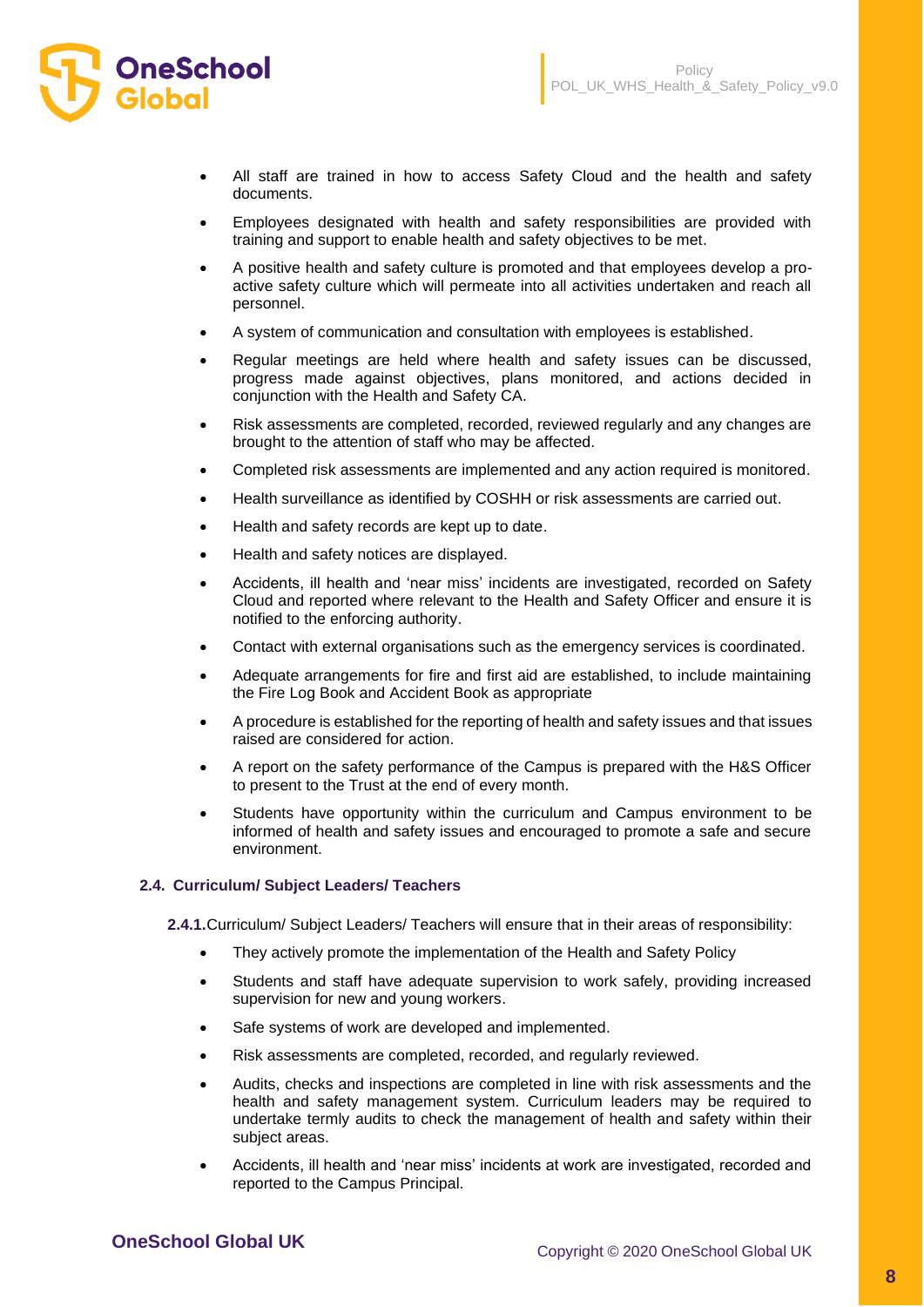- They communicate and consult with staff on health and safety issues.
- They encourage students and staff to report hazards and raise health and safety concerns.
- Safety training for staff is identified, undertaken, and recorded to ensure staff are competent to carry out their work in a safe manner.
- Issues raised by anyone concerning safety are thoroughly investigated and, when necessary, further effective controls implemented.
- Work equipment is maintained in a safe condition.
- Statutory examinations are planned, completed, and recorded.
- Personal protective equipment is provided, staff and students are instructed in its use and that records are kept.
- Adequate arrangements for fire and first aid are established.
- Any safety issues that cannot be dealt with are referred to the Campus Principal for action.
- Hazardous substances are stored, transported, handled, and used in a safe manner according to manufacturers' instructions and the COSHH assessment.
- Agreed safety standards are maintained, particularly those relating to housekeeping.
- All relevant safety documents including CLEAPSS, DfE Guides, etc. are maintained and made available to all employees.
- Health and Safety rules are followed by all staff, students, and visitors.

#### <span id="page-8-0"></span>**2.5. Premises Manager**

OneSchool

**2.5.1.**The Premises Manager will ensure that:

- The Campus premises and equipment is maintained in a safe condition and appropriate records are kept.
- The schedule of statutory examinations of plant and equipment is maintained in line with legal requirements and defects addressed as appropriate.
- Communication with the Health and Safety Officer/Premises Manager and Campus Principal is effective and gives them information on any issues that may affect health and safety.
- A system is in place to control and monitor the Health and Safety of volunteers and contractors.

#### <span id="page-8-1"></span>**2.6. Transport Manager**

- **2.6.1.**The Transport Manager, is accountable for all matters concerning the health and safety of students and other personnel travelling on buses and other Campus owned or organized transport, including ensuring that:
	- OSG UK Campus vehicles are maintained in a safe condition and that log books kept up to date.
	- Insurance for OSG UK fleet and pool car vehicles are adequate, current and up to date.
	- MOT tests are carried out as and when required and certificates are kept on file
	- Vehicles are currently licensed, including bus permits where appropriate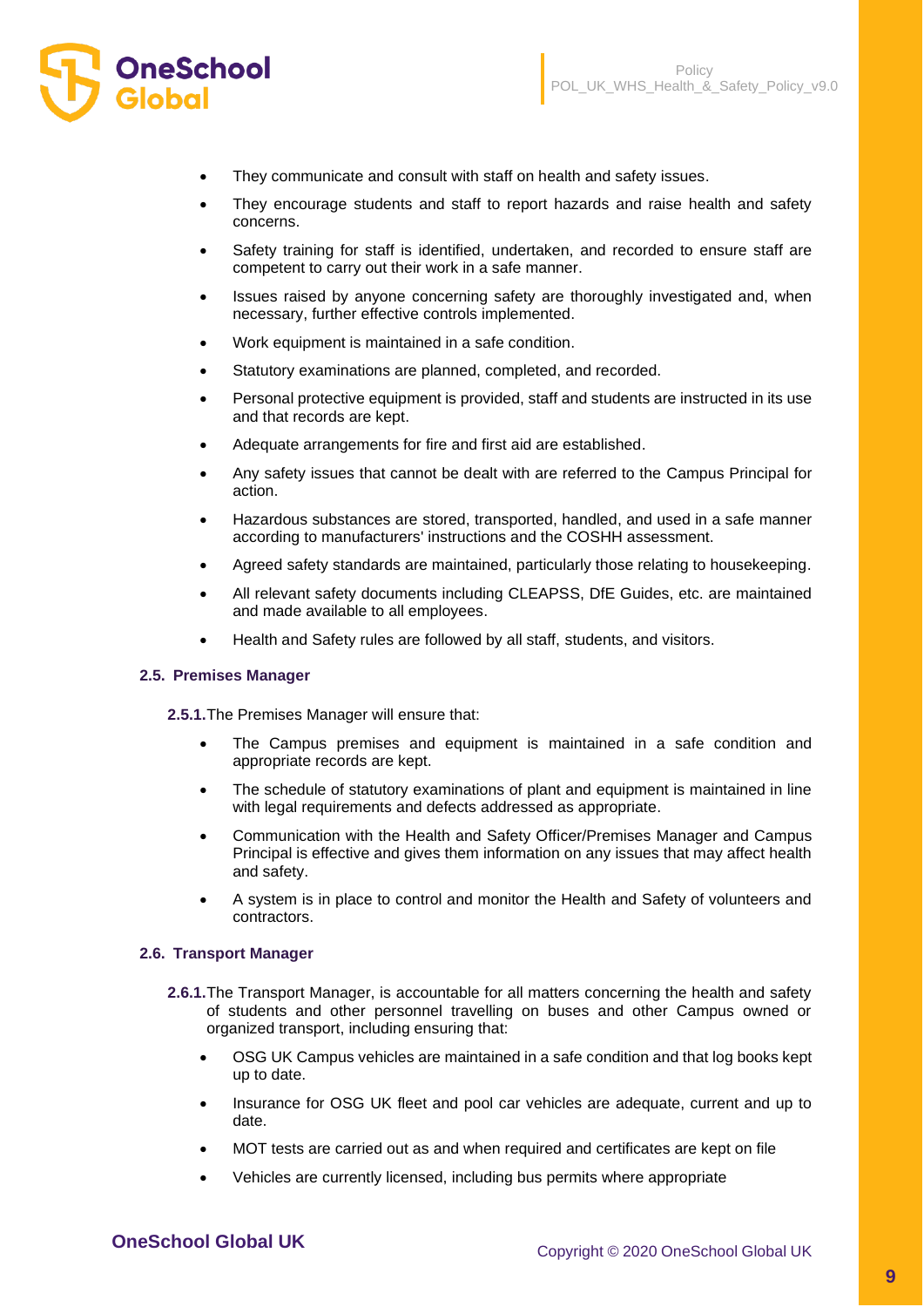

- Drivers of Campus vehicles are adequately trained and that records are kept
- Regular (daily) vehicle checks are completed and kept on file
- All Drivers are DBS checked and details recorded on the Single Central Record
- **2.6.2.**The Transport Manager oversees the Bus Coordinators and is responsible for ensuring that all parties comply with the instructions set out in OneBus Ltd Handbook and any Campus owned/ managed or operated vehicles are suitably insured and maintained.

#### <span id="page-9-0"></span>**2.7. Bus Coordinator**

**OneSchool** 

**2.7.1.**Each Campus has a Bus Coordinator who will ensure that:

- Before preparing a driver rota that every driver is approved for driving a OneBus or Campus operated vehicle
- Driver rotas, phone numbers and passenger lists are compiled and issued to the appropriate persons.
- The driver checklist is received from the drivers and the end of week report is completed with mileage and checks submitted online to OneBus or held at the Campus if Campus owned/ operated vehicle.
- Risk assessments are completed on pickups, drop offs and route planning.
- Seats are allocated to students and two bus monitors are appointed to report any unsatisfactory behaviour.
- Buses are fitted with a fire extinguisher, high visibility safety vest, safety reflectors, sick bags, stocked first aid kit and driver checklists/ report sheets.
- Unsatisfactory behaviour is reported to the Transport Manager immediately
- Arrangements are made for vehicle defects to be rectified as soon as possible.
- Secure parking is available when the bus is not in use.

#### <span id="page-9-1"></span>**2.8. Event Manager/ Coordinator**

- **2.8.1.**The Event Manager/ Coordinator is responsible for ensuring that all fundraising and all other similar events run on Campus premises are managed in line with the Health and Safety Policy, and in particular to ensure that:
	- An event notification form is completed and sent to the Insurance Brokers / National Support Office at least 7 days prior to an event to ensure adequate insurance cover is in place.
	- Risk assessments for each event are completed, implemented, and brought to the attention of key personnel.
	- The event is suitably planned in good time to ensure that all issues have been considered and key personnel advised of what is happening.
	- Emergency arrangements are developed for all events as appropriate.
	- The provision of adequate first aid facilities are provided.
	- The provision of adequate insurance is in place.

#### <span id="page-9-2"></span>**2.9. Educational Trips and Visits - Trip Leader**

**2.9.1.**The Trip Leader will ensure that: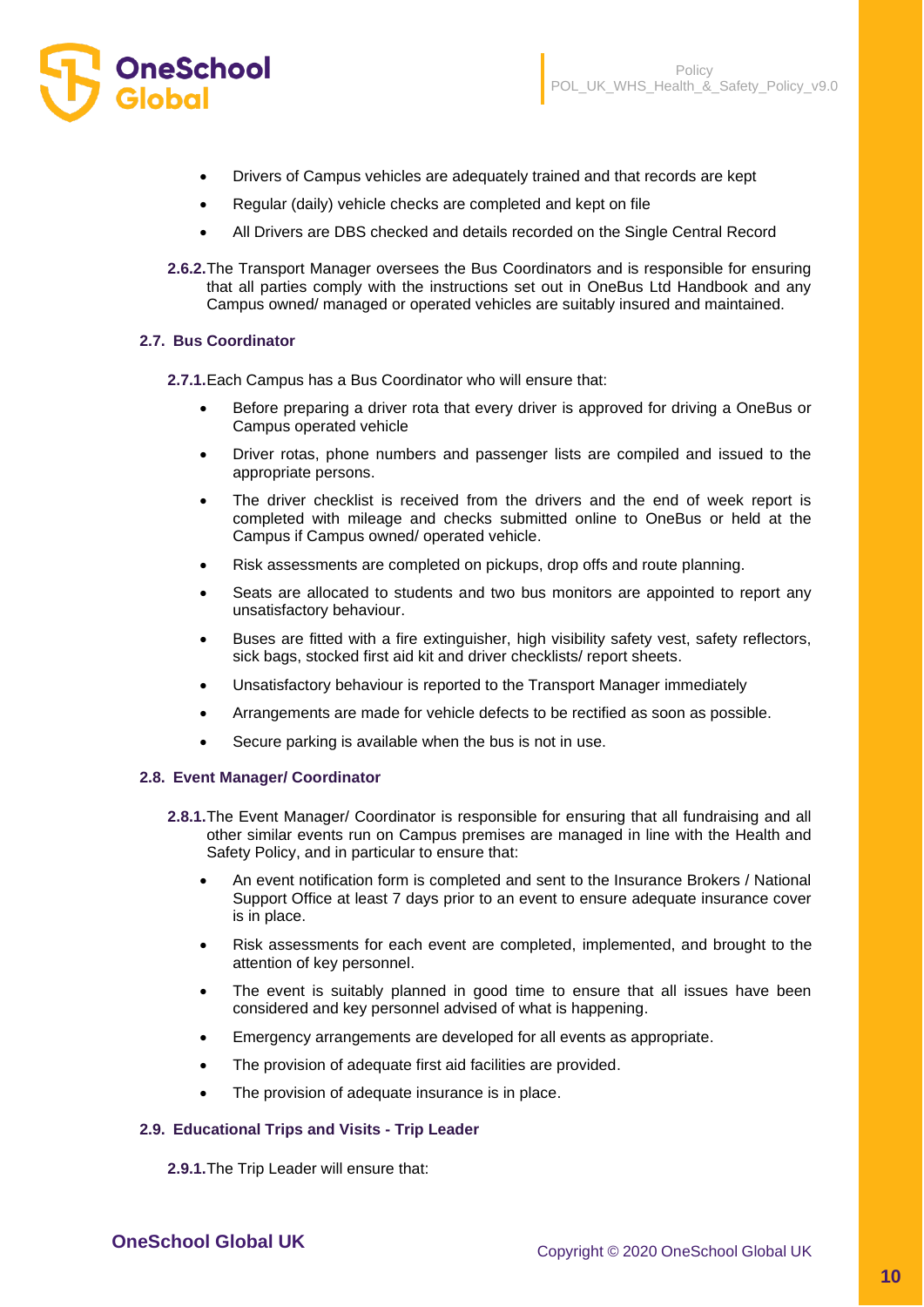

- Prior approval for each visit is obtained following the educational visits procedure.
- Risk assessments are carried out for educational trips and that appropriate safety measures are in place and that training needs have been addressed.
- Trips and visits have a specific and stated objective, and that the Campus Principal/ trip leader follows the Health and Safety Policy and guidelines.
- An educational visit should be notified on the Smartsheet link to the National Support Office.

#### <span id="page-10-0"></span>**2.10. First Aider**

**OneSchool** 

**2.10.1.** The First Aiders will ensure that:

- First aid treatment and guidance/ advice are given to any staff members, students and members of the public who may need it.
- All accidents that required first aid treatment are recorded on Safety Cloud and where in place, the accident book is completed.
- They are suitably trained and qualified in line with the First Aid Policy to perform their duties.

#### <span id="page-10-1"></span>**2.11. Employees and Volunteers**

**2.11.1.** All employees and volunteers must:

- Take reasonable care of their own safety.
- Take reasonable care of the safety of students under their control and others affected by their actions.
- Observe the safety rules.
- Comply with the Health and Safety Policy and Procedures
- Conform to all written or verbal instructions given to them to ensure their personal safety and the safety of others.
- Make themselves aware of any risk assessments and controls that should be implemented in relation to their area of work.
- Dress sensibly and safely for their working environment or occupation
- Conduct themselves in an orderly manner in the workplace and refrain from any antics or pranks.
- Use safety equipment and/or protective clothing as directed.
- Avoid improvisations of any kind which could create an unnecessary risk to their personal safety and the safety of others.
- Ensure all equipment is in good condition and report defects.
- Report any safety hazard or malfunction of any item of plant or equipment.
- Report all accidents whether an injury is sustained or not.
- Attend any health and safety training as requested.
- Observe the fire evacuation procedure and the position of all fire equipment and fire exit routes.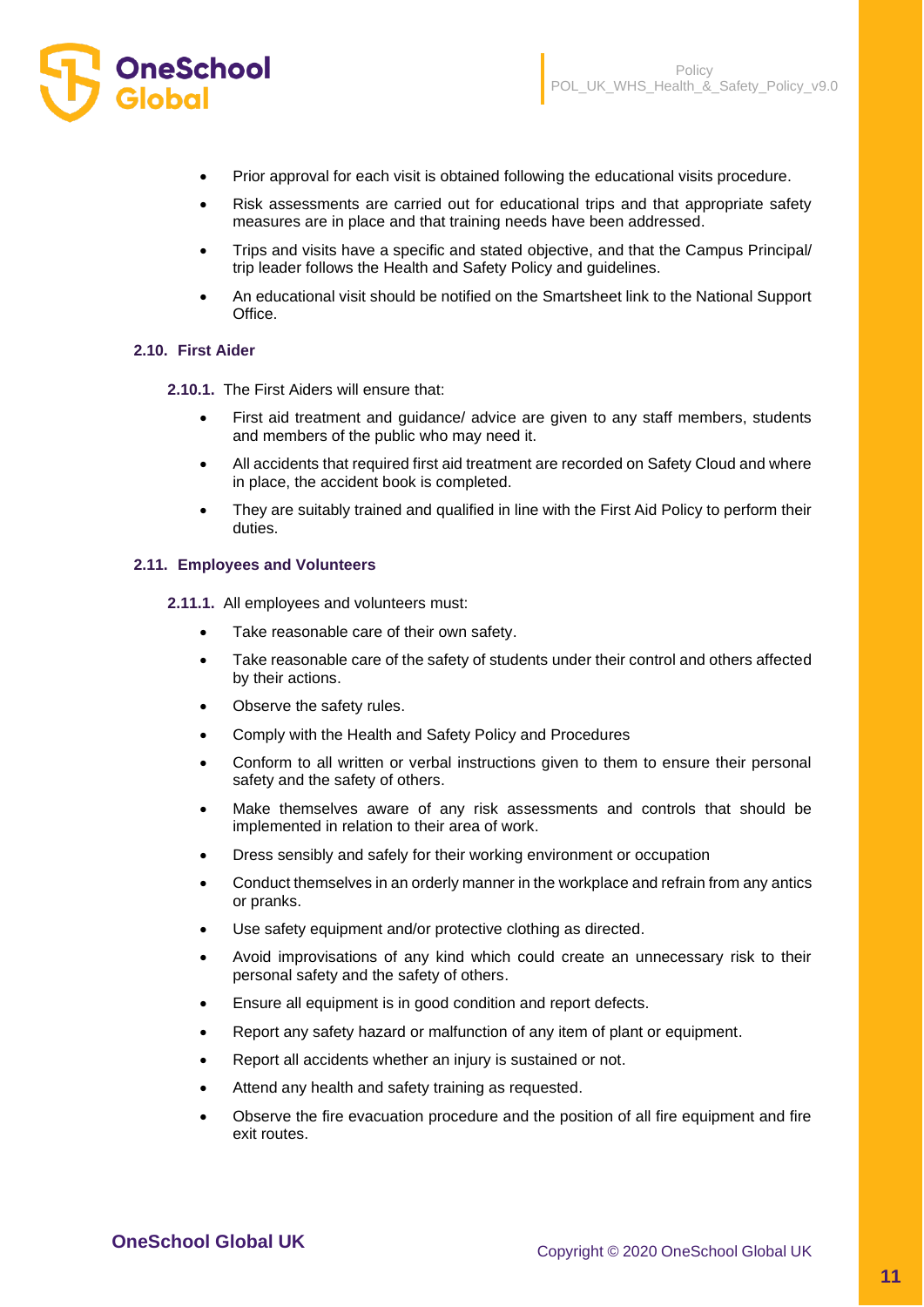

#### <span id="page-11-0"></span>**2.12. OSG UK National Support Office**

**2.12.1.** The National Support Office will ensure:

- The implementation of the Health and Safety programme is monitored in all affiliated Campuses.
- The audit schedule is rolled out across all Campuses.
- Communication links with Southall's are maintained.
- That any accidents logged on Safety Cloud are monitored.
- An annual review of the Health and Safety Policy and Procedures is carried out in conjunction with Southalls.

#### <span id="page-11-1"></span>**2.13. OSG UK National Facilities Manager**

- **2.13.1.** The National Facilities Manager will work with the person(s) based at each OSG UK Campus who are responsible for the buildings maintenance to ensure that:
	- That site boundaries are fully maintained to deliver a secure site that safeguards the welfare of the students at all times.
	- The CCTV installed at the site meets OSG UK standards and is properly maintained and managed.
	- Access control to the buildings is effective and prevents unauthorised entry.
	- Procedures for lockdown and/or lockout in the event of an emergency are in place and can be implemented to ensure the safety of all staff, students and visitors.
	- Electrical testing is carried out at the required frequency (annual Portable Appliance Testing and five yearly installation testing) and that certification is correctly recorded on the Southalls Safety Cloud.
	- That annual Gas Safety checks are carried out on sites that have gas installations.
	- The presence of Asbestos within the fabric of the building is properly recorded and managed in accordance with regulation.
	- Installed water systems are properly maintained e.g., water storage tanks flushed through and legionella checks undertaken and recorded.
	- Any other specific requirements required for compliance purposes.
	- Installed fire alarm systems meet standards and are properly maintained and tested at the required frequency.
	- Installed burglar alarm systems are fully working and maintained.
	- The agreed annual maintenance programme is effectively carried out in a timely manner.
	- Records of the work done are retained.
	- All sites are consistently presented at the expected OneSchool standard of cleanliness, tidiness presentation internally and externally.
	- The annual proactive property maintenance budget is delivered efficiently and within budget.
	- Reactive maintenance is carried out in a cost effective and appropriate manner.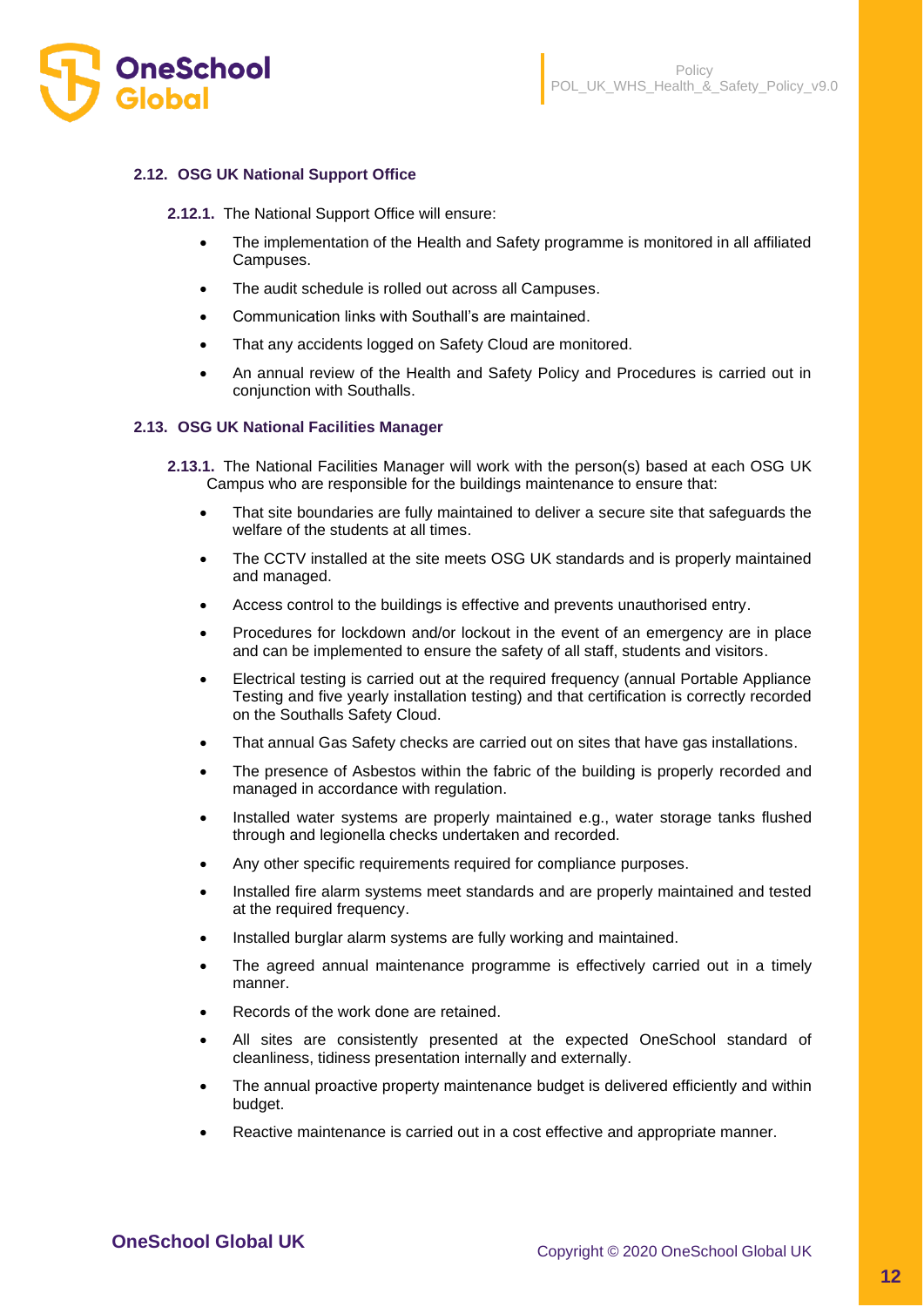

- Identify and progress, in collaboration with OSG finance and Buildings leads, opportunities for centralized efficiency and procurement of maintenance, servicing and supply contracts including but not limited to:
	- Fire and smoke maintenance
	- o Security
	- o Cleaning
	- o M&E
	- o CCTV/Access control
	- o Utilities
	- o Grounds maintenance
	- o Furniture supply
	- o Renewable energy opportunities
- **2.13.2.** Health & Safety: Southalls Safety Cloud work with the person(s) based at each OSG UK Campus who are responsible for health and safety to ensure that:
	- Weekly, bi-weekly, and monthly checks are properly carried out and recorded on the Safety Cloud.
	- Accidents are properly recorded on the Safety Cloud in line with guidance and training provided by Southalls.
	- That work equipment checks are carried out and recorded on the Safety Cloud.
	- That risk assessments are both written and reviewed in a timely manner for identified risks.
- **2.13.3.** Work with the appointed H&S Consultants / Competent Person (e.g., Southalls) develop an effective working relationship with the H&S Consultants to ensure that:
	- Six monthly audit visits by the Consultants are both scheduled with and attended by the relevant person(s) at each OSG UK Campus.
	- That recommendations arising from audit reports are carried out in a timely manner at each campus and the safety Cloud updated accordingly.
	- Training H&S zoom calls are scheduled and communicated out to all campuses.
	- Any required RIDDOR reporting is carried out correctly, effectively and in the necessary time frame.

#### <span id="page-12-0"></span>**2.14. Competent Person – Southalls**

- **2.14.1.** Southalls provides OneSchool Global UK and its affiliated Campuses with the following services:
	- Review of Health and Safety Policy on an annual basis.
	- Review of Risk Assessments in line with changes required by law or independent Campus Regulation change.
	- Two (2) intervention visits, per Campus, per annum to ensure risk assessment implementation and compliance with health and safety legislation, best practice, and OSG UK policy.
	- Acting as OneSchool Global UK and Affiliated Campuses competent person in accordance with the Management of Health and Safety at Work Regulations 1999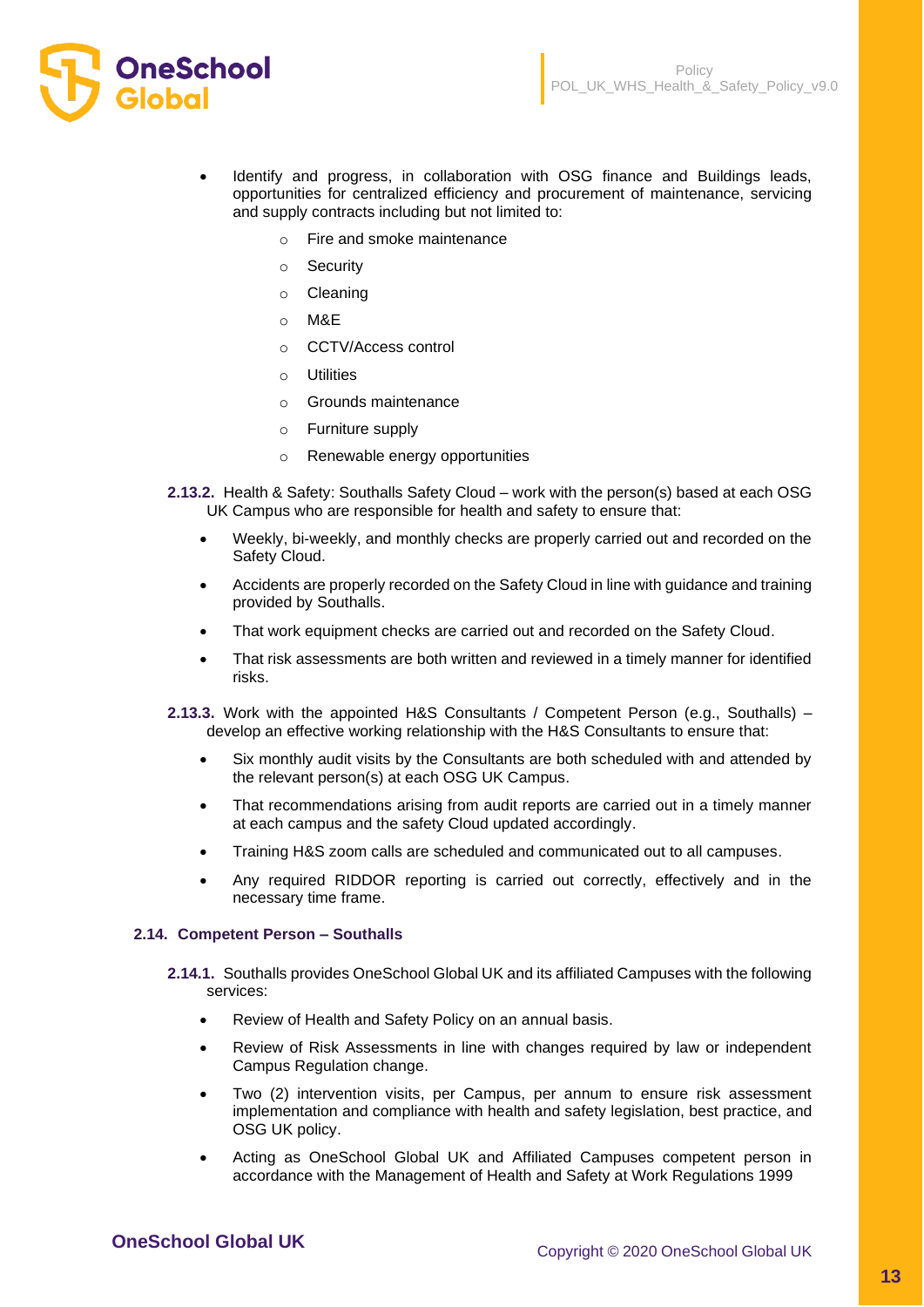

- Telephone advice helpline with no limit on amount of calls.
- Offsite assistance with major accident investigations.
- Monitoring accidents logged on the Safety Cloud to ensure that any reportable under RIDDOR are reported to the enforcing authority and investigated.
- Reporting of accidents / incidents to the Incident Contact Centre on your behalf under the Reporting of Incidents, Diseases and Dangerous Occurrences Regulations 2013.
- Annual account management review.
- Access to on-line management system 'Safety Cloud'.

#### <span id="page-13-0"></span>**2.15. HEALTH AND SAFETY RULES**

#### **General**

All employees and volunteers must:

- co-operate with the Campus Principal in fulfilling all legal obligations in relation to health and safety.
- not interfere with anything provided in the interests of health, safety or welfare.
- report any unsafe activity, item or situation.

#### **Working Practices**

Employees and volunteers must:

- not operate any item of plant or equipment unless they have been trained and authorised.
- where equipment is guarded, employees and volunteers must make full and proper use of all the guarding.
- not make any repairs or carry out maintenance work of any description unless competent and authorised to do so.
- use all substances, chemicals, liquids etc., in accordance with Campus procedures.
- not smoke on Campus premises.

#### **Hazard / Warning Signs and Notices**

Employees and volunteers must comply with all hazard/warning signs and notices displayed on the premises.

#### **Working Conditions / Environment**

Employees and volunteers must:

- make proper use of all equipment and facilities provided to control working conditions/ environment.
- keep exits, stairways and passageways clear, and work areas in a clean and tidy condition.
- dispose of all rubbish, scrap and waste materials within the working area, using the recycling and other facilities provided.
- clear up any spillage or liquids in the prescribed manner.

#### **Protective Clothing and Equipment**

Employees and volunteers must:

use all items of protective clothing/equipment provided as instructed.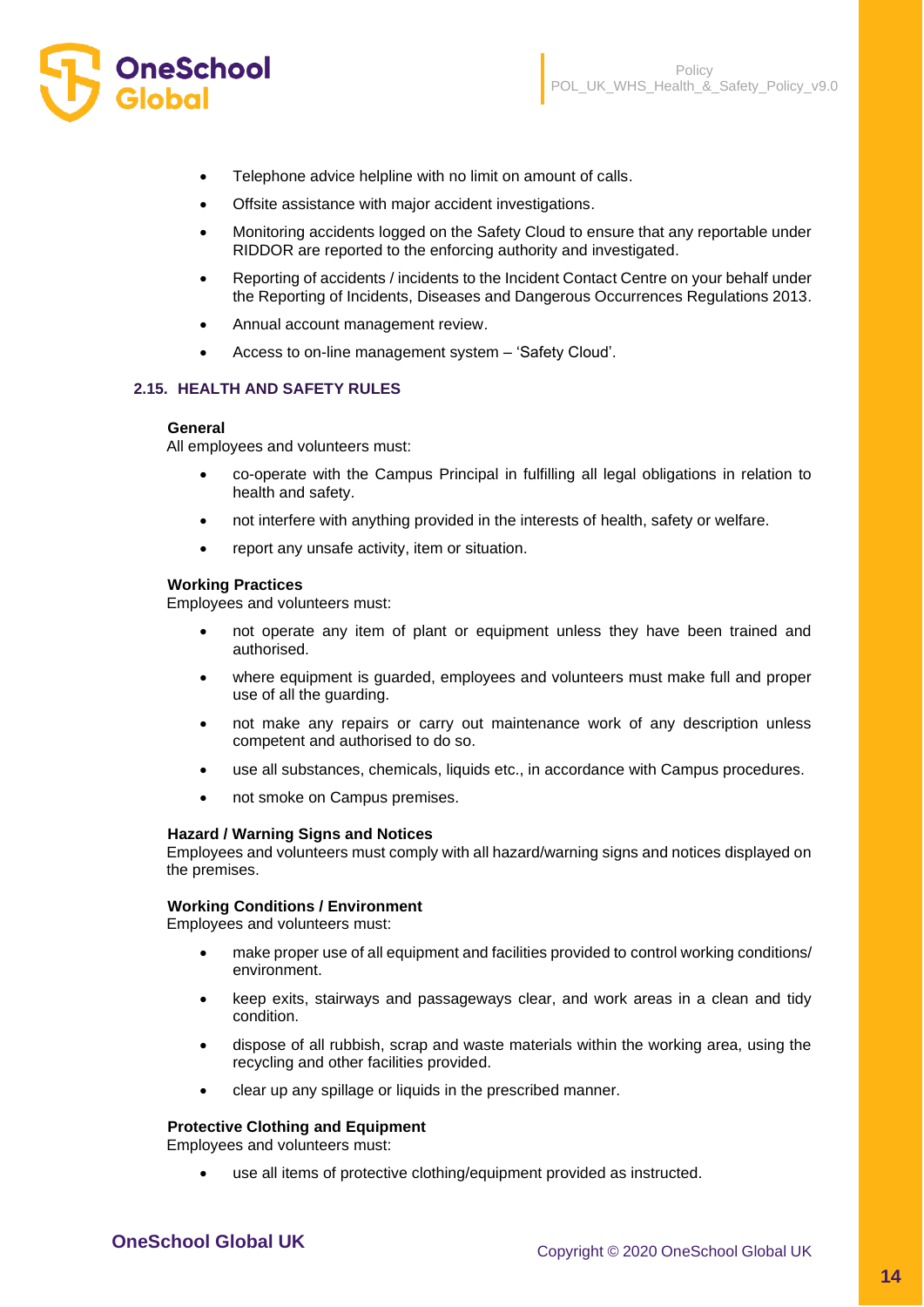

- store and maintain protective clothing/equipment in the approved manner.
- report any damage, loss, fault or unsuitability of protective clothing/equipment to their supervisor.

#### **Fire Precautions**

Employees and volunteers must:

- comply with all laid down emergency procedures.
- not obstruct any fire escape route, fire equipment or fire doors.
- not misuse any firefighting equipment provided.
- report any use of firefighting equipment to their supervisor.

#### **Accidents**

Employees must:

- seek medical treatment for work related injuries they receive by contacting a designated first aider. Upon returning from treatment, they must report the incident to their Campus Principal who will in turn inform the Health and Safety CA.
- ensure that any accident or injury treatment is properly recorded on Safety Cloud and, where in use, the Accident Book.
- notify any incident in which damage is caused to property.

#### **Health**

Employees and volunteers must report any medical condition or medication that could affect the safety of themselves or others.

#### **Campus Transport**

Employees and volunteers must:

- carry out prescribed checks of Campus vehicles prior to use and in conjunction with the prescribed checking procedure.
- not drive or operate any vehicles for which they do not hold the appropriate driving license or permit.
- drive and operate vehicles in line with the guidelines set out by the insurance company.
- not carry unauthorised passengers, unauthorised loads or load vehicles above the stated capacity.
- not use vehicles for unauthorised purposes.
- not drive or operate vehicles if under the influence of drugs or alcohol or whilst suffering from a medical condition or illness that may affect their driving or operating ability.

#### **Rules Covering Gross Misconduct**

An employee will be liable to summary dismissal if found to have acted in any of the following ways:

- A serious or willful breach of Safety Rules.
- Unauthorised removal or interference with any guard or protective device.
- Unauthorised operation of any item of plant or equipment.
- Unauthorised removal of any item of first aid, firefighting or other safety equipment.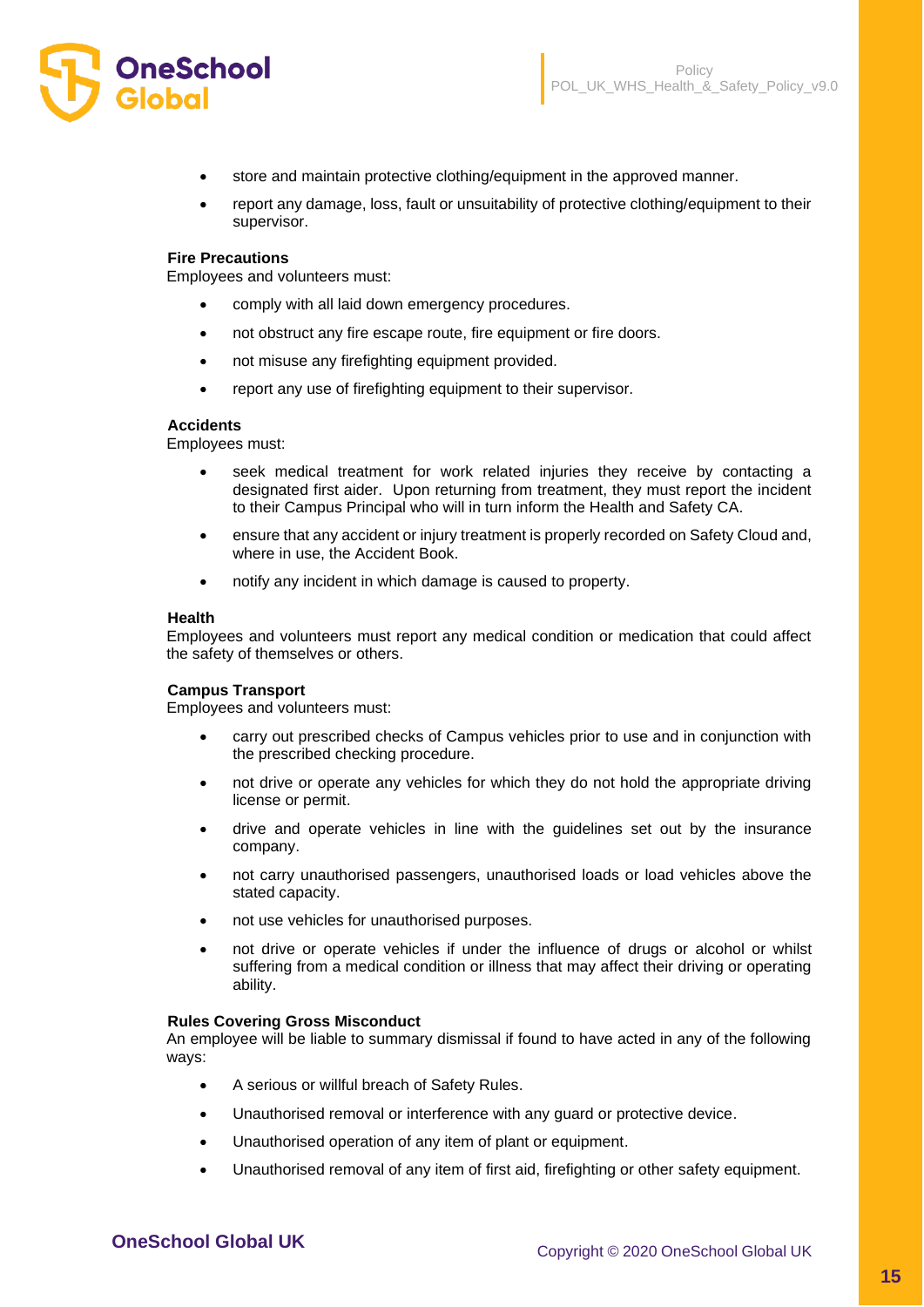

- Willful damage to, misuse of or interference with any item provided in the interests of Health and Safety or welfare at work.
- Unauthorised removal or defacing of any label, sign or warning device.
- Horseplay or practical jokes liable to cause an accident.
- Making false statements or interfering with evidence following an accident or dangerous occurrence.
- Misuse of any item of equipment, utensil, fitting/fixture, vehicle or electrical equipment.
- Drive a Campus vehicle whilst under the influence of drugs or alcohol.
- Deliberately disobeying an authorised instruction.

#### <span id="page-15-0"></span>**3. PURPOSE**

This policy contains the health and safety information and procedures that allow OSG UK and affiliated Campuses to manage health and safety effectively. All staff members will be advised of the location of the Health and Safety Policy on Safety Cloud and the Health and Safety Notice board and will be required to sign to confirm that it has been brought to their attention. Staff who have any queries regarding the contents of this policy, should speak to the Campus Principal in the first instance.

OSG UK takes its responsibility for health and safety very seriously and is committed to a programme of progressive improvement that requires input from all its employees. Staff who see anything during their work that gives rise to a concern is positively encouraged to report it to their Health & Safety Officer/Premises Manager.

#### <span id="page-15-1"></span>**4. SCOPE**

This policy applies to all stakeholders; safety is everyone's responsibility.

A copy of the Health and Safety Policy will be:

- Maintained on Southall's Safety Cloud online software.
- Displayed on the H&S Notice Board in the Campus.
- Made available to all staff and volunteers.
- Brought to the attention of visitors and contractors to the Campus site.

#### <span id="page-15-2"></span>**4.1. Definitions**

| Term                        | <b>Definition</b>                                        |  |  |
|-----------------------------|----------------------------------------------------------|--|--|
| <b>Accident</b>             | An unplanned event that causes injury to persons, damage |  |  |
|                             | to property or a combination of both.                    |  |  |
| H&S                         | Health & Safety                                          |  |  |
| <b>Near Miss</b>            | An unplanned event that does not cause injury or damage  |  |  |
|                             | but could do so.                                         |  |  |
|                             | A prescribed illness that is suffered by an employee     |  |  |
| <b>Work Related Illness</b> | through the course of work or from a non-employee as a   |  |  |
|                             | result of activities carried out by the company.         |  |  |

#### <span id="page-15-3"></span>**4.2. Safety Cloud**

**4.2.1.**Safety Cloud is a web-based system, providing a modern approach to health and safety management. Safety Cloud is a system designed to record, store accident information, and to produce, hold and manage, risk assessments, clear due diligence trails and policy

## **OneSchool Global UK**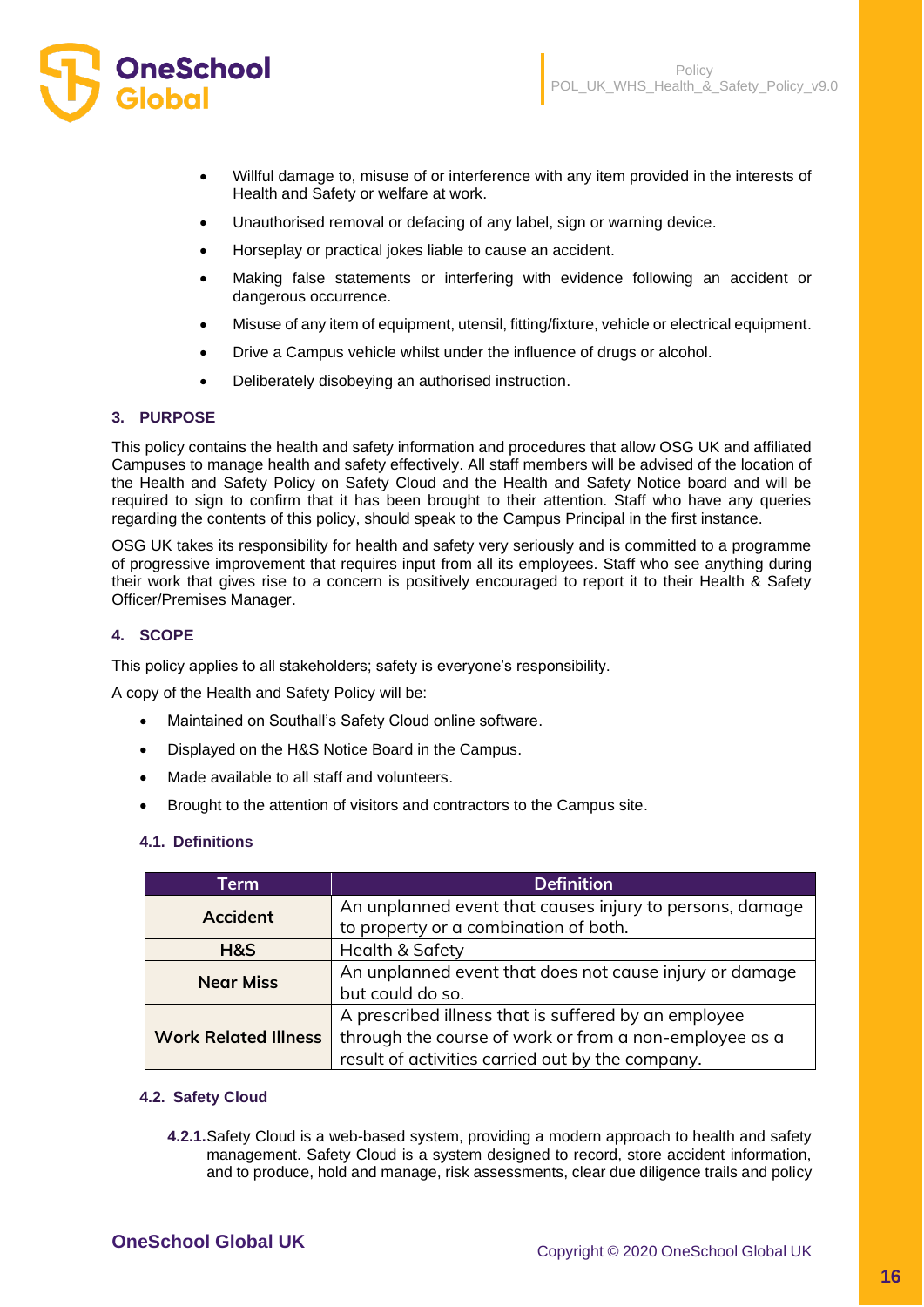

documentation. Safety Cloud monitors all work equipment and advises of impending inspections, services, and maintenance.

- **4.2.2.**All staff are made aware of Safety Cloud as part of their training and advised on where and how health and safety documentation can be accessed. Staff have a unique username and password to the system and a dashboard that provides them with access to all risk assessments, policy, and procedural documentation as well as the Supporting Documents module.
- **4.2.3.**OSG UK and Southalls have provided a library of information, guidance, checklists and forms to aid with the management of health and safety in Campuses. This library sits on Safety Cloud as the OSG UK Campuses Supporting Documents module and is a reference point for anyone who needs further information or forms relating to health and safety. The documents have been chosen to be relevant to Campuses and where possible be OSG UK specific, the names of documents are categorised into topic areas to make finding what you need easier.
- **4.2.4.**References to documents are made throughout the Health and Safety Policy document to direct you to the additional information in the Supporting Documents module. You should ask for access to Safety Cloud from your Campus Principal.

#### <span id="page-16-0"></span>**4.3. Risk Assessment**

- SUPPORTING DOCUMENTS: Risk Assessment Policy
- **4.3.1.**In Campus settings it is the responsibility of the Health and Safety CA and Campus Principal to ensure risk assessments are conducted, in practice the actual assessment process may be delegated to Curriculum/ Subject Leaders or individual teachers.
- **4.3.2.**General or Model risk assessments have been produced to assist with risk assessment and provide a basis for teachers or volunteers to consider their specific circumstances. Some assessments may not be relevant to your Campus and others may need customising to suit your specific location and/or work activity. General risk assessments are located on Safety Cloud in Risk Assessment Templates.
- **4.3.3.**The forms are only partially completed and will need to be adapted by a competent person who can complete the rest of the form having considered the generic hazards, risks and control measures listed on the form and add any site-specific items identified. All should be amended and made specific to the Campus with the addition of the Campus name, persons undertaking assessment and the date it was undertaken.
- **4.3.4.**Generic/Model risk assessments are acceptable as long as Campuses:
	- Satisfy themselves that the 'model' risk assessment is appropriate to their work.
	- Adapt the model to their own actual work situations.
- **4.3.5.**When completing risk assessments, it is necessary to refer to the relevant subject guides:

#### **Design & Technology**

- CLEAPSS Risk assessments in technology.
- BS 4163:2014 Health and Safety for Design and Technology in Campuses and Similar Establishments.

#### **Science**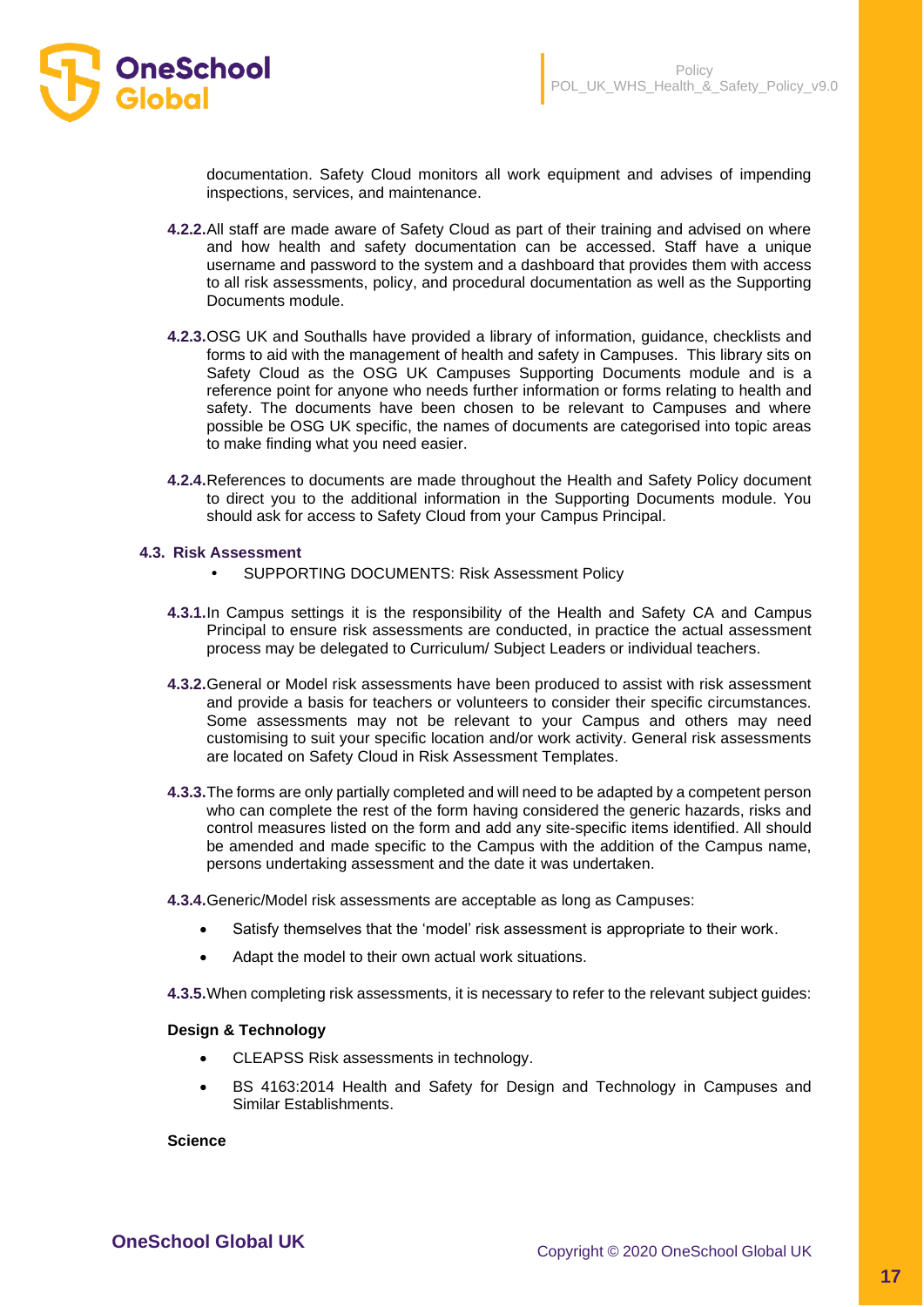

- CLEAPSS All information is available via the CLEAPSS website, login and password details can be provided by the Campus Support Office and is also found in Supporting Documents – CLEAPSS – Login Details.
- <http://www.cleapss.org.uk/>

#### **Art**

- National Society for Education in Art & Design (NSEAD) <http://www.nsead.org/hsg/index.aspx>
- Physical Education
- Safe Practice in Physical Education and Campus Sport' BAALPE/afPE <http://www.afpe.org.uk/>

#### **Offsite visits**

• Health and Safety of Students on Educational Visits, DfE

#### **4.3.6.**Refer to:

- RISK ASSESSMENT TEMPLATES Educational Visits
- SUPPORTING DOCUMENTS EDUCATIONAL VISITS

#### <span id="page-17-0"></span>**4.4. Communication and Consultation**

- **4.4.1.**The Campus has established effective lines of communication so as to involve and consult our employees on issues affecting their health and safety and to take account of their views.
- **4.4.2.**To achieve this objective, we will:
	- Display the Health and Safety Law poster in an accessible position.
	- Establish effective lines of communication between all employees.
	- Involve and consult with employees and key persons through:
		- o Individual conversations
		- o Notice boards
		- o Internal publications
		- o Staff meetings
		- o Health and Safety meetings
		- o Southall Associates Safety Cloud software
		- o OSG UK Newsletters and Bulletins

#### <span id="page-17-1"></span>**4.5. Safety Bulletins and Alerts**

- **4.5.1.**Safety Alerts and Bulletins are used as a way of passing information to individual Campuses about key and relevant topic areas and provide guidance and best practice advice.
- **4.5.2.**Safety Alerts are written by Southalls or the Support Office and uploaded to Safety Cloud under the Safety Bulletins and Alerts Module. Once uploaded the responsible person at each Campus will receive an email advising them that the alert is on the system. This requires the responsible person to go onto Safety Cloud review the alert and then take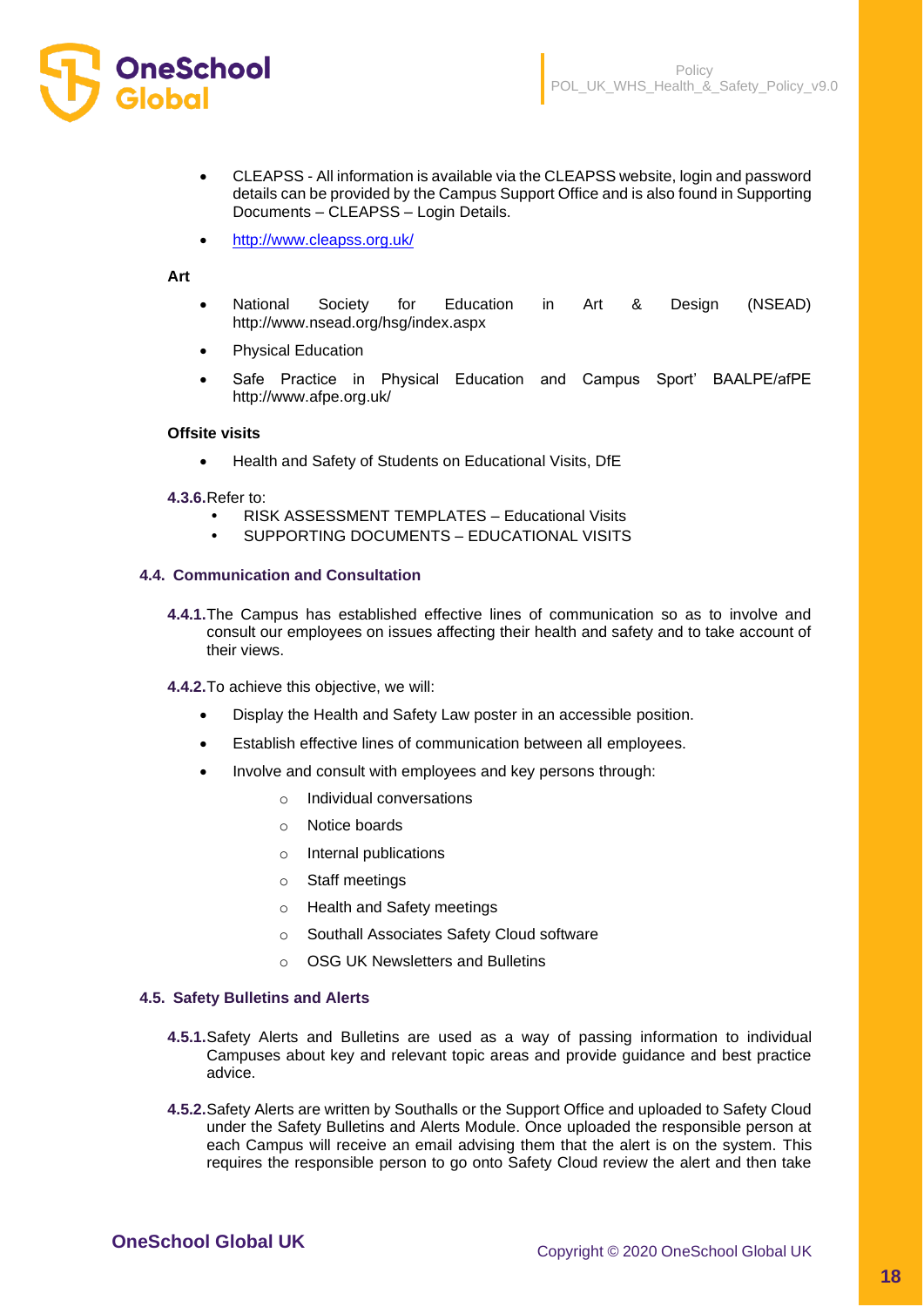

the recommended action. An action tab will sit on the dashboard and email reminders will continue to be sent until the alert has been written off.

- **4.5.3.**Safety Bulletins work in a similar way and provide information, but action is less critical than the Alerts, the bulletin should still be reviewed, and the information passed to relevant persons.
- **4.5.4.**Safety Alerts and Bulletins should be reviewed as soon as practicable after they have been sent. They contain information aimed at helping Campuses manage health and safety about topic areas where issues have already been identified.

#### <span id="page-18-0"></span>**4.6. Training**

- **4.6.1.**All Campuses in conjunction with OSG UK will ensure that training is provided for all their staff and that such training is appropriate to their roles. This will ensure legal compliance and provide the knowledge and skills to enable staff to work safely.
- **4.6.2.**Three categories of safety training for staff have been identified:
	- **Induction**
	- General
	- **Specific**

#### <span id="page-18-1"></span>**4.7. Induction**

**4.7.1.**All new employees will undergo a health and safety induction to familiarise them with the Campuses' safety arrangements. This will be carried out by the Health and Safety CA, Campus Principal or relevant manager and should be completed ideally within 14 days of starting. Staff can then complete the induction via Safety Cloud to highlight any areas they require further information in.

#### **4.7.2.** Refer:

SUPPORTING DOCUMENTS: TRAINING – Induction checklist

#### <span id="page-18-2"></span>**4.8. General Training**

- **4.8.1.**In addition to the health and safety induction, Campus staff and relevant volunteers will also undertake the following training were deemed appropriate:
	- Fire Awareness Training this is available via Flick Learning.
	- Fire Marshal Training this is available via Flick Learning.
	- Manual Handling Training this is available via Flick Learning.
	- Slips, trips, and falls this is available via Flick Learning.
	- DSE training and assessment this can be completed via Flick Learning.
	- Asbestos awareness Training this is available via Flick Learning.
- **4.8.2.**Completion is mandatory for all staff who require it based on their role and the training record will be recorded onto the Flick Learning system. A reminder will be sent to each member of staff as to when their refresher is due, the fire awareness, manual handling and DSE assessments completed via Flick Learning have a refresher period of 2 years.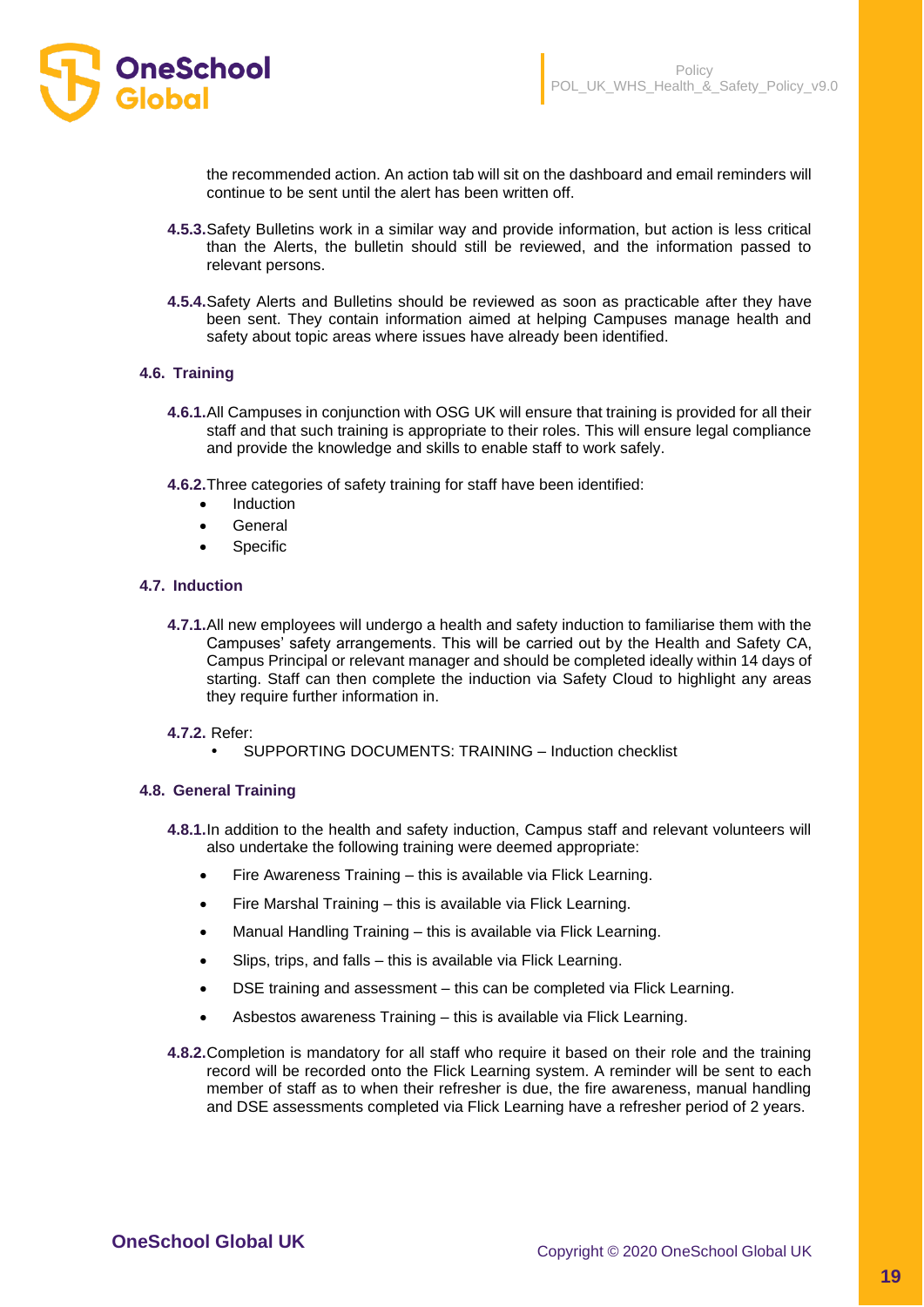

#### <span id="page-19-0"></span>**4.9. Specific Training**

- **4.9.1.**Specific training can be subdivided into two main categories: job specific training and training for health & safety nominated persons.
- **4.9.2.**Job specific training is necessary where there are significant health & safety risks attached to a specific environment, task, equipment, or role. Relevant employees therefore undergo more comprehensive training to lessen the chance of harm. For example, risk assessment training is required for those who carry out risk assessment, and the maintenance team may require working at height training.
- **4.9.3.**The more common types of job specific training are listed in the Health & Safety Training Matrix, this can be viewed via Safety Cloud. Managers should then assess if other job specific training is also needed, and this should be identified at the beginning of employment or following a change of role.
- **4.9.4.**Training for Health & Safety nominated persons such as CAs, Fire Marshals and First Aiders must also be provided to ensure they understand their additional duties and can execute them efficiently. Occasionally such training needs can be identified at the start of employment if the employee agrees to undertake any Health & Safety nominated person role.
- **4.9.5.**The following roles require training to be completed:
	- Health and Safety CA requires training in how to use Safety Cloud, they also may need additional training on Flick in health and safety management depending on their competency and work background.
	- First Aiders all first aiders require formal training in first aid, they also need to be familiar with Safety Cloud and how to log accidents on the system where this is part of their role.
	- Fire Marshals all fire marshals require annual refresher training on their duties in the event of a fire, this can be carried out in-house but should be recorded. A formal fire marshal course is advisable where persons have not undertaken the role before or feel it would be beneficial.

#### **4.9.6.**Refer:

SUPPORTING DOCUMENTS: TRAINING – Requirement Matrix

#### <span id="page-19-1"></span>**4.10. Competency Authorisation**

**4.10.1.** Where training or experience is required before the use of specific equipment (for example wood working equipment, chainsaws, or access equipment), it is recommended that an authorisation form is completed to record that the person has been witnessed as being competent to use the equipment. This process can be completed as a refresher and check of safe use following incidents/ accidents or after long periods of non-use.

#### **4.10.2.** Refer:

SUPPORTING DOCUMENTS: TRAINING – Competency Authorisation

#### <span id="page-19-2"></span>**4.11. Training Records**

**4.11.1.** All health and safety training records will be maintained on the Flick Learning system or uploaded and stored on Safety Cloud in the training module. Personal training records can be viewed via your personal login credentials.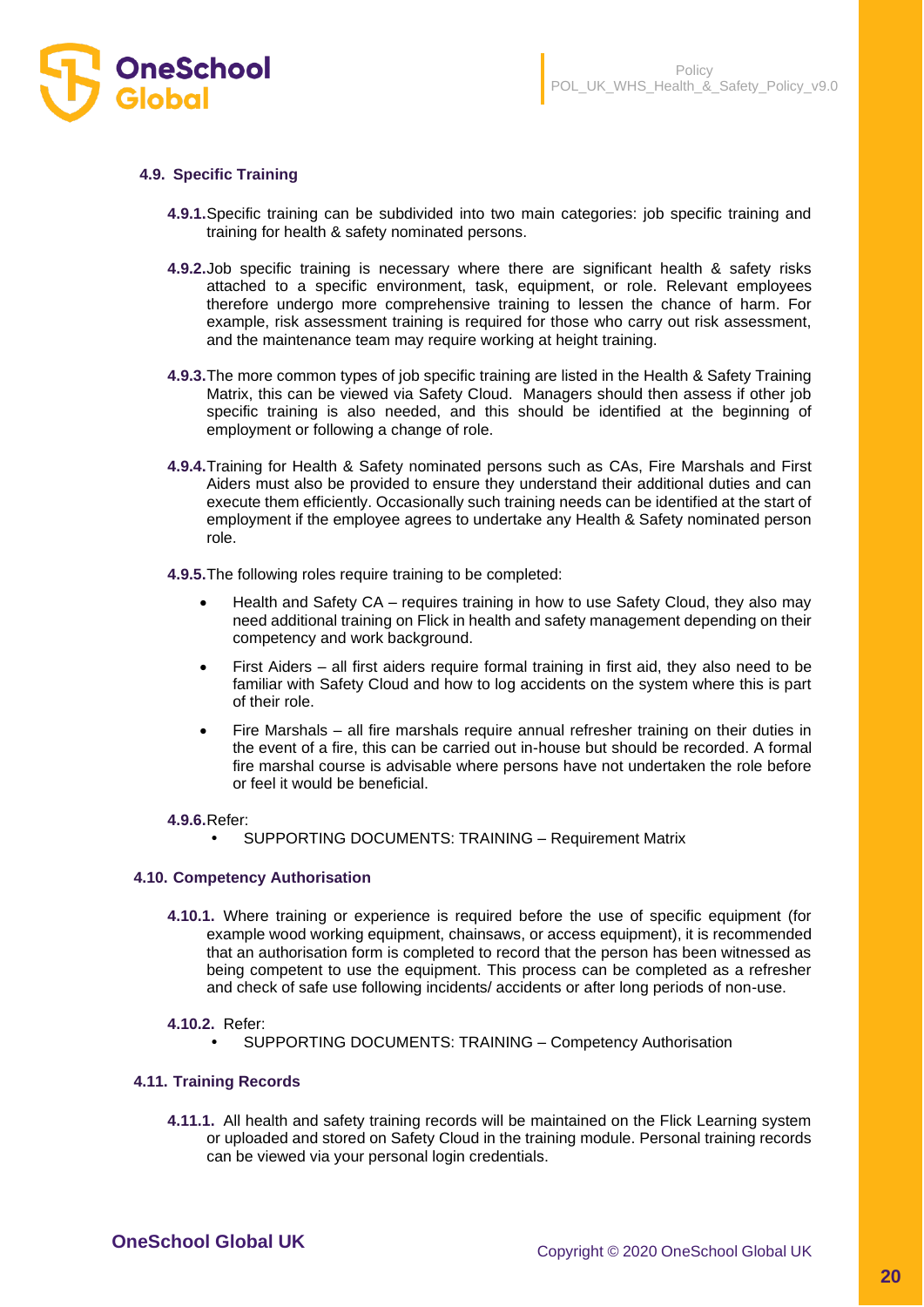

#### <span id="page-20-0"></span>**4.12. Training Need Review**

- **4.12.1.** Safety training for existing employees will be reviewed as required or at least annually by the Health and Safety CA and as part of the audit process. It is important that appropriate safety training is provided if the role of the employee significantly changes; if new systems and/or processes have been introduced; if new equipment has been introduced or if new legislation dictates.
- **4.12.2.** Other training programmes such as Food Hygiene and Safety, Design and Technology, IOSH Managing Safely and IOSH Working Safely are run, and initial enquiries should be made to the National Support Office.
- **4.12.3.** Once the training has been completed, this will be added to the individual's online training record. Refresher dates will also be inputted, as the refresher due date approaches, the online system will automatically send e-mail reminders to the Health and Safety CA to ensure refresher sessions are arranged.
- **4.12.4.** Refer:
	- SUPPORTING DOCUMENTS: TRAINING Requirement matrix
	- SUPPORTING DOCUMENTS: TRAINING Induction checklist
	- SUPPORTING DOCUMENTS: TRAINING Competency Authorisation

#### <span id="page-20-1"></span>**4.13. Department for Education H&S Responsibility and Powers**

- **4.13.1.** The Department for Education provide guidance and information on the management of health and safety within Campuses.
- **4.13.2.** The ISI Educational Framework, Campus Inspection Framework Regulations covers 3: Welfare, H&S of Students and Regulation 5: Premises and Accommodation and details areas of H&S that will form part of Campus Inspection.
- **4.13.3.** The HSE website has an area designated to education and there is information, guidance, resources and further assistance available.
- **4.13.4.** Refer:
	- HSE WEBSITE: www.hse.gov.uk/services/education/index.htm

#### <span id="page-20-2"></span>**4.14. Accident, Incident and Ill-Health Recording, Reporting and Investigation**

- **4.14.1.** This policy sets out the procedures that are to be followed when any employee, student, visitor or contractor has an accident, near miss or dangerous occurrence on the Campus's premises or when a work-related diseases or act of violence is reported.
- **4.14.2.** It is important injuries, near misses, work related diseases and incidents of violence to staff are reported as soon as possible.
	- To prevent further accidents under similar circumstances.
	- To compile statistics on accidents and identify problem areas.
	- To comply with the law.

#### <span id="page-20-3"></span>**4.15. Recording Accidents and Incidents**

**4.15.1.** All accidents resulting in personal injury and near misses must be recorded on the Accident and Ill Health module of Safety Cloud. All accidents should be added to Safety Cloud within 7 days of the accident occurring.

#### **OneSchool Global UK**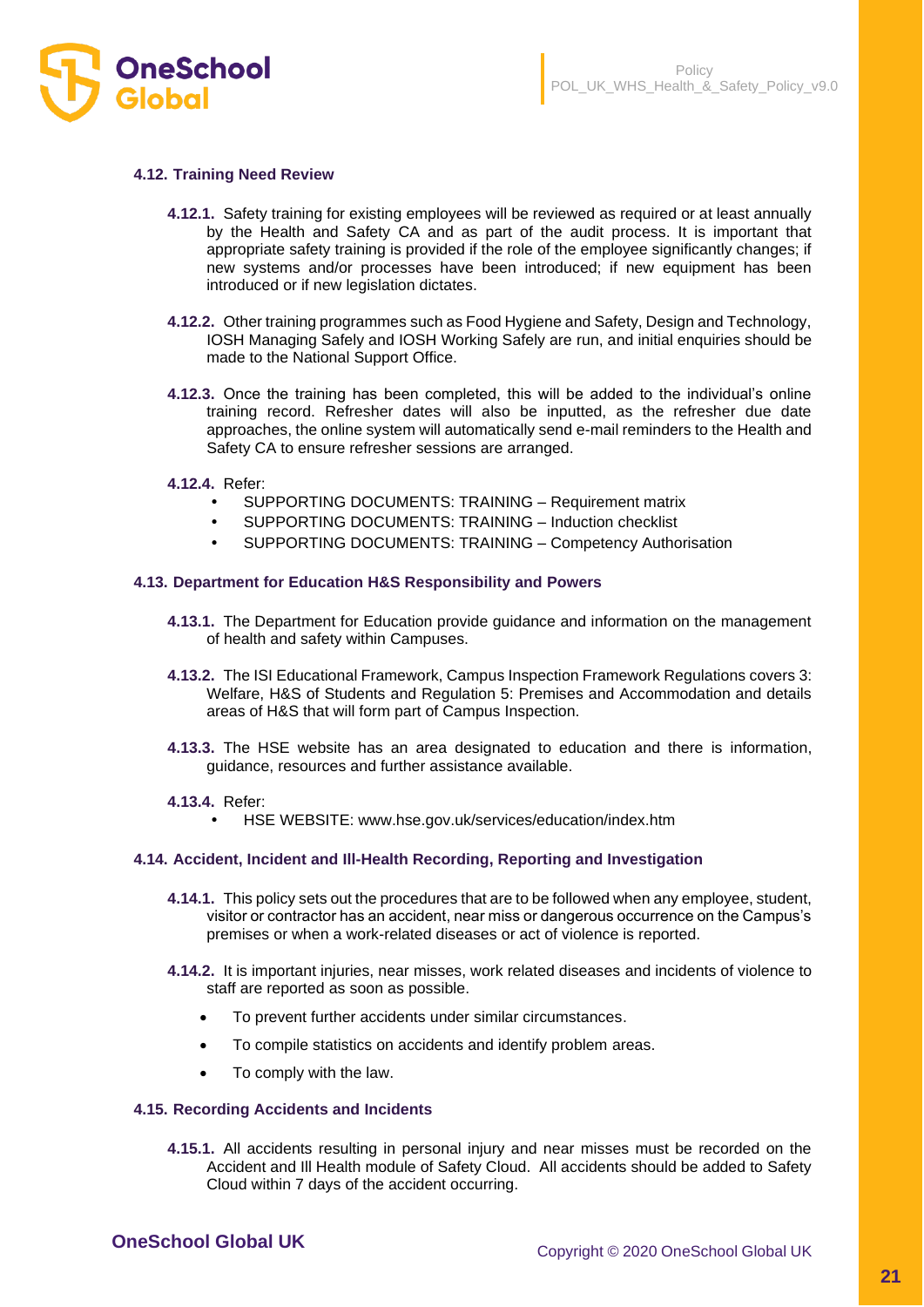

- **4.15.2.** An accident book or accident form can be used to initially record basic details of accidents prior to recording the information on Safety Cloud. It is advisable that the first aider completes this record whilst it is fresh in the mind as soon as possible after having dealt with the injury. Books can be purchased for this purpose and should comply with the requirements of the Data Protection Act and be kept for a minimum of three years.
- **4.15.3.** Once the record has been saved on Safety Cloud this information is reviewed by Southalls to establish if further action may be necessary.
- **4.15.4.** Each Campus should have at least one individual who is responsible for the logging of accidents on Safety Cloud. All employees should be aware of who this person is and advise them of any accidents or near misses that need to be recorded. All first aiders can be given access to input accident and near miss information onto Safety Cloud where required.

#### <span id="page-21-0"></span>**4.16. Reporting of Accidents**

- **4.16.1.** Certain accidents causing injury, both fatal and non-fatal, certain occupational diseases and certain dangerous occurrences are reportable to the Enforcing Authority under the Reporting of Injuries, Diseases and Dangerous Occurrences Regulations 2013 (RIDDOR) or the 1997 Regulations in Northern Ireland.
- **4.16.2.** Where under the Reporting of Injuries, Diseases and Dangerous Occurrences Regulations 2013 (RIDDOR) or the 1997 Regulations in Northern Ireland, such an incident is classified as 'reportable', Southalls will do this on OSG UK's behalf. This will be discussed with the Campuses CA and the National Support Office before submission. Any notification forms will be held on Safety Cloud for future reference.

#### <span id="page-21-1"></span>**4.17. Dealing with Unprecedented Situations such as Pandemics – e.g. COVID-19**

- **4.17.1.** Where unprecedented situations arise OneSchool Global will act in the following manner:
	- Follow Government guidance wherever practicable.
	- Undertake a risk assessment for example where operating during COVID-19 and review as necessary. This should cover all school activities.
	- Undertake audits where appropriate to check on compliance with the risk assessment.
	- Where staff return to work following periods of sickness screen them.
	- Provide suitable information for home workers and on-site staff.
	- Provide suitable information in key areas such as infection control and social distancing. This will cover guidance on classroom layout, layout of rest areas and communal areas for example.
	- Provide adequate information and instruction for staff for example in the format of posters and e-learning.
	- Provide information (to our staff, students and visitors) by displaying the Staying COVID-19 Secure in 2020 poster in all of our sites. These will be displayed in a prominent place.
	- Provide suitable equipment to continue to operate such as cleaning equipment and PPE.
	- Review the efficacy of control measures in line with new guidance issued by the Government or other reliable sources such as the World Health Organisation.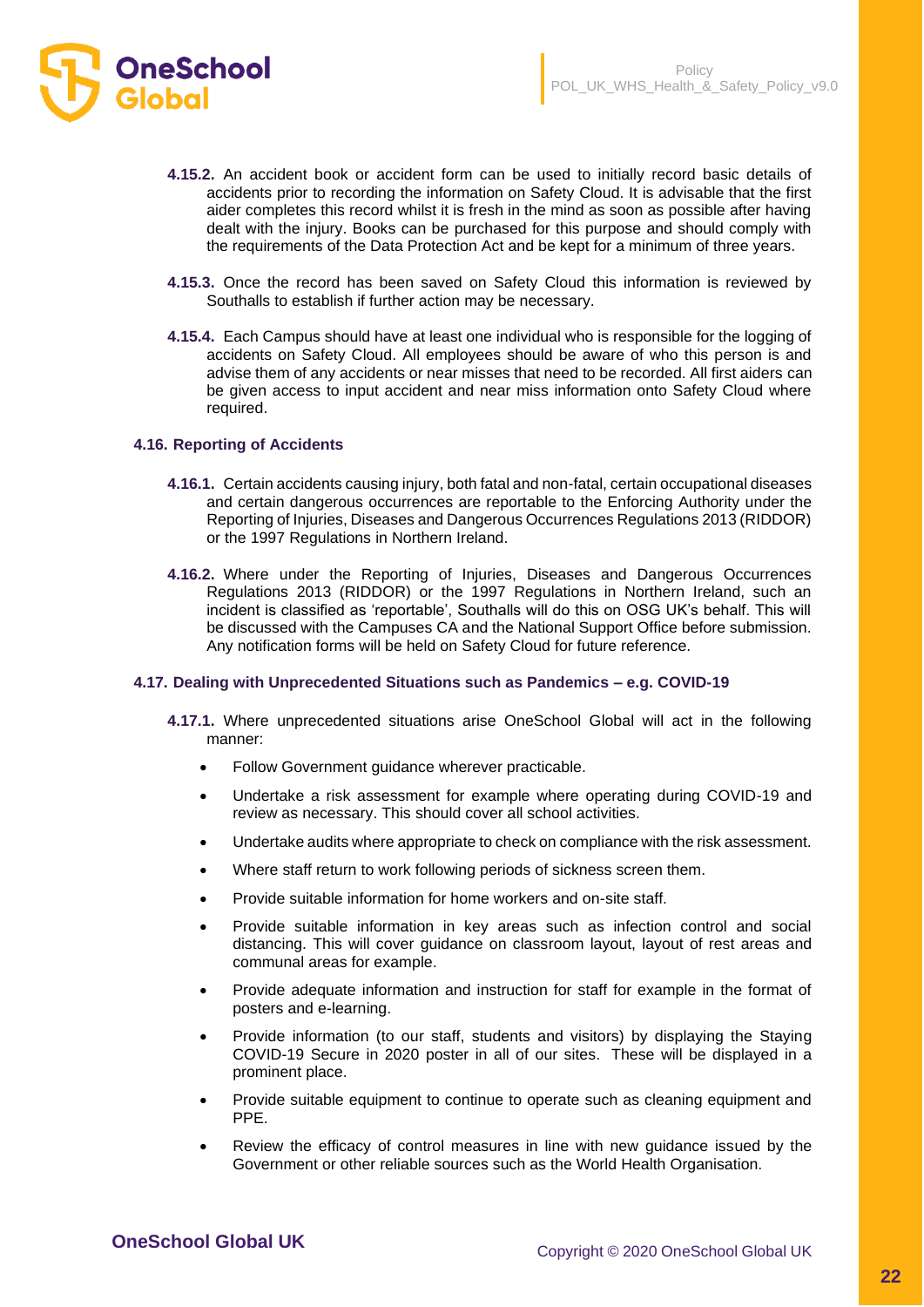

#### <span id="page-22-0"></span>**4.18. Investigations**

- **4.18.1.** All injury related accidents that are either notified to the Enforcing Authority or where a serious injury has occurred will be investigated:
	- To ensure that all necessary information in respect of the accident or incident is collated.
	- To understand the sequence of events that led to the accident or incident.
	- To identify the unsafe acts and conditions that contributed to the cause of the accident or incident.
	- To identify the underlying causes that may have contributed to the accident or incident.
	- To ensure that effective remedial actions are taken to prevent any recurrence.
	- To enable a full and comprehensive report of the accident or incident to be prepared and circulated to all interested parties.
	- To enable all statutory requirements to be adhered to.
- **4.18.2.** The investigation will include obtaining signed witness statements, photographs, and drawings as appropriate. Southalls will offer support with the investigation process.

#### <span id="page-22-1"></span>**4.19. Who carries out any investigation?**

**4.19.1.** Cases requiring further investigation are referred to the Health and Safety CA and Campus Principal who will investigate and enact any remedial action deemed necessary and report back to the Board of CAs, this process will be supported by Southalls. It may well be that the accident is so serious that it may necessitate an investigation by the Health and Safety Executive (HSE). Where the HSE is involved it is important that the Health and Safety CA, Campus Principal, Support Office and Southalls are made aware of their visit, any comments or concerns raised and whether they are considering any further action. This information should be logged on the Enforcement Officer visits module as soon as possible.

#### <span id="page-22-2"></span>**4.20. Accident Review**

**4.20.1.** The Accident module reports will be reviewed regularly by the CA Team to ascertain the nature of incidents that have occurred in the Campus. This review will be in addition to any investigation of the circumstances surrounding each incident.

#### **4.20.2.** Refer:

- SUPPORTING DOCUMENTS: ACCIDENTS Guidance in Completing Safety Cloud
- SUPPORTING DOCUMENTS: ACCIDENTS RIDDOR HSE Guidance

#### <span id="page-22-3"></span>**4.21. First Aid**

- SUPPORTING DOCUMENTS: First Aid Policy
- **4.21.1.** The Campus is committed to providing sufficient provision for first aid to deal with injuries that arise at work or as a consequence of Campus activities.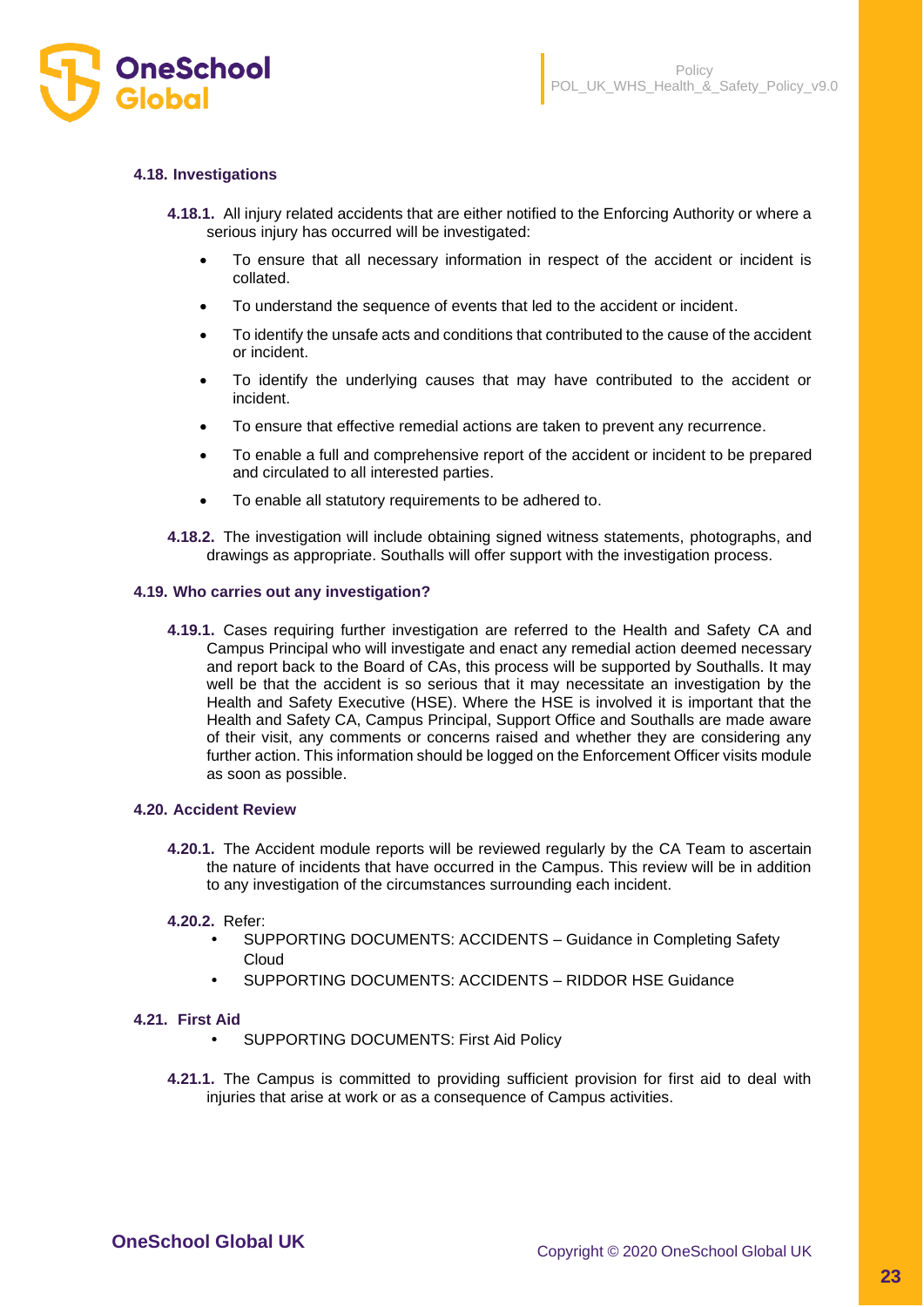

#### <span id="page-23-0"></span>**4.22. Infection Control**

**4.22.1.** Campus staff and students are from time to time at risk of infection or of spreading infection. Where a specific risk is identified a risk assessment will be completed. The Campus aims to minimise the risk of the spread of infection and will implement appropriate policies and procedures.

#### <span id="page-23-1"></span>**4.23. Staff Illness and Reporting**

- **4.23.1.** Staff should notify the Campus Principal if they develop any of the following infectious diseases or symptoms:
	- Skin infections or exposed areas of infestation
	- Severe respiratory infection (e.g. pneumonia, TB)
	- Severe diarrhea
	- Jaundice
	- **Hepatitis**
	- Chicken Pox, Measles, Mumps, Rubella
	- HIV
	- Symptoms of COVID-19
- **4.23.2.** Campus Principals will need to discuss with the individual suitable controls. In some cases, employees may need to be referred to an Occupational Health Practitioner or their GP for advice.
- **4.23.3.** Staff should report diseases including Leptospirosis, Hepatitis, TB, and Tetanus which have been contracted through work as these are reportable under RIDDOR (Reporting of Injuries, Diseases and Dangerous Occurrences Regulations 2013).

#### <span id="page-23-2"></span>**4.24. Occupational Health & Work-Related Stress**

- **4.24.1.** Employers have a legal duty to protect employees from stress at work by doing a risk assessment and acting on it.
- **4.24.2.** HSE defines stress as 'the adverse reaction people have to excessive pressures or other types of demand placed on them'.
- **4.24.3.** The wellbeing of staff is seen as an integral part of the Campus' H&S responsibilities. The CAs and Campus Principal have statutory obligations under a duty of care but also wish to promote an ethos of mutual respect and support across the staff team as a whole.
- **4.24.4.** All staff have the right to a reasonable work-life balance and to expect appropriate support or intervention when they experience health or personal difficulties. Staff are encouraged to raise any concerns with the Campus Principal or line manager.

#### <span id="page-23-3"></span>**4.25. Fire**

- SUPPORTING DOCUMENTS: Fire Safety (Prevention) Policy
- **4.25.1.** All reasonable steps will be taken to prevent a fire occurring. In the event of fire, the safety of life will override all other considerations, such as saving property and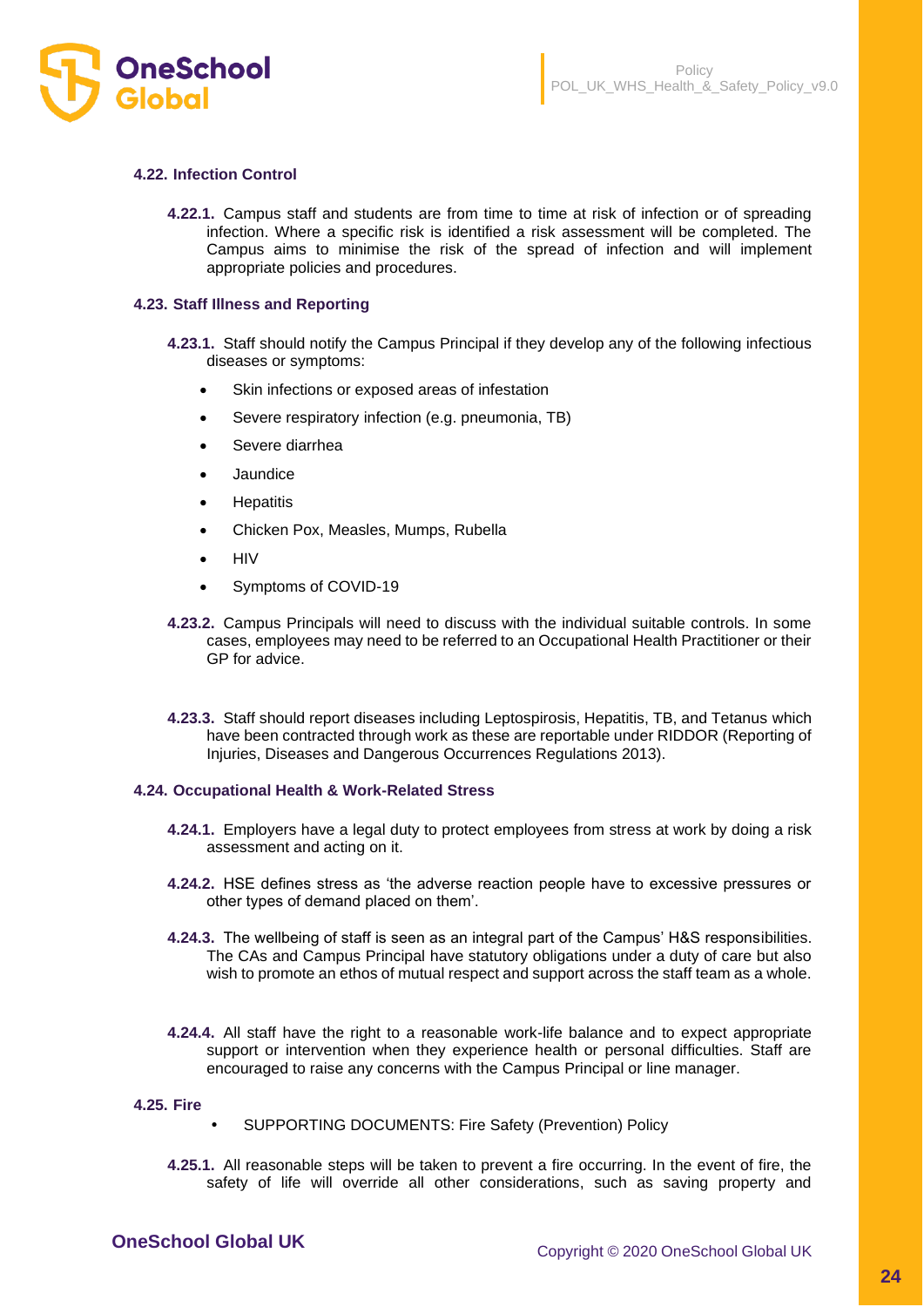

extinguishing the fire. The details of managing fire risks and fire safety are set out in the Fire Safety (Prevention) Policy.

#### <span id="page-24-0"></span>**4.26. Liaising with Emergency Services**

**4.26.1.** The senior person present will meet and liaise with the emergency services and any other interested parties, giving them pertinent information related to the emergency situation, such as location and details of emergency, location and presence of hazardous and flammable materials, head count statistics, etc.

#### <span id="page-24-1"></span>**4.27. Emergency Procedures**

**4.27.1.** Staff who are in charge of students at the Campus, or during a visit have a duty of care to make sure that the students are safe and healthy. They also have a common law duty to act as a reasonably prudent parent would. Teachers should not hesitate to act in an emergency and to take life-saving action in an extreme situation.

| <b>UK Emergency Service:</b>                        | <b>Emergency:</b><br><b>Dial 999</b>                                                                                                |                      | <b>Non-Emergency:</b><br><b>Dial 101</b>                   |
|-----------------------------------------------------|-------------------------------------------------------------------------------------------------------------------------------------|----------------------|------------------------------------------------------------|
| OSG UK Legal & Policies<br>Trustee:                 | Tim<br><b>Browning</b>                                                                                                              | Day<br>0330 055 5600 | tim.browning@uk.oneschoolglobal.com                        |
| <b>OSG UK Compliance</b>                            | <b>Ted Picton</b>                                                                                                                   | Day<br>0330 055 5600 | ted.picton@uk.oneschoolglobal.com                          |
| Insurer: Ecclesiastical                             | General<br>enquiries                                                                                                                | 0345 777 3322        | 8am - 6pm, Monday to Friday<br>(excluding bank holidays) * |
| Commercial/Combined.<br>(Policy No: 02/ISS/0260134) | * Outside of these hours, calls will be re-directed to "out of hours service", which is<br>available 24 hours a day, 7 days a week. |                      |                                                            |
|                                                     | Claims                                                                                                                              | 0345 603 8381        | 8am - 6pm, Monday to Friday.                               |
|                                                     | <b>Southalls</b>                                                                                                                    | Helpdesk N°          | 0345 257 4015                                              |
| Health & Safety Consultants:                        | Caroline Lee                                                                                                                        | Team Leader          | 07591 200375                                               |

**4.27.2.** Refer:

Campus Emergency Management & Business Continuity Plan

#### <span id="page-24-2"></span>**4.28. Site Security**

- SUPPORTING DOCUMENTS: External & Security Risk Assessment
- **4.28.1.** All reasonable steps will be taken to ensure the Campus site is secure. This will include ensuring that a site security risk assessment has been undertaken.
- **4.28.2.** All visitors will be managed in accordance with the Security & Visitors Policy

#### <span id="page-24-3"></span>**4.29. Electricity**

- **4.29.1.** All reasonable steps will be taken to secure the health and safety of employees, students and others who use, operate or maintain electrical equipment.
- **4.29.2.** To ensure this objective, the Campus will:
	- Ensure electrical installations and equipment are installed in accordance with IEE Wiring Regulations.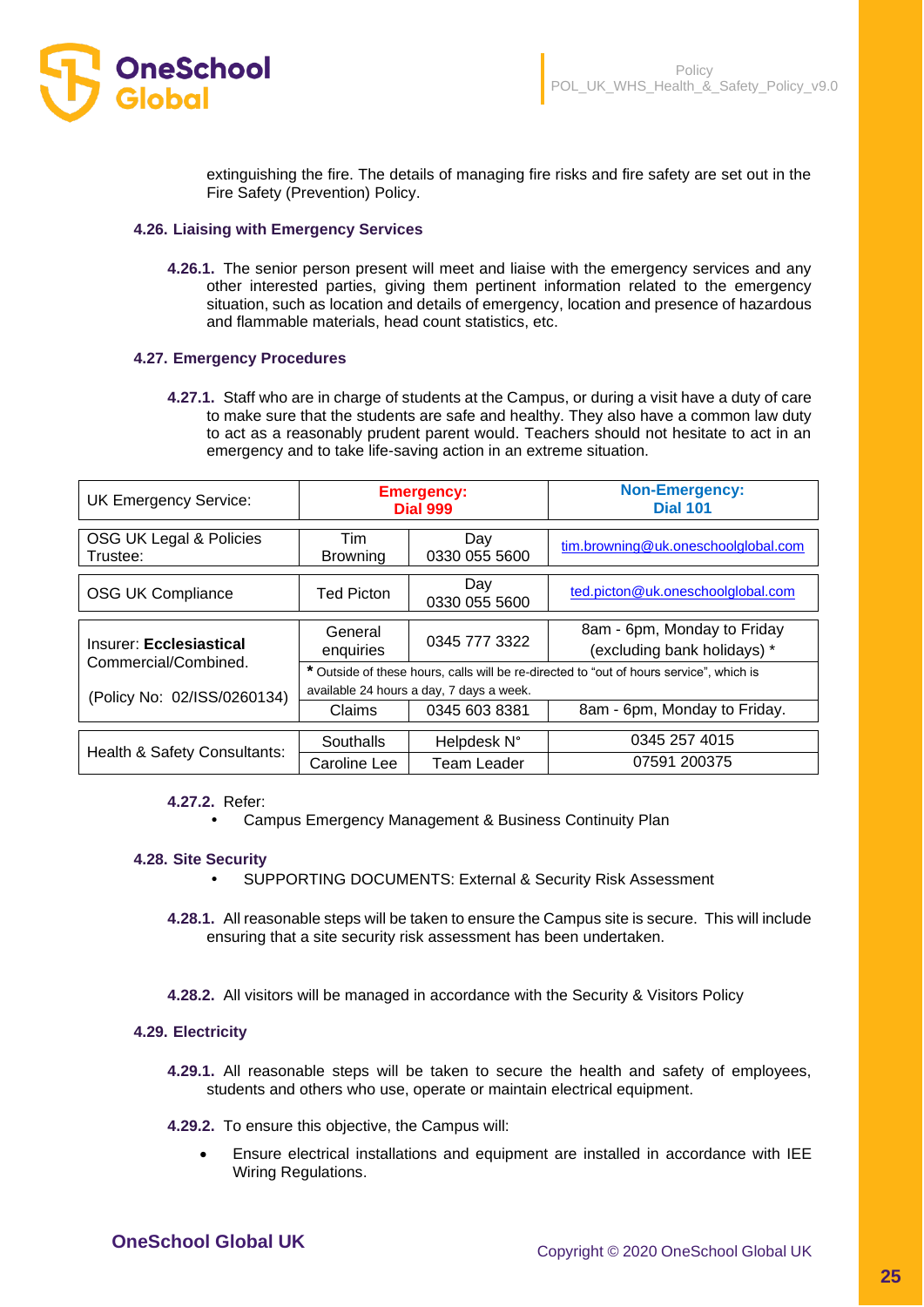

- Maintain the fixed wiring installation in a safe condition by carrying out routine safety tests.
- Inspect and test by a competent person all portable and transportable equipment within the Campus regularly to ensure safety.
- Inspect and test second-hand electrical equipment donated, lent to, or borrowed by, the Campus.
- Ensure that all portable electrical appliances that are brought onto Campus premises that are not new are inspected/tested before being taken into use. (Note: new electrical equipment does not require testing)
- Promote and implement a safe system of work for maintenance, inspection, and testing.
- Forbid live working unless absolutely necessary, in which case a permit must be issued.
- Ensure employees who carry out electrical work are competent to do so.
- Maintain an asset register of electrical appliances and up to date test and inspection records.

#### <span id="page-25-0"></span>**4.30. Employees must:**

**OneSchool** 

- Visually check electrical equipment for damage before use
- Report any defects found to the Campus Principal. However, if there is any doubt whether the equipment is safe then it should be labelled 'out of use' and withdrawn until it has been tested and declared fit for use by a qualified person.
- Not use defective electrical equipment.
- Not carry out any repair to any electrical item unless qualified to do so.
- Switch off non-essential equipment from the mains when left unattended for long periods.
- Not bring any electrical item onto Campus premises without prior agreement of the CAs and either proof that it is safe to use or until it has been tested and a record of such a test has been included in the appropriate record.
- Not leave electric cables in such a position that they will cause a tripping hazard or be subject to mechanical damage.
- Never run extension leads under carpets or through doorways.
- Not daisy-chain extension leads to make a longer one.
- Not use adapter sockets: devices that plug into mains sockets to increase the number of outlets.

#### <span id="page-25-1"></span>**4.31. Summary of Key Actions**

The key actions necessary to control the health and safety risks arising from electricity are:

- **4.31.1.** The main electrical installation should be tested every five years except for those parts of Campuses with:
	- licensed areas.
	- lightning protection.
	- which should be tested annually.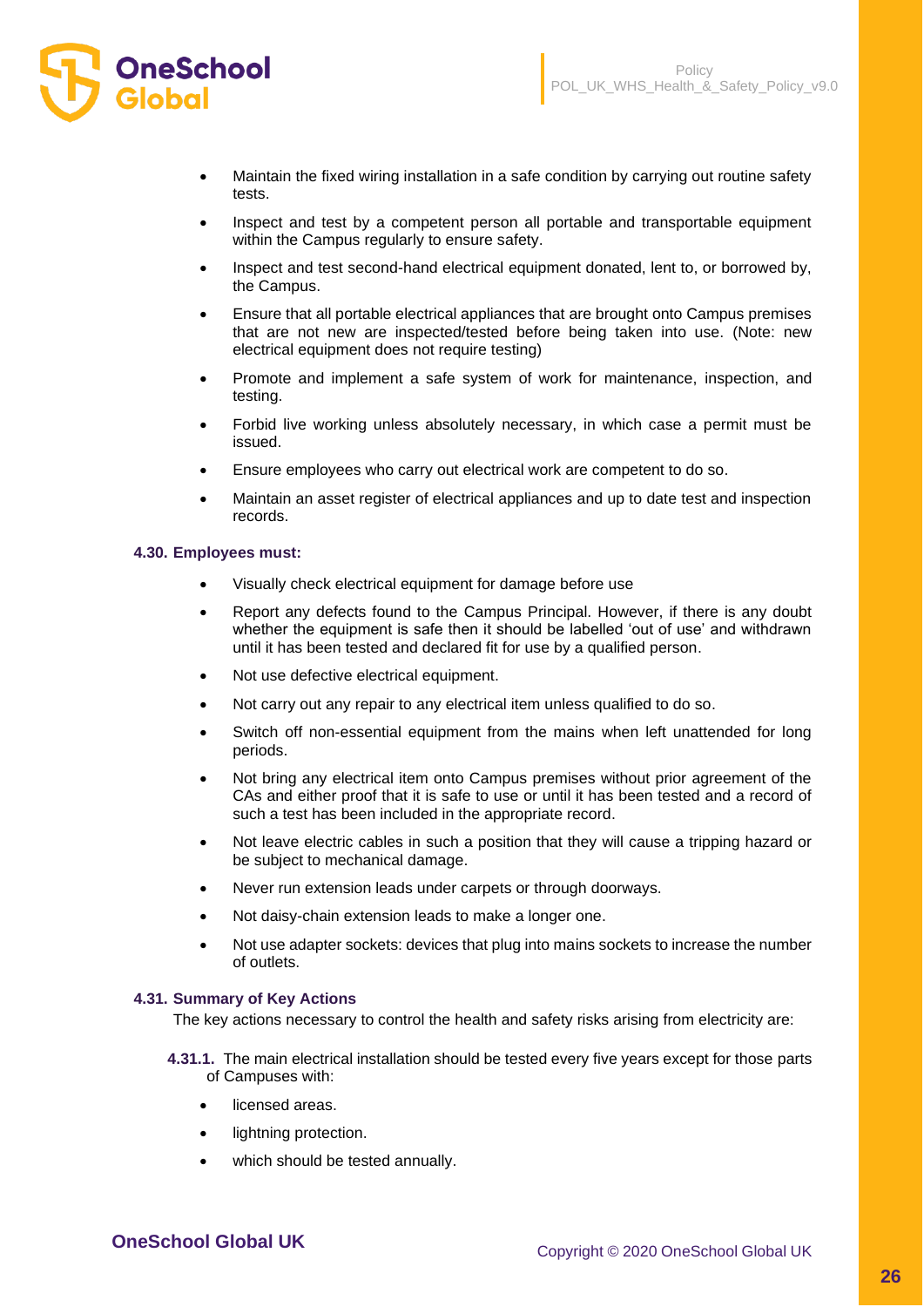

- Retain copies of electrical test certificates.
- A record must be kept of all portable items of electrical equipment showing:
	- o the detail of the item.
	- o the date of acquisition.
	- o details of any inspection, testing or repair work.
- Arrange for the inspection and testing of portable electrical appliances in accordance with the guidance on electrical testing.

#### **4.31.2.** Refer:

- SUPPORTING DOCUMENTS: ELECTRICITY PAT Focus guidance
- SUPPORTING DOCUMENTS: ELECTRICITY PAT HSE guidance

#### <span id="page-26-0"></span>**4.32. Gas Installations and Appliances**

**4.32.1.** The Campus will ensure that all work carried out on gas fittings and appliances are in accordance with the requirements of the Regulations and the Safety in the Installation and Use of Gas Systems and Appliances Manual.

#### <span id="page-26-1"></span>**4.33. Gas Emergencies**

- **4.33.1.** Where a leak is identified within a workshop, or laboratory, the supply should be immediately isolated, and the Site Manager informed. Unless the leak cannot be isolated, there should be no need for an evacuation.
- **4.33.2.** If a gas leak is suspected in any other area of the Campus this should be immediately communicated to the main Campus office, who should then inform both the Site Manager and the Campus Principal.
- **4.33.3.** In the event of a suspected gas leak:
	- Call 24-hour gas emergency service on 0800 111 999.
	- Evacuate the buildings and move the students and majority of the staff to a distance of at least 250 meters away. Nominate some staff to stay at a safe distance to prevent access to the site and await the emergency Transco engineer.

**4.33.4.** If it is safe to do so:

- Put out flames.
- Open doors and windows.
- Turn off the gas supply.
- DO NOT TURN ELECTRICAL SWITCHES ON OR OFF
- **4.33.5.** If the general public in the neighbourhood are at risk, contact the police on 999
- **4.33.6.** No person shall interfere with any gas appliance or gas fitting or pipe work unless qualified and competent to do so.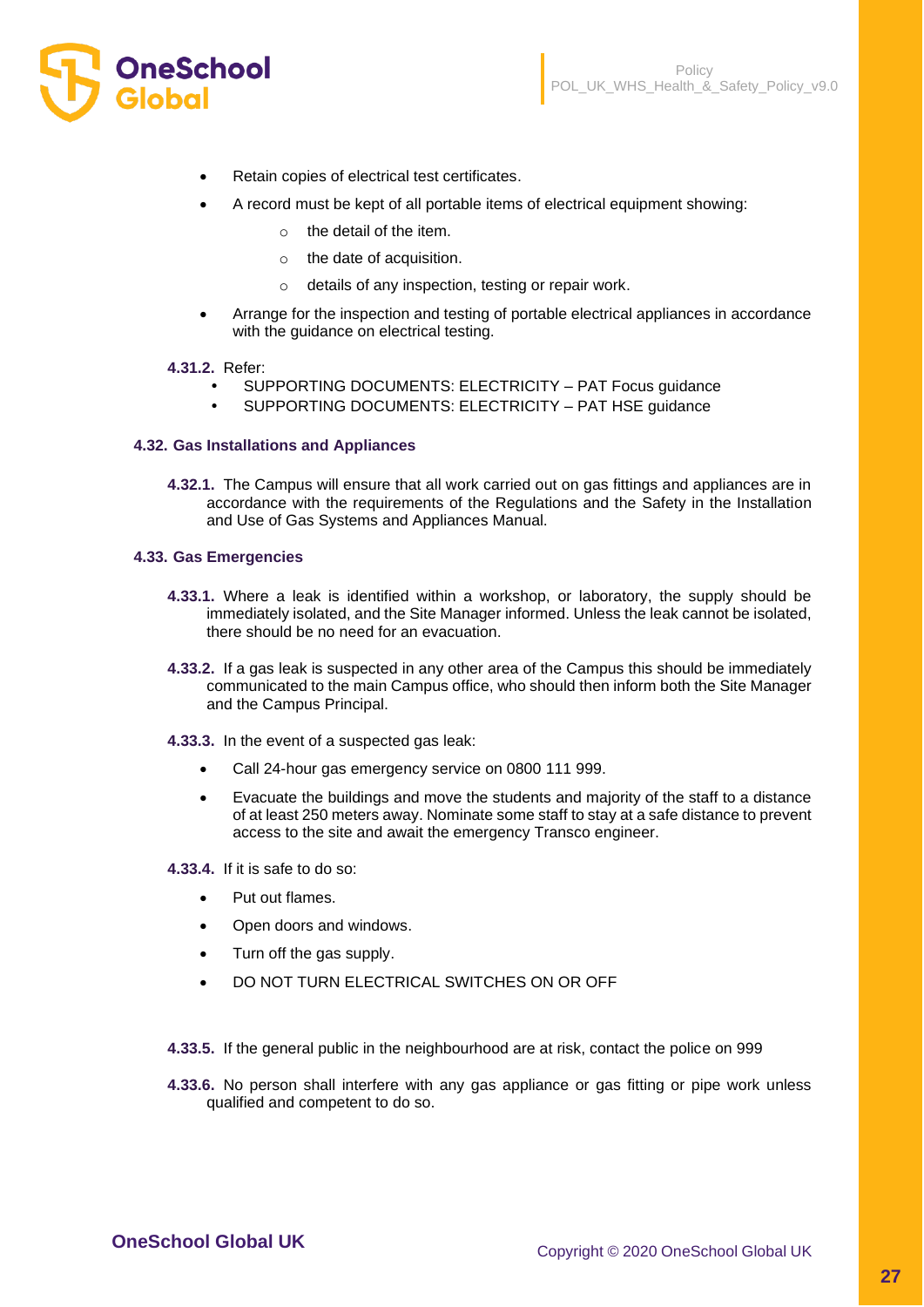

#### <span id="page-27-0"></span>**4.34. Gas Cylinders**

- **4.34.1.** Gas cylinders may be used for a variety of reasons, including Campuses that do not have access to mains gas or for D&T or science activities. Campuses that use gas cylinders should be aware of the risks and how they should be stored to minimise the risk of leaks, fires, and explosions.
- **4.34.2.** 5.14.9. A small leak from a cylinder under pressure can result in a large volume of gas at room temperature and atmospheric pressure. Highly flammable gases such as LPG are liable to explode when in contact with an ignition source therefore, they should be stored in accordance with guidance.
- **4.34.3.** The Campus will ensure:
	- All users of the gas are aware of the properties of each gas and the correct storage and usage requirements.
	- That only cylinders that are properly labelled and colour coded are accepted from the supplier.
	- Cylinders should be treated with care and be prevented from falling, being struck or damaged. This can be achieved by chaining the cylinders in place or storing them in a cage. Cylinders should never be rolled along the floor or ground.
	- Cylinders should be kept in a well-ventilated area and not adjacent to drains or gulleys where the gas can accumulate.
	- Any damage to the cylinders should be reported to the supplier and the cylinder taken out of use.
	- Smoking and flames are not permitted in the vicinity of gas cylinders.
	- The handling of gas cylinders is undertaken only by persons who have been trained in this manual handling activity and where possible a suitable trolley is provided for this task.
	- Only approved and compatible regulators, valves, pressure gauges and hoses should be used with pressured cylinders.
	- Signage in the storage area should be displayed to give information on the risk.
	- Periodic checks are undertaken on the equipment to ensure it is in good condition and has not deteriorated.

#### **4.34.4.** Refer:

 SUPPORTING DOCUMENTS: GAS SAFETY – Guidance for the storage, use and handling of gas cylinders (RC8)

#### <span id="page-27-1"></span>**4.35. Asbestos**

- **4.35.1.** The Campus will protect employees and other persons potentially exposed to asbestos as far as is reasonably practicable. Any persons working in areas where asbestos is present will be alerted and any work involving the damage of material in these areas will be fully risk assessed before work starts.
- **4.35.2.** Effective asbestos management is achieved by:
	- Assessment The premises will be surveyed to determine whether asbestoscontaining materials are present at each Campus. All Campuses who occupy buildings that are built before the year 2000 should have an asbestos survey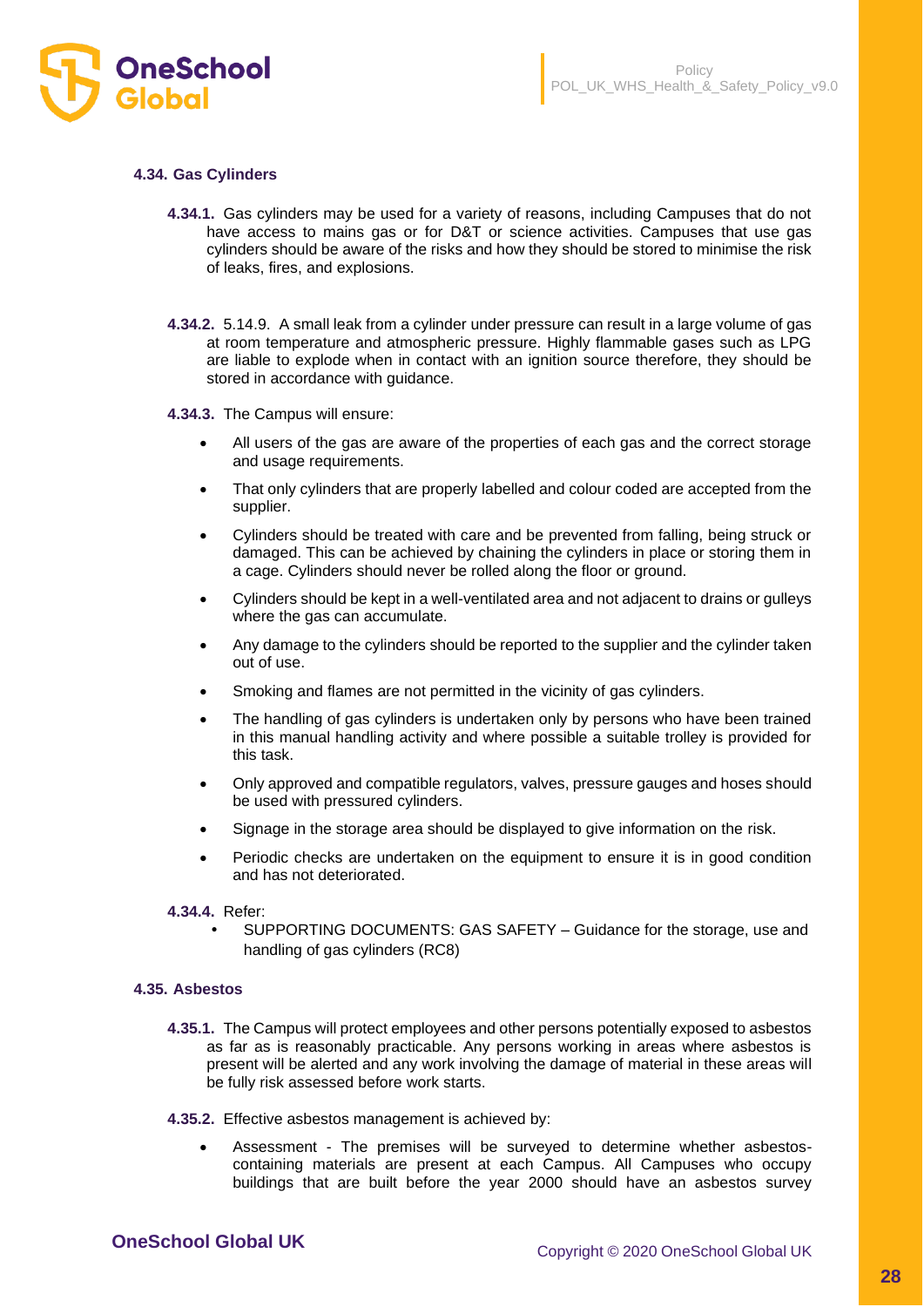

completed to establish if asbestos is present in any areas. Asbestos surveys will be uploaded to Safety Cloud in the Work Equipment Checks module.

- It will be presumed that materials contain asbestos unless there is strong evidence to the contrary. The amount and condition of the asbestos-containing material will be assessed, and measures will be identified to ensure that airborne asbestos fibres are not present or formed in the workplace.
- A Written Management Plan A written plan including a register that sets out the location of the asbestos-containing material and how the risk from this material will be managed will be prepared and steps will be taken to put the plan into action. The plan will be made available, and the arrangements will be reviewed at regular intervals or when there has been a significant change to the organisation or personnel. The Asbestos Management Plan will be uploaded to Safety Cloud with an annual review date.
- Access to Asbestos containing Materials Access to asbestos-containing materials in the premises will be controlled to prevent inadvertent disturbance of the material and the release of asbestos fibres. Systems will be put in place to ensure that anyone liable to disturb asbestos containing materials is made aware of their location and where disturbance is possible this work is prohibited or undertaken only by licensed contractors. Staff, volunteers, and contractors should be made aware of the location of asbestos as part of any works planned. A procedure should be in place to give information to staff and contractors on asbestos locations.
- Monitoring and Maintenance The condition of all asbestos containing materials or materials suspected of containing asbestos will be inspected at agreed intervals to ascertain that there has been no damage or deterioration. Where damage or deterioration is found the asbestos-containing material will be reassessed and repaired or removed as appropriate.
- Training and Information Employees who may come into contact with asbestos containing materials (ACMs) through the course of their work will receive adequate training and information such that they can recognise potential ACMs and know what precautions to take.
- Asbestos-related Emergencies Procedures to deal with asbestos related incidents will be put in place (including the provision of information and warning systems) unless there is only a slight risk to the health of employees, students, and others. It is recommended that in the event of potential damage to asbestos containing materials that may lead to exposure advice is sought from Southalls.

#### <span id="page-28-0"></span>**4.36. Refurbishment or Demolition Works**

- **4.36.1.** A Refurbishment and Demolition (R and D) survey is needed before any refurbishment or demolition work is carried out. This type of survey is used to located and describe, as far as practicable, all ACMs in the area where the refurbishment work will take place or in the whole building where demolition is planned.
- **4.36.2.** The survey will be fully intrusive and involve destructive inspection as necessary with access to all areas including those that are difficult to reach and may include breaking through partition walls, ceilings, and floors to confirm the presence or absence of asbestos.

#### <span id="page-28-1"></span>**4.37. Arrangements for Controlling Work on Asbestos**

**4.37.1.** Any work on, or removal of, asbestos-containing materials will be controlled to ensure that adequate precautions are taken to prevent the release of asbestos fibres. Work with asbestos and asbestos containing materials is to be carried out by a licensed contractor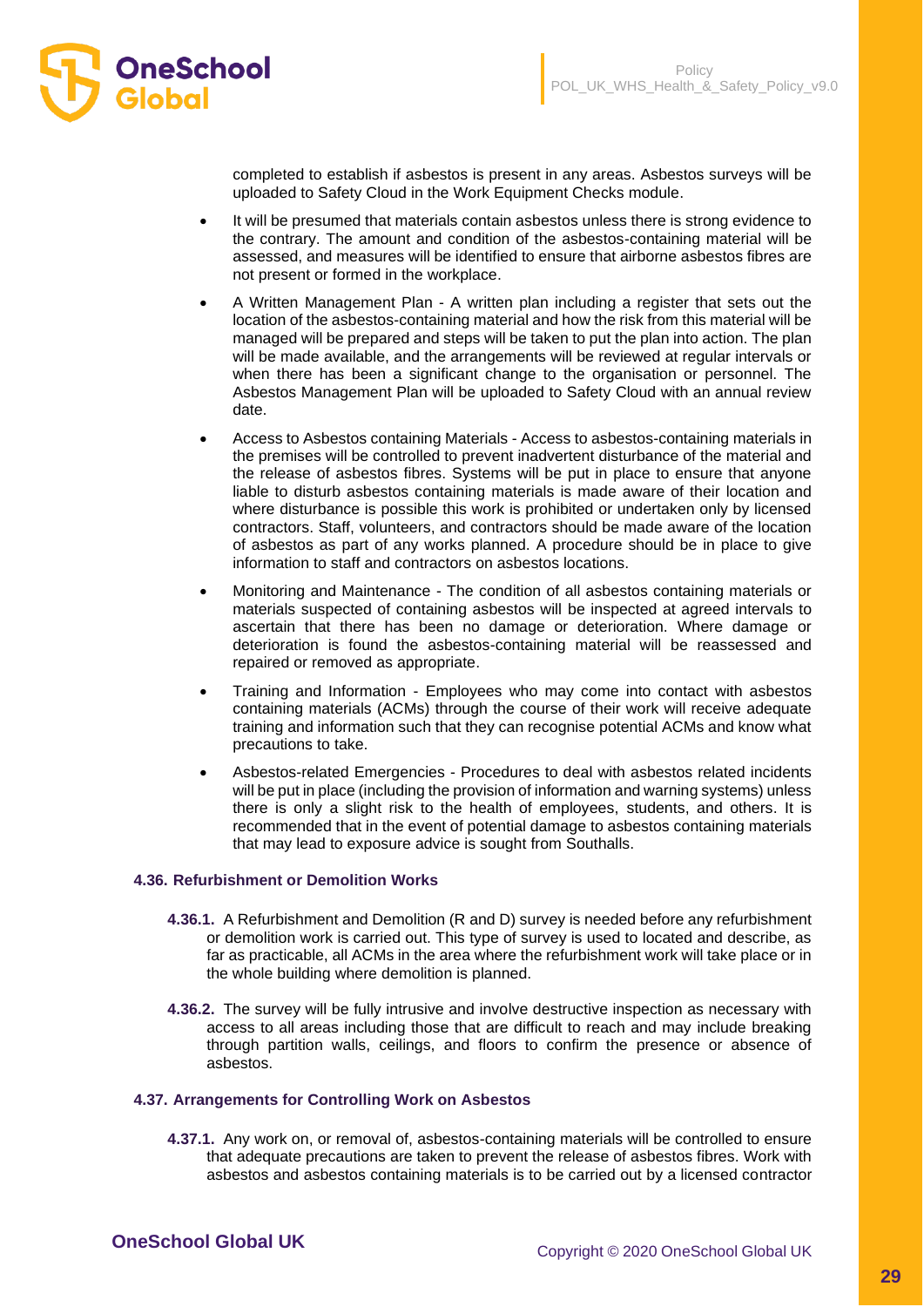

(licensed by the HSE and a member of the Asbestos Removal Contractors Association (ARCA)) unless the work is exempted from the requirement for licensing.

**4.37.2.** Prior to undertaking refurbishment or demolition work where the fabric of the building will be substantially disturbed, the Campus is required to undertake a refurbishment and demolition survey completed to ensure that the work area is assessed to check for asbestos. This is a requirement over and above any non-intrusive/ management survey that has been completed.

#### <span id="page-29-0"></span>**4.38. Selection and Control of Contractors to Work on Asbestos Containing Materials (ACMs).**

- **4.38.1.** When contractors are engaged to work on Campus premises, adequate steps will be taken to ensure the contractors are competent and have sufficient skills and knowledge to do the job safely and without risks to health.
- **4.38.2.** Only contractors licensed by the HSE and members of the ARCA will be used for the removal of asbestos-containing materials, unless the work involves the removal of materials in which:
	- Asbestos fibres are firmly linked in a matrix.
	- The exposure during the removal process is likely to be sporadic or of low intensity.
- **4.38.3.** Contractors hired to carry out building or allied trade work that will involve minor work with asbestos must comply with the Control of Asbestos Regulations 2012.

#### <span id="page-29-1"></span>**4.39. Procedures for Dealing with Health and Safety Issues**

- **4.39.1.** Where an employee raises a health and safety problem related to work with asbestos, OSG UK will:
	- Take all necessary steps to investigate the circumstances.
	- Take corrective measures where appropriate.
	- Advise the employee of actions taken.
- **4.39.2.** Where a problem arises relating to the condition of, or during work on, asbestoscontaining material, the employee must:
	- Inform the Campus Principal, who will in turn inform the Health and Safety CA
	- In the case of an accident or emergency, respond quickly to ensure effective treatment.
	- Get advice from Southalls.
- **4.39.3.** Refer:
	- SUPPORTING DOCUMENTS: ASBESTOS HSE Guidance.
	- SUPPORTING DOCUMENTS: ASBESTOS Management Plan (draft template).

#### <span id="page-29-2"></span>**4.40. Legionella**

**4.40.1.** Legionella is a common and naturally occurring bacteria found in rivers, lakes and reservoirs and as a result, low levels of the bacteria may enter the Campus via the mains water supply. This is not normally an issue in systems that are clean and well managed as the water passes through the system and the bacterial loading never get to a level to be a health risk.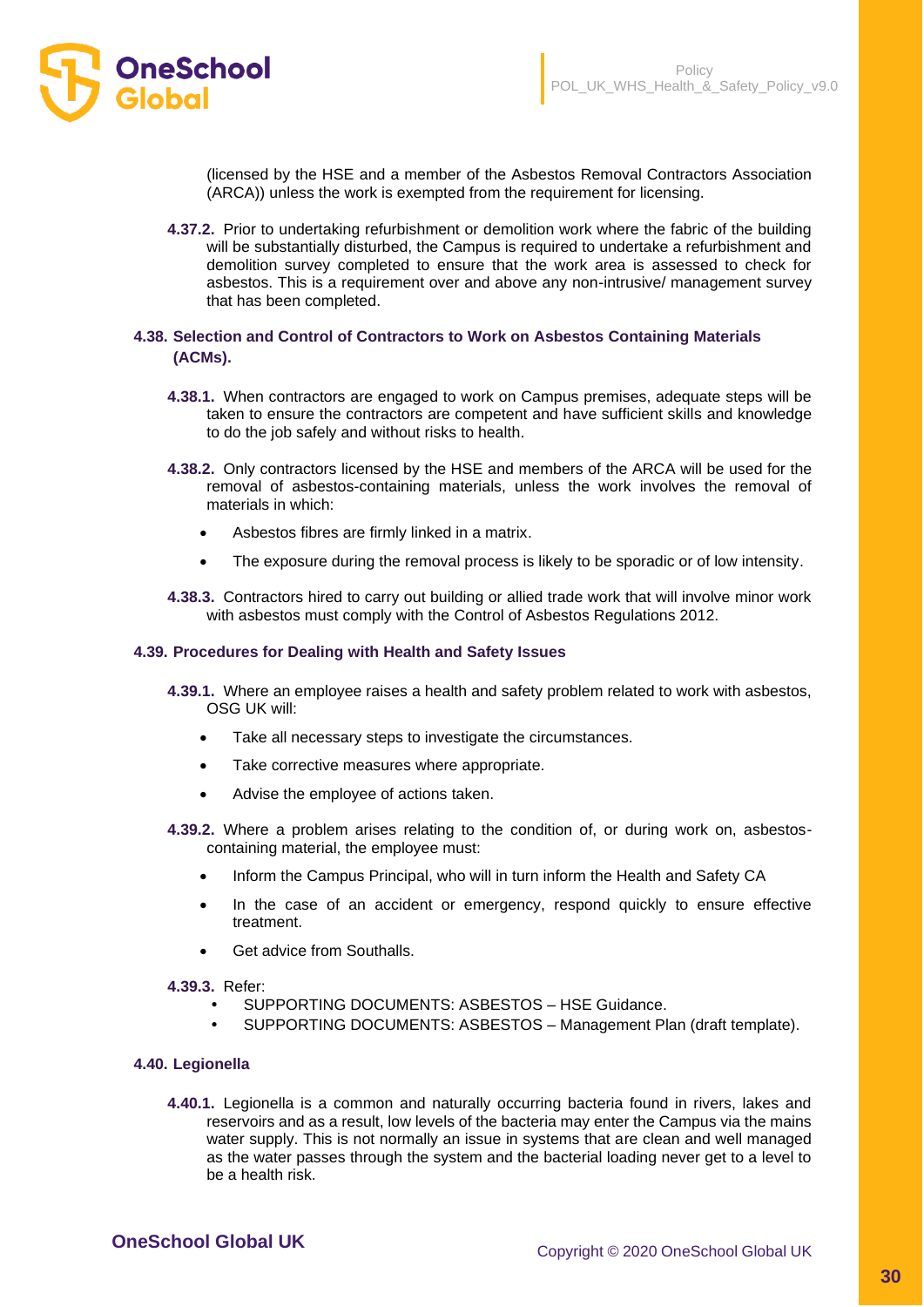# OneSchool

- **4.40.2.** If bacteria are allowed to proliferate in the water system, there may be a health risk if the aerosol containing legionella bacteria is inhaled. The risk is increased in Campuses that have showers or other means of generating water aerosols. Legionnaires disease is the potentially fatal form of pneumonia caused by being infected by Legionella bacterial, but Pontiac and Lochgoilhead Fever are also illnesses caused by Legionella bacteria. There is no risk from drinking water contaminated with Legionella as it affects the respiratory system.
- **4.40.3.** As there is a small risk of water aerosol being created from taps and Campuses have long periods of time in the holidays where the water system and outlets may not be used, all Campuses should have a Legionella risk assessment that is specific to the hot and cold-water system in the Campus, which clearly outlines a written scheme of controls that should be undertaken. The Health and Safety CA should ensure that a competent person has completed the risk assessment and a management plan detailing the control measures has been implemented. A template document is available on Safety Cloud as a starting point and help and advice is available from Southalls to ensure that the risk is being adequately managed. The checks required as part of the management plan will be undertaken by a responsible person on site, who has been suitably informed of the risk and trained in what to do should the checks be outside normal parameters.
- **4.40.4.** Where there is a significant risk, the risk assessment may need to be undertaken by an external competent person. This is often the case for Campuses with older, complex or poorly maintained pipework and water systems, numerous hot water tanks and where showers are serviced by a circulating system. The competent person should be able to provide you with both a risk assessment and action plan to help you manage the risk.
- **4.40.5.** The risk assessment, management plan and associated checks should be held on Safety Cloud. This may include water temperature checks, flushing of shower-heads and cleaning of shower heads and water tanks. HSE guidance documents and a Southalls training note are also available on Safety Cloud and it is recommended that all of those that have responsibility for managing Legionella have read and understood the HSE brief guide and the training note.
- **4.40.6.** Small Campuses with only point of source heating devices and no holding of hot water may not need to complete a full risk assessment as the risk is deemed to be very low, however it is advisable that this be noted in the Plant, Equipment, Maintenance and Buildings risk assessment document to show it has been considered.
- **4.40.7.** Campus guidance advises that showers should be provided for physical education and this can lead to the risk of Legionella increasing if the system is not effectively managed. Systems that are plumbed in and not used on a regular basis can provide an environment for bacterial growth to occur. You should ensure that you consider the risk of Legionella and have effective management system in place for showers when complying with the requirement. Regular flushing, cleaning and temperature monitoring should be implemented in all Campuses with showers.
- **4.40.8.** Refer:
	- RISK ASSESSMENT TEMPLATES: LEGIONELLA Risk Assessment template
	- SUPPORTING DOCUMENTS: LEGIONELLA HSG Technical Guidance raining note
	- SUPPORTING DOCUMENTS: LEGIONELLA HSE brief guide
	- SUPPORTING DOCUMENTS: LEGIONELLA HSE full ACOP, L8 guidance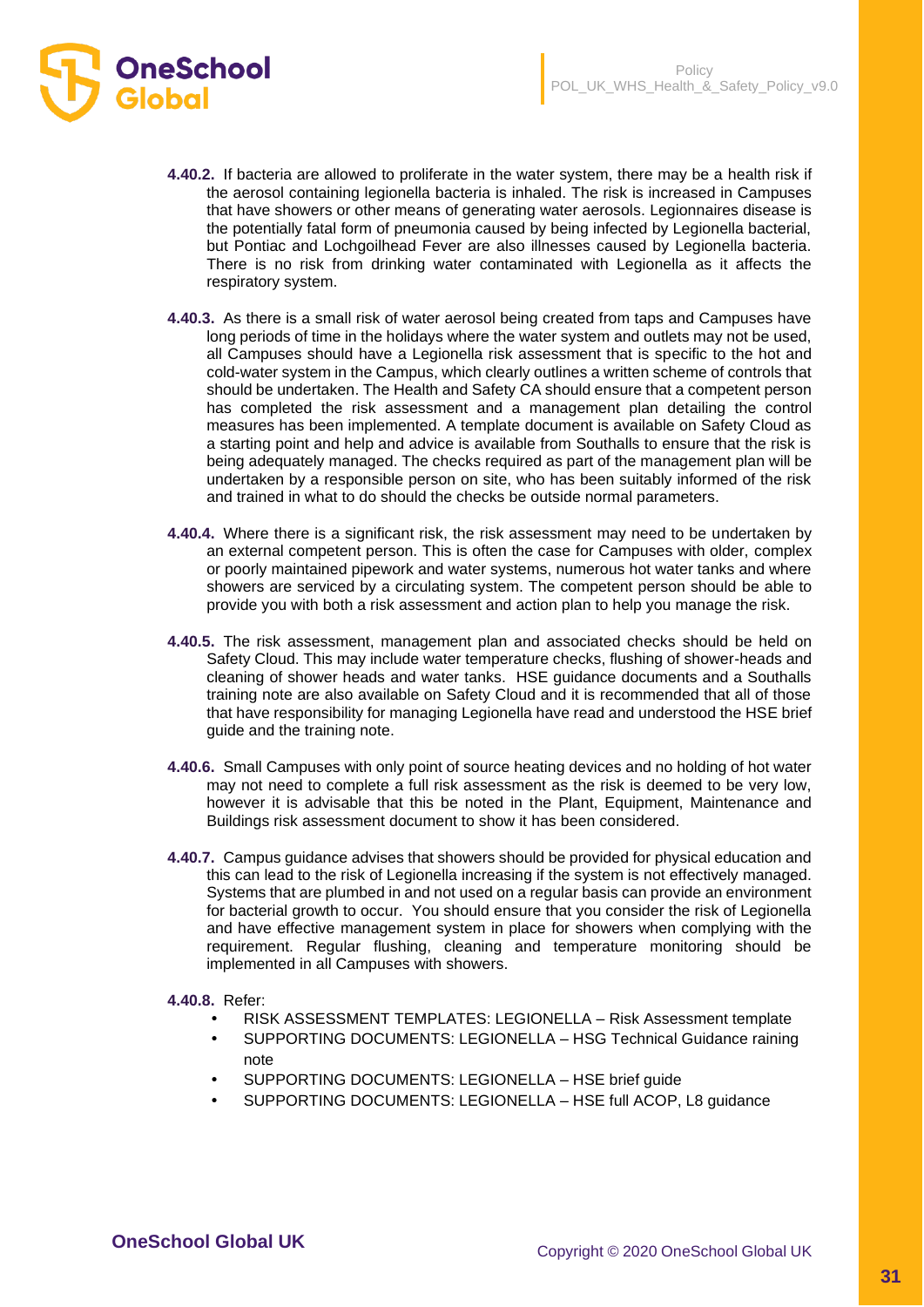

#### <span id="page-31-0"></span>**4.41. Maintenance Works**

- **4.41.1.** Any maintenance work that is to be completed should be planned and organised to ensure that the work can be completed safely and without risk to the person undertaking the work, employees, students or members of the public. Consideration should be given to the nature of the work and risks that it poses, and control measures implemented that are relative to the risk posed. The more complex or high risk the task, the greater level of controls and checks that would need to be in place.
- **4.41.2.** The Insurance Act 2015 requires that all Campuses provide known material facts to their insurance provider, so they must be made of all planned maintenance works. If you are in any doubt as to what needs to be declared, please contact Ted Picton at the National Support Office for guidance.
- **4.41.3.** To aid with assisting Campuses with assessing the best way to control the risk from maintenance work, some guidance documents, questionnaires and checklists have been put together. In broad terms, most maintenance works carried out fit into three categories, Major Building Works, Contractor/ Maintenance Works and Volunteer/ Community Projects.

#### <span id="page-31-1"></span>**4.42. 5.19. Major Building Works, Maintenance and Refurbishments**

- **4.42.1.** All building works, significant maintenance, refurbishments or work required on newly acquired premises whether carried out by employees, volunteers or contractors must be notified to the National Support Office. This type of work needs to be considered in relation to the Construction (Design and Management) Regulations 2015 and the Building Works form should be completed as fully as possible to include details of the work to be completed and by whom. This should be done before any work begins and you should ensure that this is returned prior to the commencement of any works to ensure that appropriate insurance cover is in place.
- **4.42.2.** A specific guidance document is available that gives information and advice on the legislation, details all the legal requirements and action that should be taken. This is available on Safety Cloud and from the Support Office.
- **4.42.3.** It is recommended that major building works and refurbishments are completed by a contracted organisation with experience and competency in the work to be undertaken. A principal contractor will need to be appointed who can manage the work in accordance with the CDM Regulations 2015.

#### **4.42.4.** Refer:

- SUPPORTING DOCUMENTS: MAINTENANCE Building Works Questionnaire
- SUPPORTING DOCUMENTS: MAINTENANCE Code of Practice, Wales Assembly Guidance
- SUPPORTING DOCUMENTS: MAINTENANCE Construction Guidance (Focus)
- SUPPORTING DOCUMENTS: MAINTENANCE Contractor Declaration
- SUPPORTING DOCUMENTS: MAINTENANCE Contractor Questionnaire
- SUPPORTING DOCUMENTS: MAINTENANCE Contractor Grounds Equipment **SSOW**
- SUPPORTING DOCUMENTS: MAINTENANCE Site Specific Information
- SUPPORTING DOCUMENTS: CONSTRUCTION Clients CITB Guidance
- SUPPORTING DOCUMENTS: CONSTRUCTION Principal Contractors CITB Guidance
- SUPPORTING DOCUMENTS: CONSTRUCTION Principal Designers CITB **Guidance**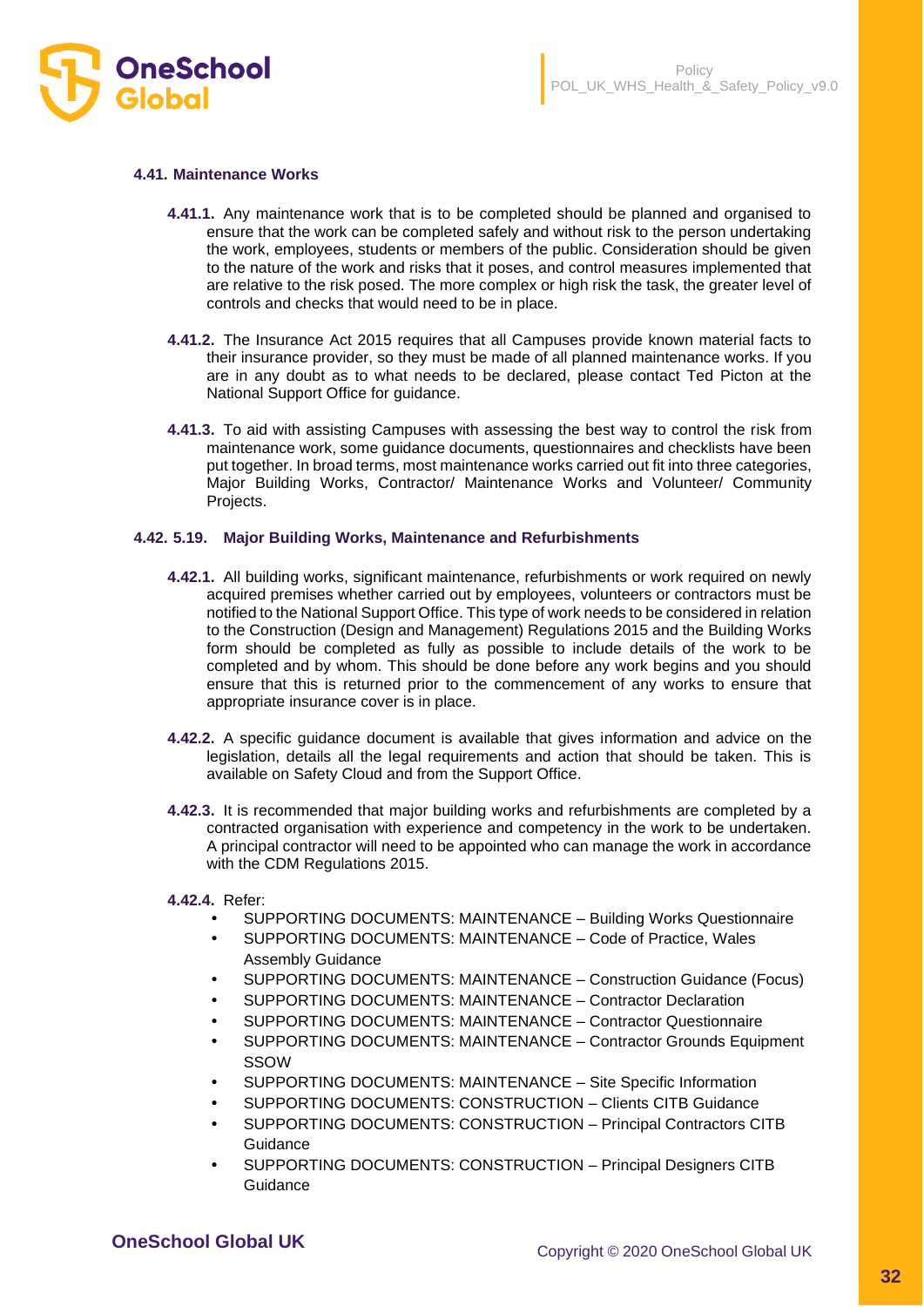

- SUPPORTING DOCUMENTS: CONSTRUCTION Contractors CITB Guidance
- SUPPORTING DOCUMENTS: CONSTRUCTION Designers CITB Guidance
- SUPPORTING DOCUMENTS: CONSTRUCTION Workers CITB Guidance

#### <span id="page-32-0"></span>**4.43. Permits to Work.**

- **4.43.1.** All building or maintenance works that require hot works to be carried out on Campus premises require a hot works permit to be in place. This is signed off by the Health and Safety CA, Facilities CA or the Campus Principal and should contain information of the work to be completed, who will be completing the work and the duration.
- **4.43.2.** A hot works permit should always be cancelled after the works have been completed and the area inspected to ensure that there is no risk of ignition. Where hot works are required, a full risk assessment and method statement should be completed, and a contractor questionnaire completed.
- **4.43.3.** Other works that are considered high risk such as work on the electrical supply, confined space works, roof works or excavations should also be subject to a permit to work system and specific risk assessments where necessary.
- **4.43.4.** Refer:
	- SUPPORTING DOCUMENTS: MAINTENANCE Contractor Hired in Plant Form
	- SUPPORTING DOCUMENTS: MAINTENANCE Permit to Work

#### <span id="page-32-1"></span>**4.44. Contractors**

- **4.44.1.** The competency of contractors should be checked before services are engaged. This includes qualifications/ membership of any professional bodies, insurance cover and previous experience; a contractor questionnaire can be used to record this information.
- **4.44.2.** Where contractors are undertaking high-risk works (e.g., work at height, demolition, use of machinery), a risk assessment and method statement will be requested that includes:
	- Hazards involved in the work.
	- Assessment of the risks arising from the hazards identified and how they will be controlled.
	- Step by step process of works to be completed.
- **4.44.3.** The Health and Safety CA should ensure that the work is supervised and is carried out in accordance with the documents provided.
- **4.44.4.** All contractors and persons working on the fabric of the building should be advised of the risks to which they may be exposed (e.g., locations of asbestos containing materials, live electrics, LPG storage areas). The Site-Specific Information form can be used for this purpose and all site rules must be followed. The supervisor will undertake regular checks on the contractors and stop any work suspected to pose a risk to staff, students, or the contractor immediately.
- **4.44.5.** All contractors must abide by the rules of the Campus and notify the responsible person of injuries or equipment to be brought onto site. All contractors as part of their signing in procedure should complete a Contractor Declaration to agree to the following site rules:
	- Observe the Campus safety rules, noting the fire evacuation procedure and the position of fire equipment and fire exit routes.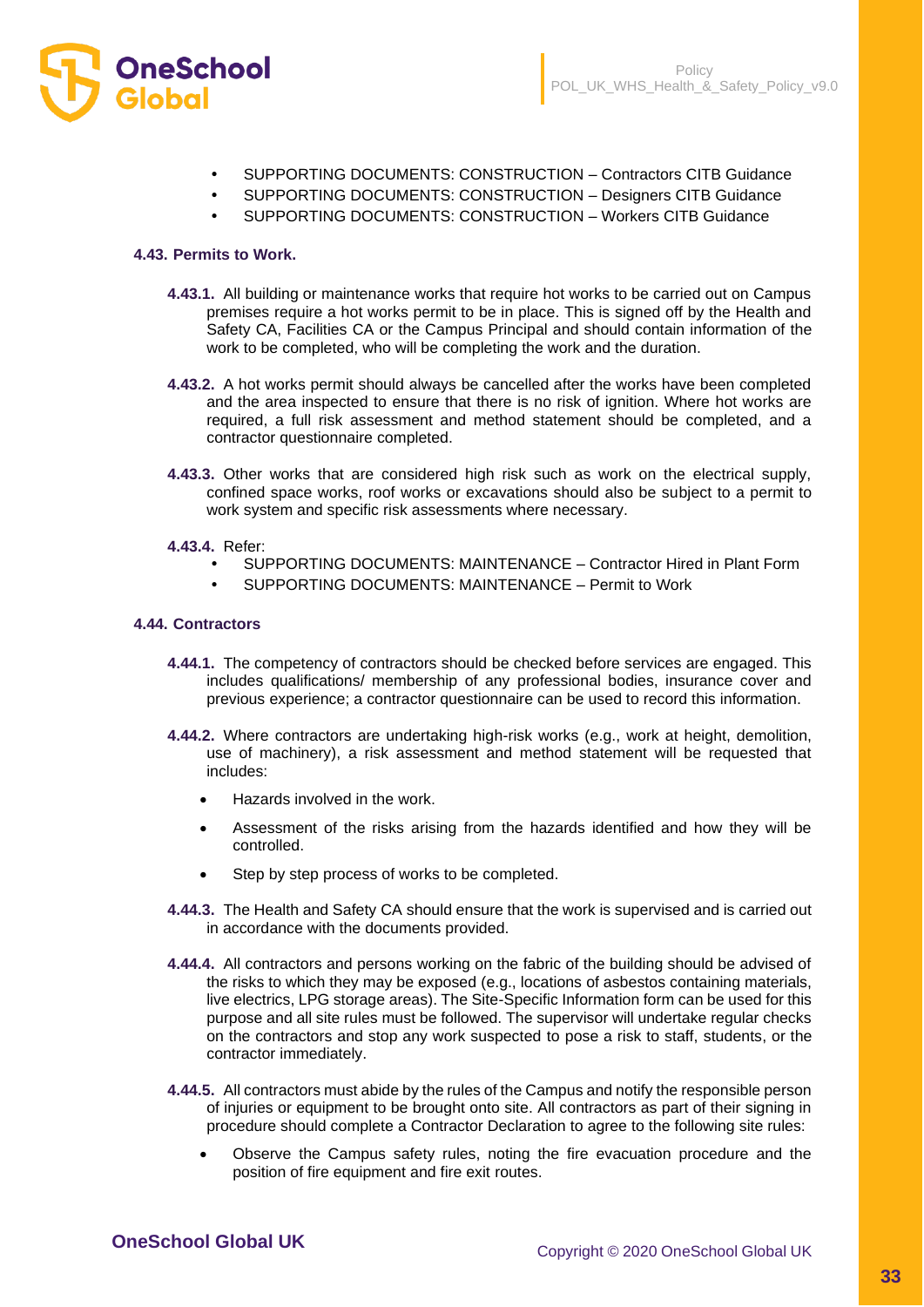- Sign in and out of the Campus via reception on each visit.
- Advise the Campus of any works planned that are intrusive or may disturb the fabric of the building.
- Advise the Campus of any specialist equipment that may need to be brought onto site to undertake works such as MEWPs, power tools or cutting equipment.
- Ensure that any equipment brought onto Campus premises is safe and fit for purpose.
- No equipment is to be left unattended where students can access it.
- Take reasonable care of their own safety and the safety of others affected by their actions.
- Conform to all written or verbal instructions given to them by the Campus to ensure their personal safety and the safety of others.
- Dress sensibly and safely for their particular working environment or occupation
- Conduct themselves in an orderly manner in the workplace and refrain from any antics or pranks.
- Use all safety equipment and/or protective clothing as required in line with their risk assessment and method statements.
- Avoid any improvisations that could create an unnecessary risk to their personal safety and the safety of others.
- Report any safety hazard, malfunction, or concern with any item of plant or equipment to the Campus.
- Report all incidents to the Campus and if an injury has been sustained.
- As per the Keeping Children Safe in Education Guidance, contractors should have a clear Enhanced DBS, if they will have unsupervised access to children on site.

#### **4.44.6.** Refer:

**OneSchool** 

- SUPPORTING DOCUMENTS: MAINTENANCE Contractor Declaration
- SUPPORTING DOCUMENTS: MAINTENANCE Contractor Questionnaire
- SUPPORTING DOCUMENTS: MAINTENANCE Contractor Grounds Equipment SSOW
- SUPPORTING DOCUMENTS: MAINTENANCE Contractor Hired in Plant Form
- SUPPORTING DOCUMENTS: MAINTENANCE Contractor Insurers Questionnaire (small scale)
- SUPPORTING DOCUMENTS: MAINTENANCE Method statement
- SUPPORTING DOCUMENTS: MAINTENANCE Permit to Work
- SUPPORTING DOCUMENTS: MAINTENANCE Site Specific Information

#### <span id="page-33-0"></span>**4.45. 5.22. Volunteer and Community Project Work**

- **4.45.1.** Volunteers and community members who undertake voluntary work at the Campus are considered to be 'employees' under health and safety law. Therefore, any persons working at the Campus (even in holiday time) would need a similar level training, information, and supervision as a member of staff.
- **4.45.2.** All project work such as cleaning, painting or maintenance undertaken outside of Campus hours should be properly planned with the Health and Safety CA being made aware in good time of the work to be completed. The National Support Office should be contacted in order that the insurers can be notified of any work that is to be completed.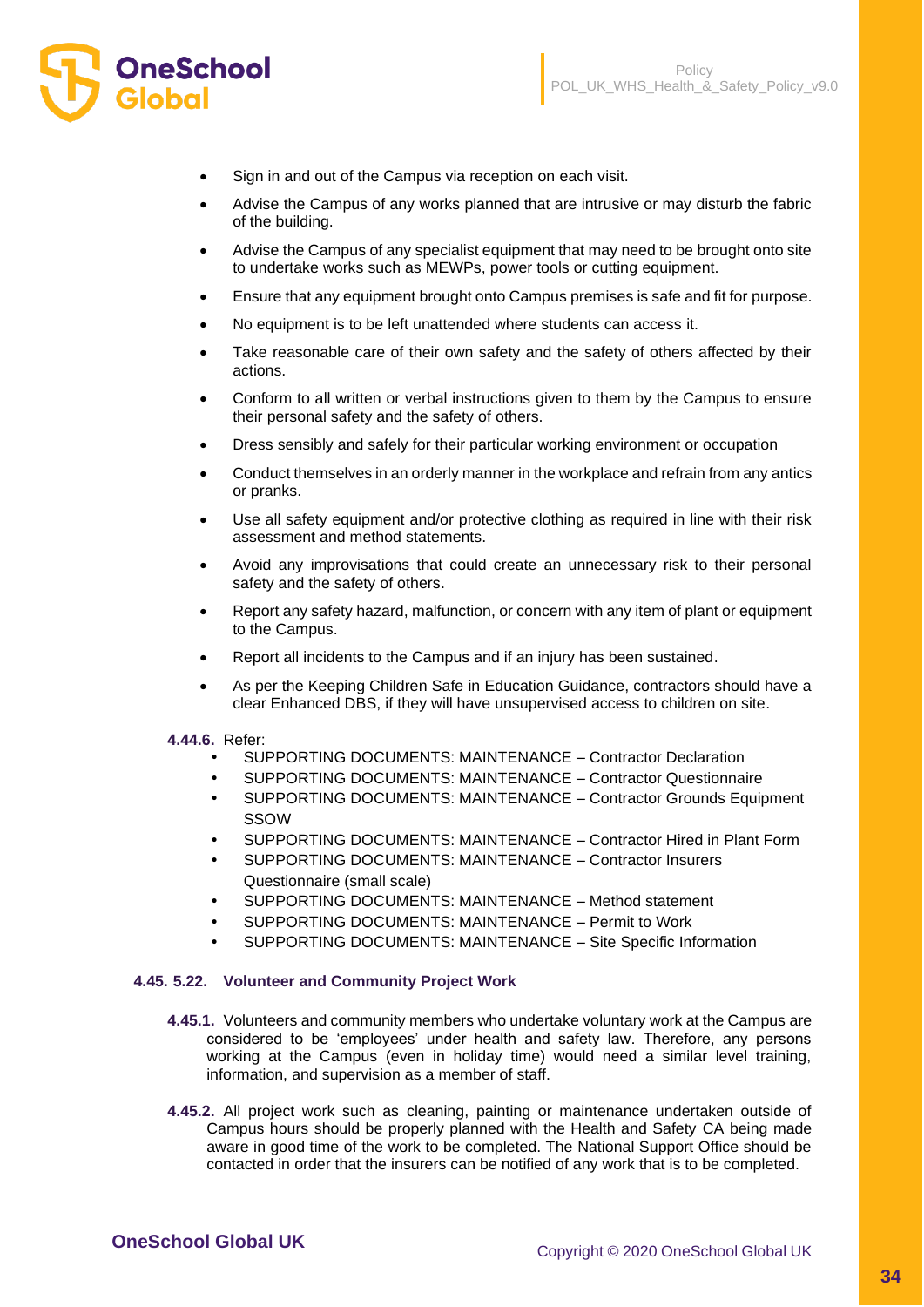- **4.45.3.** Any tasks to be completed that are considered to be high risk (such as working at height, using cutting equipment or building works) should be subject to a risk assessment and method statement being completed and relevant information about training and competence being scrutinised. A risk assessment and method statement template is available to aid with this process. No lone working should be permitted during project works.
- **4.45.4.** Unless training has been previously completed and records of this are available, no person should use access platforms, MEWPS, fall arrest equipment, cutting equipment or machinery on Campus premises. Work on electrical or gas installations, pressure systems or lifting equipment should also only be undertaken by someone who can demonstrate competence. The volunteer competency questionnaire can be used to gain information about competence of any community members undertaking project work and risk assessments and method statements should be provided for all higher risk activities.
- **4.45.5.** All students and volunteers who are undertaking work at the Campus should abide by the rules of the Campus. All volunteers as part of their signing in procedure should complete a Volunteer Declaration.

#### **4.45.6.** Refer:

**OneSchool** 

- SUPPORTING DOCUMENTS: MAINTENANCE Contractor Insurers Questionnaire (small scale)
- SUPPORTING DOCUMENTS: MAINTENANCE Method statement
- SUPPORTING DOCUMENTS: MAINTENANCE Permit to Work
- SUPPORTING DOCUMENTS: MAINTENANCE Site Specific Information
- SUPPORTING DOCUMENTS: MAINTENANCE Volunteer Competency Questionnaire
- SUPPORTING DOCUMENTS: MAINTENANCE Volunteer Declaration
- SUPPORTING DOCUMENTS: MAINTENANCE Volunteer Works checklist

#### <span id="page-34-0"></span>**4.46. Manual Handling**

- **4.46.1.** Manual handling means: the transporting or supporting of a load by hand or by bodily force including lifting, putting down, carrying, pushing or pulling. A load includes a person or animal as well as inanimate objects but not an implement, tool or equipment that is in use.
- **4.46.2.** Typical manual handling tasks in Campus are:
	- Moving tables and chairs.
	- Carrying piles of books or stationery.
	- Putting out PE equipment.
	- Moving staging.
- **4.46.3.** To prevent injuries and long-term ill-health from manual handling the Campus will ensure that activities which involve manual handling are eliminated, so far as is reasonably practicable. Where it is not practical the Campus will carry out an assessment to determine what control measures are required to reduce the risk to an acceptable level. The risk assessment can be completed via the Risk Assessment module in Safety Cloud by clicking on Manual Handling Assessments and creating a new manual handling assessment.

To implement this policy the Campus will ensure that: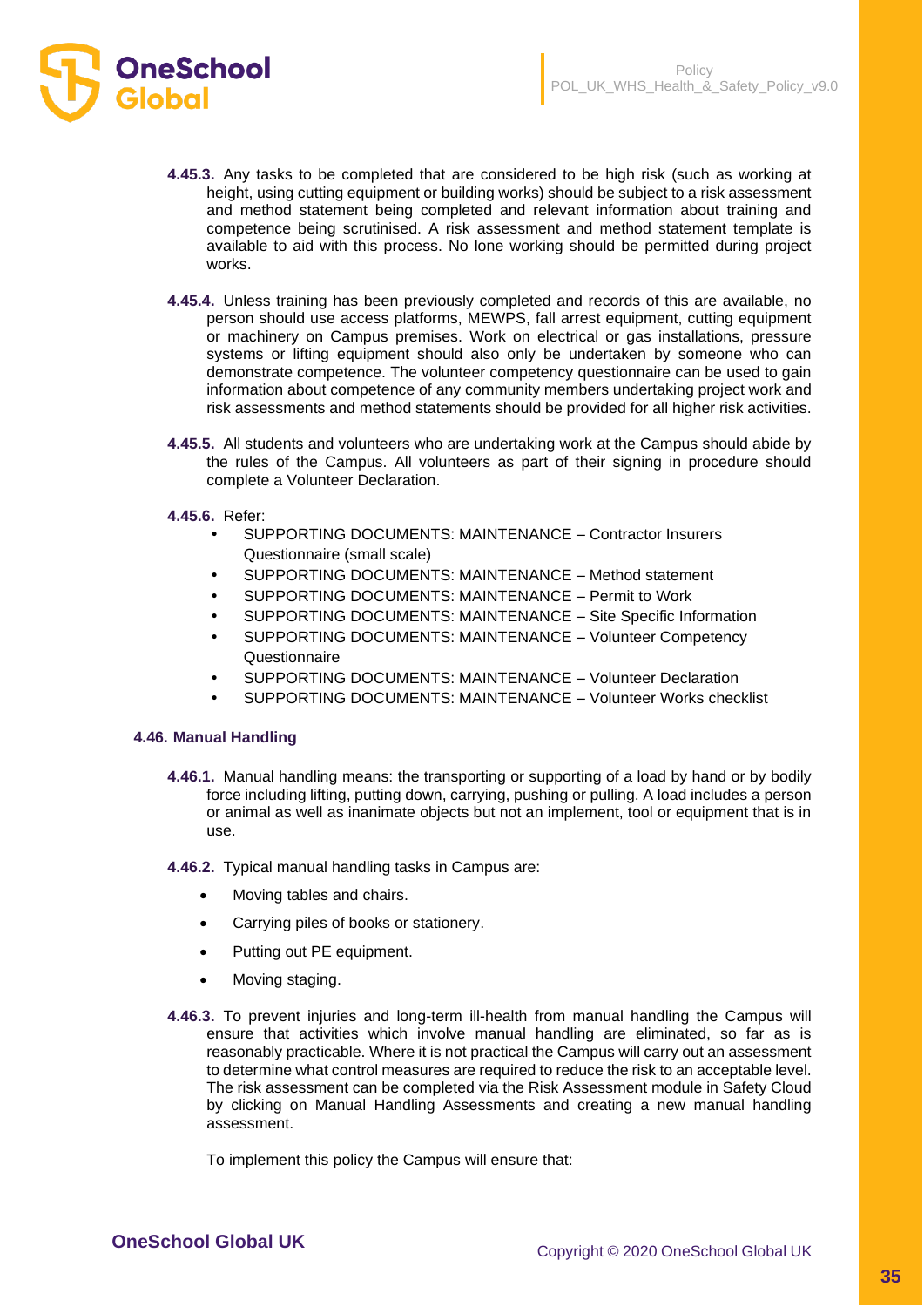

- There is no lifting wherever possible and in relation to the handling of students with special needs, this policy is intended to promote a safer handling approach, which means no manual lifting of the whole or a substantial part of a person's body weight.
- Manual handling assessments are carried out of activities that:
	- o Pose a foreseeable risk of injury.
	- o Cannot be avoided.
	- o Cannot be mechanised.
- Adequate information and training are provided to persons carrying out manual handling activities including details of the approximate weights of loads to be handled and objects with an uneven weight distribution, where appropriate. Manual handling training can be completed via Safety Cloud.
- Injuries or incidents relating to manual handling are reported, investigated and remedial action taken.
- Employees are properly supervised.
- Where relevant, employees undertaking manual handling activities are suitably screened for reasons of health and safety, before doing the work.
- Special arrangements are made for individuals with health conditions which could be adversely affected by manual handling operations.
- Wherever possible, the Campus will conduct the risk assessments of students with special needs before they attend, and the Campus should seek to receive information on students in advance.

#### <span id="page-35-0"></span>**4.47. Reducing the risk of injury**

- **4.47.1.** In considering the most appropriate controls, an ergonomic approach to designing the manual handling operation will optimise the health, safety and productivity associated with the task. Techniques of risk reduction will include:
	- Mechanical assistance
	- Redesigning the task
	- Reducing risk factors arising from the load
	- Improvements in the work environment
	- Employee selection
- **4.47.2.** No employee will be required to lift any item that they do not feel confident of doing without risking personal injury.

#### <span id="page-35-1"></span>**4.48. 5.23.7. Key Actions**

- Subject/curriculum leaders to identify and list tasks with a potential to cause injury.
- Complete a manual handling risk assessment for each task.
- Bring the assessment to the attention of relevant staff and students.
- Provide manual handling information and where required training for staff and students.
- Supervise tasks to ensure safe lifting and handling.
- Review assessments at least annually.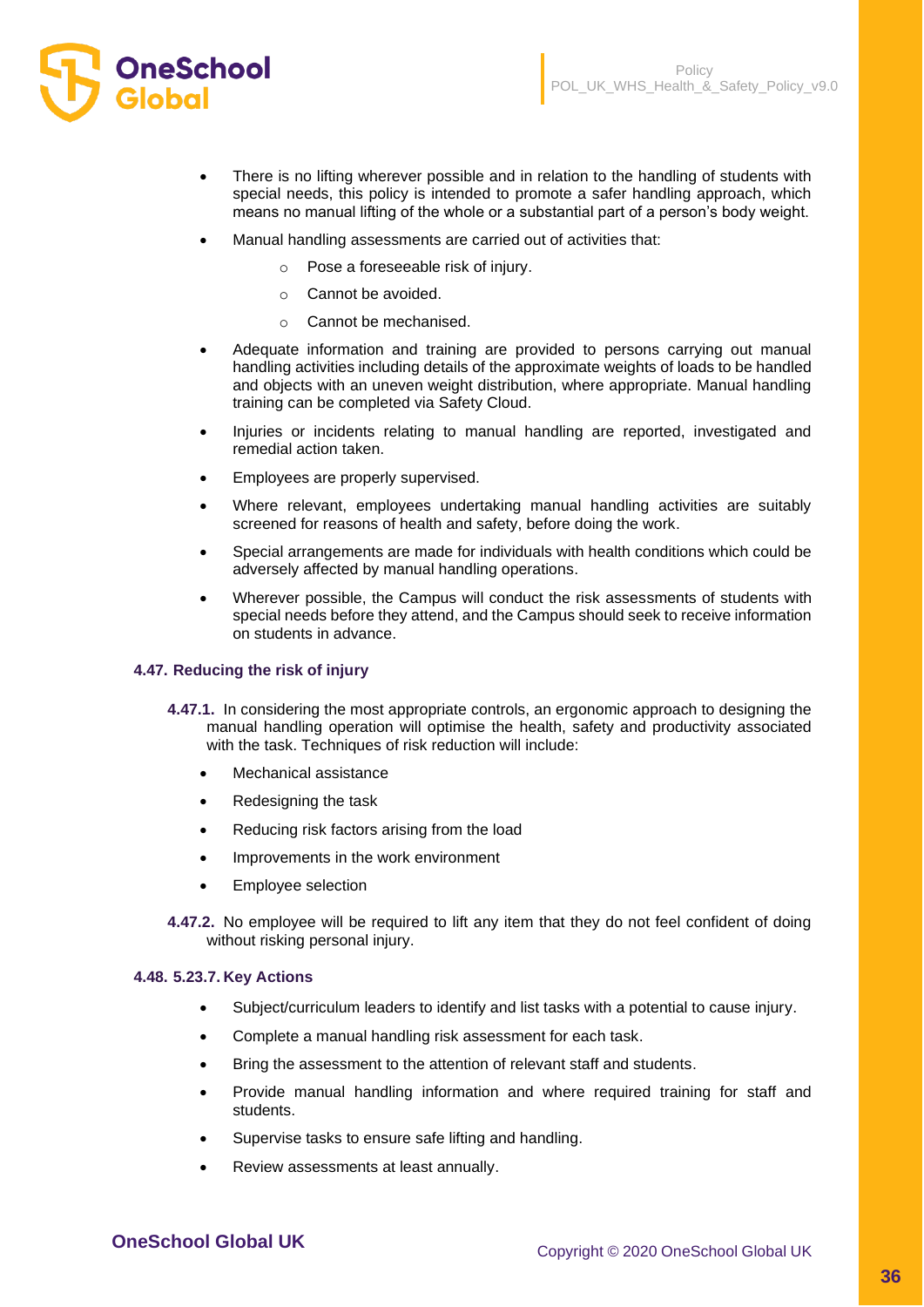

- Complete risk assessments for students with special needs before they enter Campus.
- Refer to manual handling training.

#### **4.48.1.** Refer:

- RISK ASSESSMENTS: MANUAL HANDLING ASSESSMENTS Create New Manual Handling Assessment
- SUPPORTING DOCUMENTS: MANUAL HANDLING HSE Guidance
- SUPPORTING DOCUMENTS: MANUAL HANDLING Focus Guidance
- SUPPORTING DOCUMENTS: SUPPORTING STUDENTS WITH MEDICAL NEEDS

#### <span id="page-36-0"></span>**4.49. 5.24. Working at Height**

**4.49.1.** The Campus will take all reasonable steps to provide a safe working environment for all employees who may be affected by work at height activities.

The Campus will ensure that:

- All work activities that involve work at height are identified and assessed.
- The need to undertake work at height will be eliminated whenever it is reasonably practicable to do so.
- All work at height is properly planned and organised.
- Appropriate equipment is provided for working at height taking into consideration the task and duration.
- All employees required to use stepladders or ladders are competent.
- Regular inspections of all stepladders and ladders are undertaken.
- Any contractors on Campus property comply with this policy.

#### <span id="page-36-1"></span>**4.50. Risk Assessment for Work at Height**

- **4.50.1.** For all activities involving work at height a risk assessment must be conducted and the findings recorded. This assessment should consider both the work to be done and the most appropriate access equipment to be used (not just what is available) to achieve a safe system of work.
- **4.50.2.** When determining control measures the following hierarchy of controls for work at height as follows must be considered:
	- Avoid the risk by not working at height, for example bringing equipment down to ground level or using long reach equipment etc. If it is not practicable to eliminate working at height by doing the work safely in some other way, then:
	- Use appropriate work equipment or other measures to prevent falls, for example fixing permanent access platforms and barriers; and
	- Where the risk of a fall cannot be eliminated, further controls to minimise the distance and consequences of a fall should be in place, this may be fall arrest equipment or PPE.
- **4.50.3.** The detail of the assessment will depend on the level of risk involved, as a general guide the risk assessment should consider:
	- The task and activity involved.

#### **OneSchool Global UK**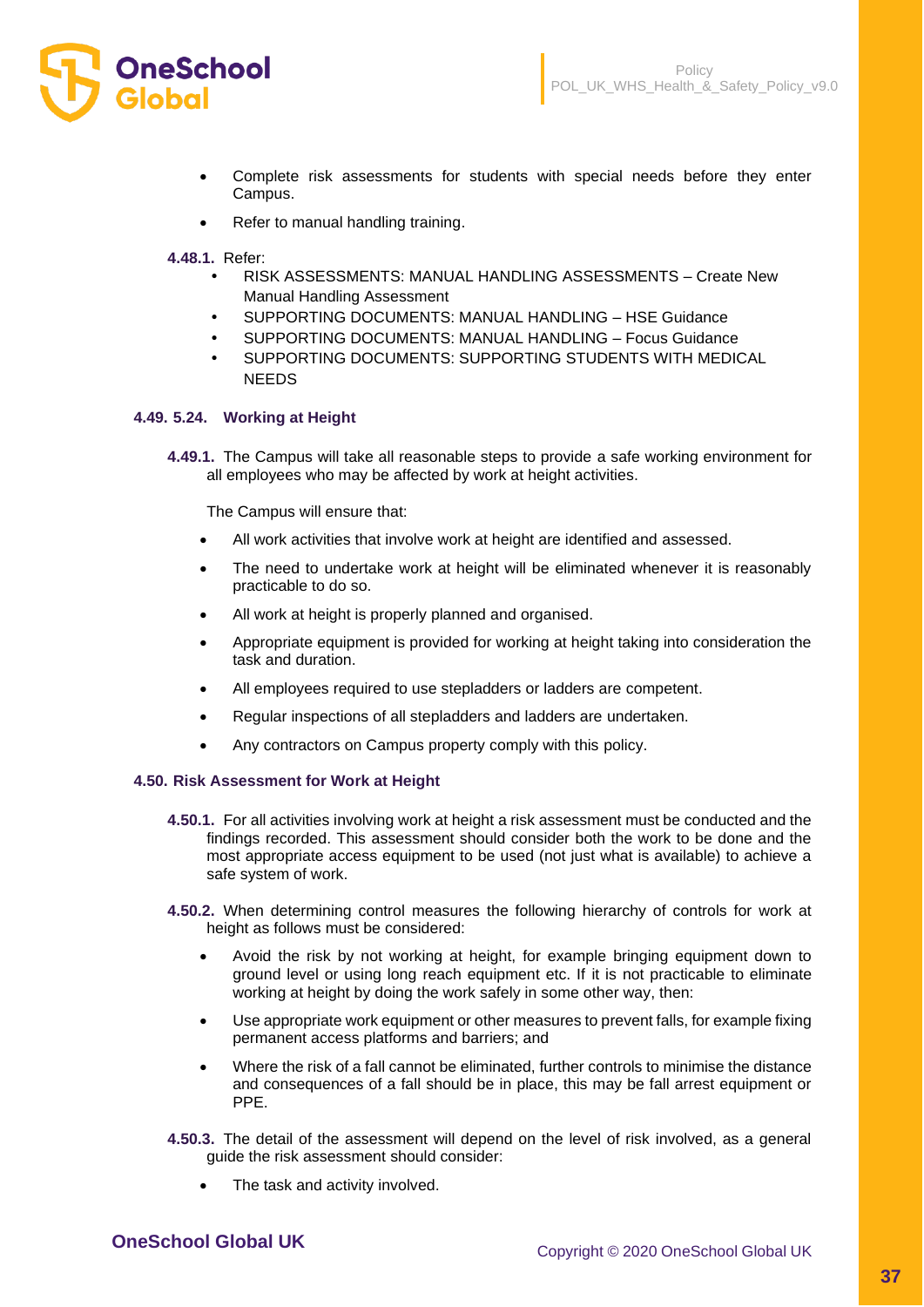

- The people (medical conditions etc.).
- Equipment to be used including erection and dismantling.
- The location (proximity to roads, overhead electrical cables etc.).
- The environment, poor conditions, and slippery surfaces (weather, temperature etc.).
- The effect on pedestrians, falling objects.

#### <span id="page-37-0"></span>**4.51. Using Ladders (including stepladders)**

- **4.51.1.** Ladders should not be used simply because they are readily available, the risk assessment should determine if a ladder or stepladder is appropriate for the task.
- **4.51.2.** Ladders and stepladders should only be used for short duration tasks (less than 30 minutes), light duty tasks or where more suitable access equipment cannot be used due to existing features of the site which cannot be altered.
- **4.51.3.** For example, whilst a ladder may reach, if the task requires strenuous work, carrying bulky / heavy equipment or likely to take more than 30 minutes then an alternative means of access such as a tower scaffold or podium steps would be more appropriate.
- **4.51.4.** Only those persons who have been trained to use ladders safely may use them. All ladders should be secured against unauthorised use. Prior to use it should always be ensured that the ladder is in good condition and fit for purpose.

Where ladders are to be used to work from it should be ensured that:

- A secure handhold and support are available at all times.
- The work can be completed without stretching.
- The ladder can be secured to prevent slipping.
- **4.51.5.** The Campus will take all reasonable steps to provide a safe working environment for all employees who may be affected by work at height activities. Examinations of ladders are undertaken at least every three months to ensure all ladders are stable, not damaged or worn and safe to use. Ladder stickers are attached to all ladders to demonstrate the inspection has been undertaken; stickers are available from Support Office to demonstrate the ladder has been inspected.
- **4.51.6.** Under no circumstances should high areas be accessed using chairs, tables or such other items of furniture not designed the purpose.
- **4.51.7.** Refer:
	- SUPPORTING DOCUMENTS: EQUIPMENT Ladders and stepladders guidance
	- SUPPORTING DOCUMENTS: EQUIPMENT Ladder checklist

#### <span id="page-37-1"></span>**4.52. Lifting Equipment**

**4.52.1.** Lifting equipment falls under the Lifting Operations and Lifting Equipment Regulations 1998 and Campuses with platform or passenger lifts will ensure that this equipment is subject to a six-monthly thorough examination by a competent person. This ideally should be carried out by a person independent of the maintenance contractor and therefore can be carried out under the OSG UK insurance policy, please contact the National Support Office to arrange this.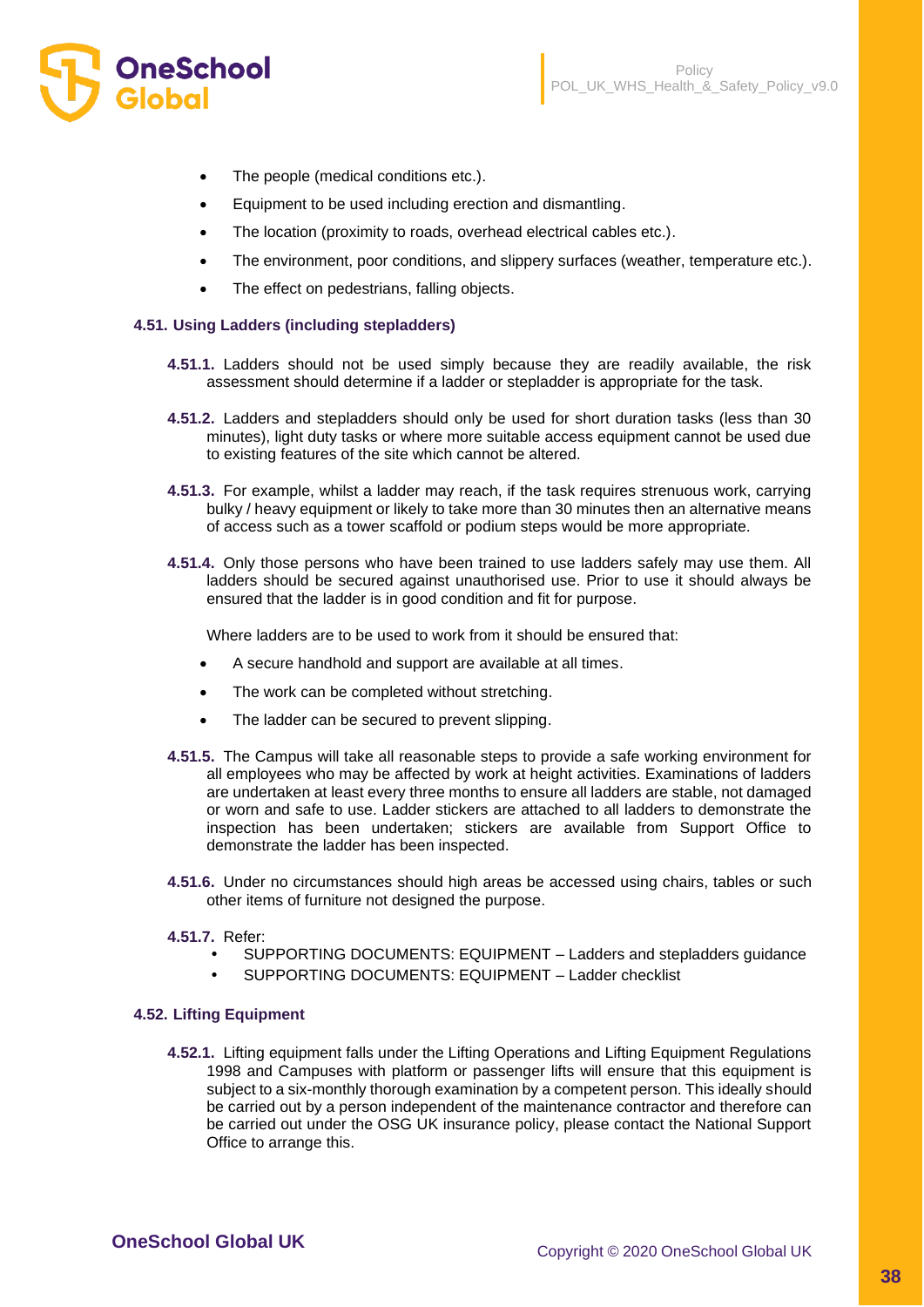- **4.52.2.** In addition, the equipment should be subject to periodic maintenance checks and servicing.
- **4.52.3.** The risk assessment should detail the controls in place. All inspections and maintenance records should be uploaded to Safety Cloud with dates of when they are next due.
- **4.52.4.** Any lifting gear or associated equipment should not be accessible to non-authorised persons and lifts should never be used in an emergency evacuation.
- **4.52.5.** Campuses should ensure that adequate provision is in place to evacuate disabled or less mobile persons who would normally use lifts on site. Where lifts can be overridden in the event of a power failure and can be cranked manually to allow persons to escape, a procedure should be written that clearly determines the action to be taken and who is authorised to undertake it.
- **4.52.6.** Refer:

**OneSchool** 

SUPPORTING DOCUMENTS: EQUIPMENT – Lift Guidance (HSE)

#### <span id="page-38-0"></span>**4.53. Lone Working**

- **4.53.1.** This policy on lone working relates to any individual who spends some or all of their working hours working alone without direct supervision and who does not have someone close at hand to assist them in the case of an incident.
- **4.53.2.** Lone working increases the health and safety risks to individuals because they may not be able to summon assistance in the event of an incident and any delay may in receiving attention may increase the consequences of any injury.

People falling into this category may include:

- Anyone working outside normal hours on their own.
- Cleaners who normally work outside Campus hours.
- Teachers in classrooms away from the main building.
- Teachers working in workshops or laboratories.
- Caretakers or maintenance staff.
- Employees who open up or close the building on their own.
- **4.53.3.** It is acceptable for people to work alone so long as the Campus has completed a risk assessment and any measures deemed necessary have been put into place.

People who are not lone workers:

- Teachers or others working alone in a classroom or office in the main Campus buildings when the Campus is open.
- **4.53.4.** Some activities should not be carried out by people working alone and each Campus should identify those that are relevant to them, typically this may include:
	- Working at height on ladders or tower scaffolds.
	- Use of high-risk chemicals.
	- Use of high-risk machinery.
	- Electrical work.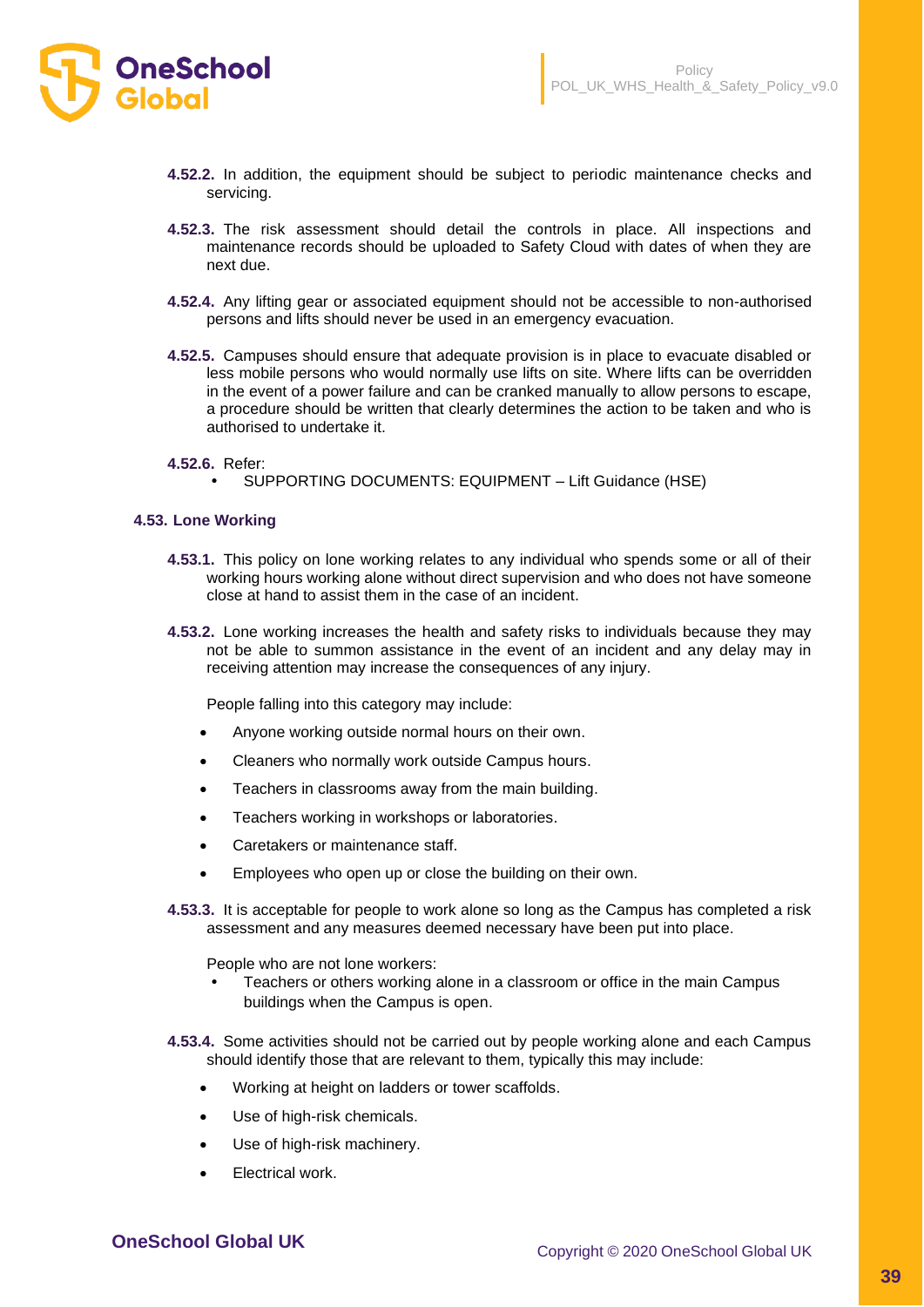

• Entry to areas of restricted or limited access or exit.

#### <span id="page-39-0"></span>**4.54. Key Actions**

- Identify all workers who work alone.
- Identify all locations where lone working is carried out.
- Complete a risk assessment for all lone working.
- Control measures to be identified, prioritised, and implemented.
- Higher risk activities/ area identified, and formal decisions made on authorisation of lone working.
- Formal systems/ procedures developed for particular activities/areas as required.

#### <span id="page-39-1"></span>**4.55. Requirements of lone workers**

- **4.55.1.** It is important that lone workers are considered for any known medical conditions which may make them unsuitable for working alone. Consideration to be given to routine work and foreseeable emergencies which may impose additional or specific risks.
- **4.55.2.** Lone workers must be suitably experienced, have suitable instructions and if necessary, training on the risks they are exposed to and the precautions to be used.
- **4.55.3.** Campuses should ensure adequate supervision is provided. The adequacy of the supervision will depend on the level of the risk, types, and duration of exposure. Adequacy of supervision may involve some of the following:
	- Periodic checks on lone workers i.e., visual.
	- Periodic contact with lone worker i.e., telephone.
	- General or specific alarms for emergencies.
	- Checks on lone workers to ensure they have returned to the Campus on completion of extra-curricular activities.

#### <span id="page-39-2"></span>**4.56. Rules for Lone Workers**

- **4.56.1.** Anyone working alone must have access to a telephone and ensure that a relative or colleague is aware and when they are due to finish work.
- **4.56.2.** The caretaker (or other named person) must be informed of anyone intending to work late and a satisfactory arrangement made for locking up the building.
- **4.56.3.** When the caretaker (or other named person) is not present all lone workers, for reasons of security, health, and safety, should lock themselves in the building.
- **4.56.4.** Staff must not place themselves in danger by challenging intruders or vandals but should call the police for assistance.
- **4.56.5.** Staff working alone have a responsibility for making themselves familiar with and following the Campus's safety procedures and location of safety equipment.
- **4.56.6.** If staff rely on mobile phones they must ensure that their network has good reception within Campus. Although phones can give extra reassurance, they do not provide complete protection and staff should still be alert for their own personal safety at all times.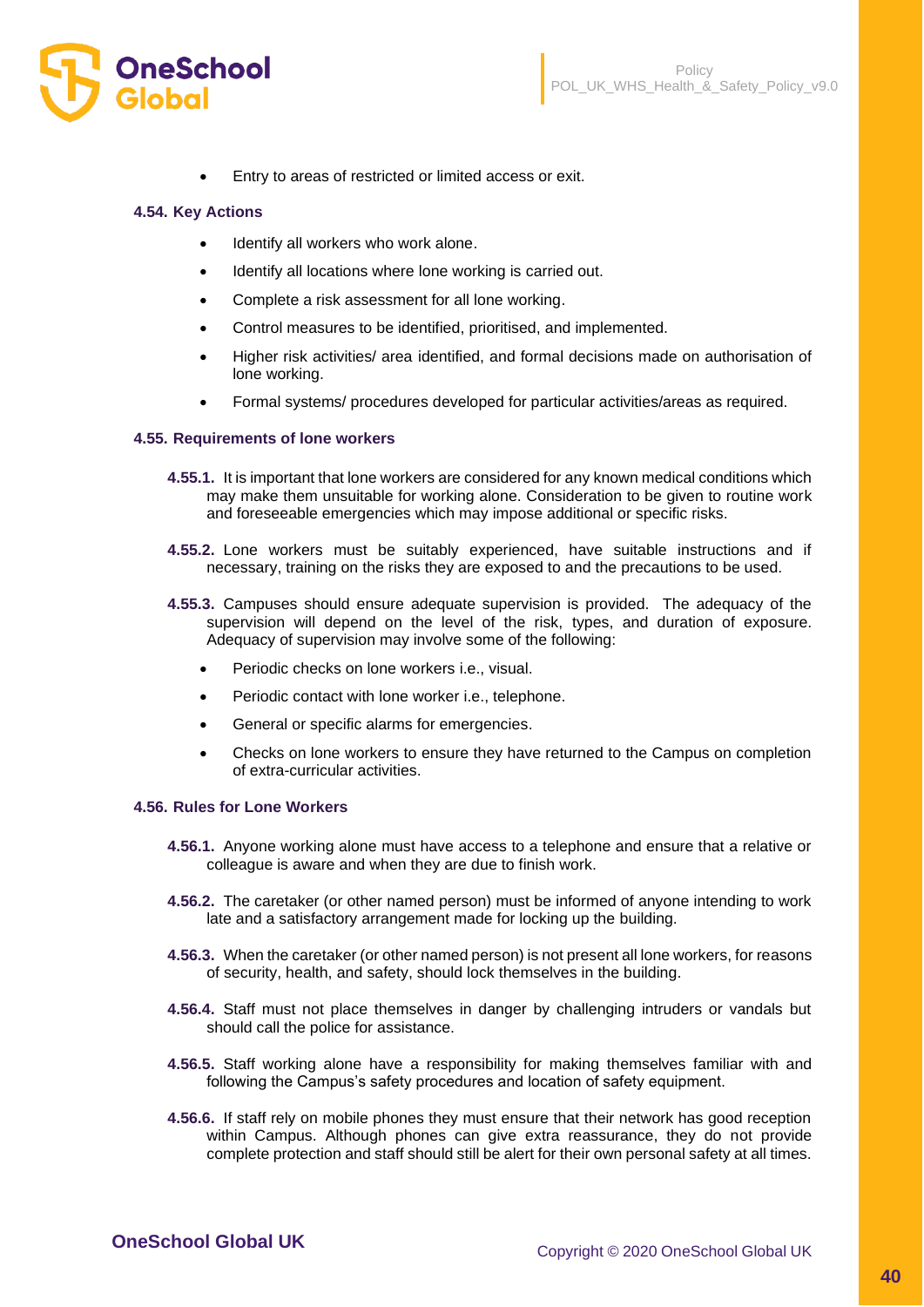

**4.56.7.** In the situation where two or more people are working in isolated areas of an otherwise unoccupied building, personnel should keep each other informed about their movements.

#### <span id="page-40-0"></span>**4.57. Opening/ Closing Campus**

- **4.57.1.** When the last person has left the building and notified the caretaker (or other named person), he should then secure the building. This includes the closing of all fire doors and leaving on any emergency and exterior lights.
- **4.57.2.** When the caretaker (or other named person) arrives in the morning he must make a quick examination of the exterior of the building to make sure that there are no signs of a break-in or of anyone having been in the building. If the caretaker is in any doubt, he should contact the Police/security firm and should never enter the building if he is unsure of his safety.
- **4.57.3.** Key holders are also advised to inform someone when they are attending an alarm call out.

#### <span id="page-40-1"></span>**4.58. Emergency Considerations**

**4.58.1.** Lone workers should be capable of responding correctly to emergencies. Risk assessment should identify foreseeable events. Emergency procedures should be established, and the people concerned trained in using the procedures.

Emergency Procedures may include:

- Fires resulting from the process or work being undertaken.
- If the person has an accident what needs to be done to recover them, especially important in laboratories.
- Actions to be taken in case of a chemical spill.
- Actions to be taken in the event of power failure (for example where the person is).
- Reliant on power for their safety systems or for egress from a building e.g., power operated doors).

#### **4.58.2.** Refer:

- RISK ASSESSMENT TEMPLATES: LONE WORKING General
- SUPPORTING DOCUMENTS: LONE WORKING HSE Guidance

#### <span id="page-40-2"></span>**4.59. Slips, trips & falls**

- **4.59.1.** The Campus has been reviewed for slip, trip and fall hazards and action taken to resolve the issues identified. Housekeeping standards and the condition of floors are reviewed formally as part of the workplace monitoring regime. The results of this monitoring are recorded and actioned.
- **4.59.2.** The prevention of slip and trip accidents in the school relies on the involvement of all staff and everyone is encouraged to deal with hazards when noticed. Staff are instructed in the importance of storing equipment in designated locations and in particular keeping walkways free from obstructions and trailing cables. They are also encouraged to report hazards, seeking assistance with any which they cannot personally resolve.
- **4.59.3.** When specifying hard flooring, the School ensures that it meets the surface roughness requirements suitable for the activities taking place and, as part of the risk assessment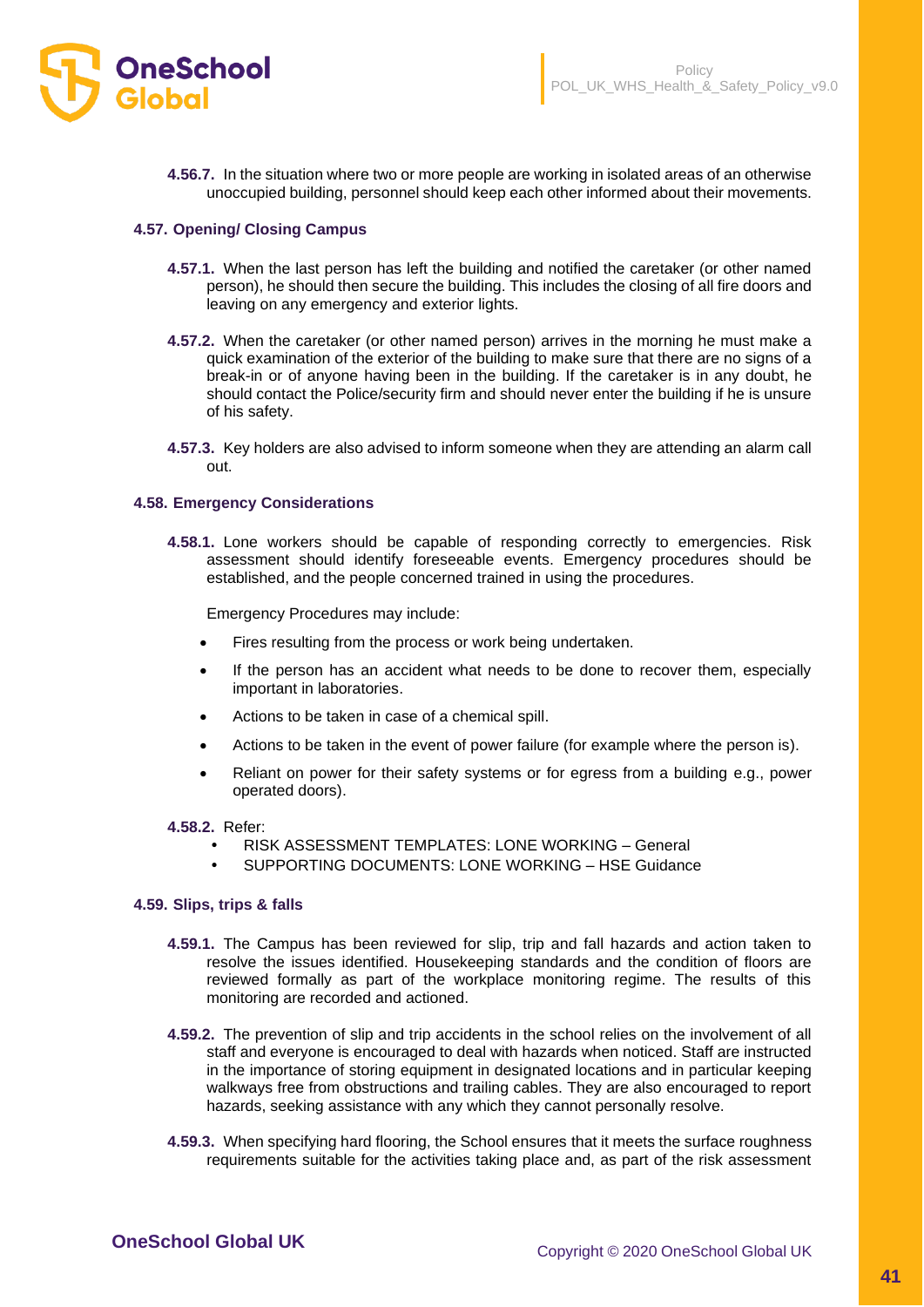

process the School undertakes assessments of the slip risk from hard floored areas in line with HSE guidance taking specific account of the use of the area.

- **4.59.4.** Cleaning regimes are designed to ensure that dust, grease, and other slip hazards are well controlled, with all hard flooring cleaned at least once per week. If there is a spillage, staff are responsible for ensuring that it is cleaned up promptly and any wet floor is clearly highlighted.
- **4.59.5.** Wet floor signs are used where floors remain wet after cleaning or as a result of other causes such as wet weather. However, floors which people are expected to use whilst wet, will be dried so far as is reasonably practicable.
- **4.59.6.** Cleaning staff also remove waste on a daily basis to ensure that it does not accumulate and cause a trip hazard.
- **4.59.7.** Staff are encouraged to wear sensible footwear.
- **4.59.8.** Suitable and sufficient lighting is provided for normal tasks, and emergency lighting is provided to aid escape in case of lighting failure. All lighting is routinely checked as part of the workplace monitoring regime.
- **4.59.9.** Arrangements are in place for dealing with ice, snow and the accumulation of leaves on a timely basis to reduce the slipping risk in external areas.

#### <span id="page-41-0"></span>**4.60. Violence at Work**

#### **What is Violence at Work?**

- **4.60.1.** Work related violence, is defined as an incident in which a student or an employee is verbally abused, threatened, or attacked by a student, colleague or member of the public in circumstances arising out of, or in the course of, employment with the Campus. Where violence is considered a problem or likely to occur, a risk assessment should be completed.
- **4.60.2.** Any incidents of this nature should be reported as an accident or near miss in the accident module. An assessment will then be undertaken on if any control measures need to be implemented.

#### <span id="page-41-1"></span>**4.61. Hazardous Substances (COSHH)**

- **4.61.1.** All reasonable steps will be taken to ensure all exposure of employees and students to substances hazardous to health is prevented or at least controlled to within statutory limits.
- **4.61.2.** The Campus will implement the following:
	- Maintain an inventory of all substances hazardous to use on site and retain copies of relevant hazard data sheets.
	- Competent persons will be appointed to carry out risk assessments of the exposure to substances hazardous to health and advise on their control, these will be maintained on Safety Cloud.
	- All activities which involve, or may involve, exposure to substances hazardous to health will be assessed and appropriate control measures will be taken if elimination or substitution of the substance is not possible.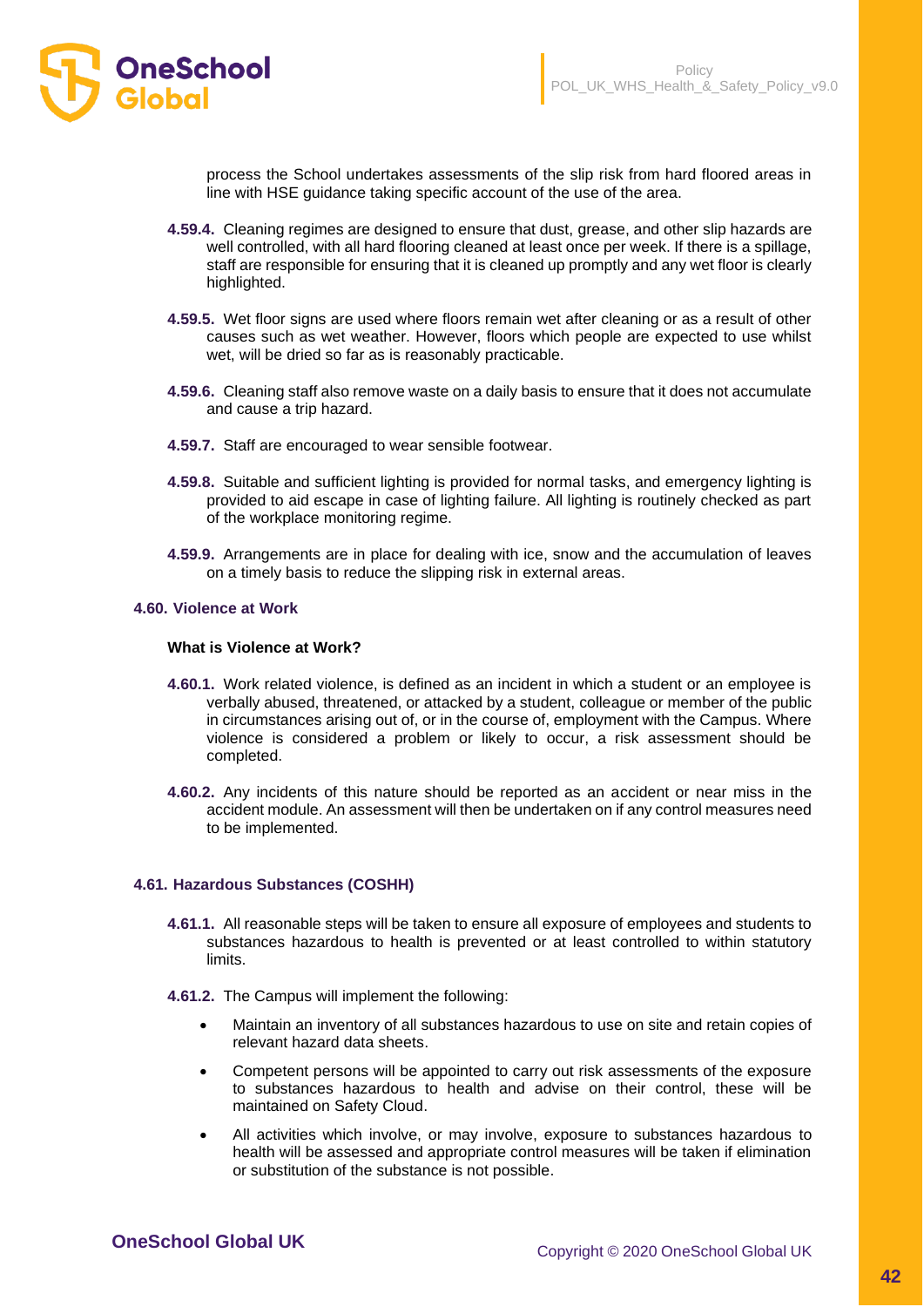

- Fume cupboards, spray booths and extract systems will be properly maintained by planned preventive maintenance and annual monitoring to ensure continued effectiveness.
- Systems of work will be reviewed at suitable intervals and revised if necessary.
- Personal protective equipment (PPE) will be provided and maintained as determined by risk assessment.
- Assessments will be reviewed periodically or if changes to the operation or any hazardous substances used.
- Qualified professionals, where necessary, will carry out health surveillance.
- Employee health records of all exposures to substances hazardous to health will be kept for a minimum of 40 years.
- All employees and where necessary students will be provided with understandable information and appropriate training on the nature of the hazardous substances they work with. Employees will be informed about any monitoring and health surveillance results.
- No new substances will be introduced into the Campus without prior assessment.

#### <span id="page-42-0"></span>**4.62. Substances Hazardous to Health**

**4.62.1.** Products that may be 'dangerous to supply' will have a label with symbols to identify that they may be hazardous to health or the environment.

Some substances hazardous to health include:

- Dust of any kind when present as a substantial concentration in the air.
- Substances which have a Workplace Exposure Limit (WEL) assigned to them by the Health and Safety Commission document EH40.
- Biological agents directly connected with work including micro-organisms.
- Any other substance not specified above which may create a comparable hazard to a person's health.

#### <span id="page-42-1"></span>**4.63. Science**

- **4.63.1.** OneSchool Global UK is a member of CLEAPSS (Consortium of Local Education Authorities for the Provision of Science Services). All information is available on the CLEAPSS website, the license for which is renewed each year by OSG UK. Usernames and logins are provided by OSG UK and covers access to CLEAPSS for Science, DT and Art.<http://www.cleapss.org.uk/>
- **4.63.2.** CLEAPSS documents can be useful to primary Campuses as well as secondary and should be made available to all teachers. The login details are available on Safety Cloud on the Supporting Documents module.
- **4.63.3.** In addition to CLEAPSS, which is provided for Campuses in England and Wales, there is a Scottish organisation called Scottish Campuses Education Research Centre (SSERC) that provides a similar service but for Scottish Campuses and curriculums. Whilst the majority of guidance is the same from CLEAPSS and SSERC there are some differences due to slight regulatory/ legal differences between England, Wales and Scotland. Campuses in Scotland may find it useful to sign up to SSERC and should raise any concerns they have with differences between the two countries.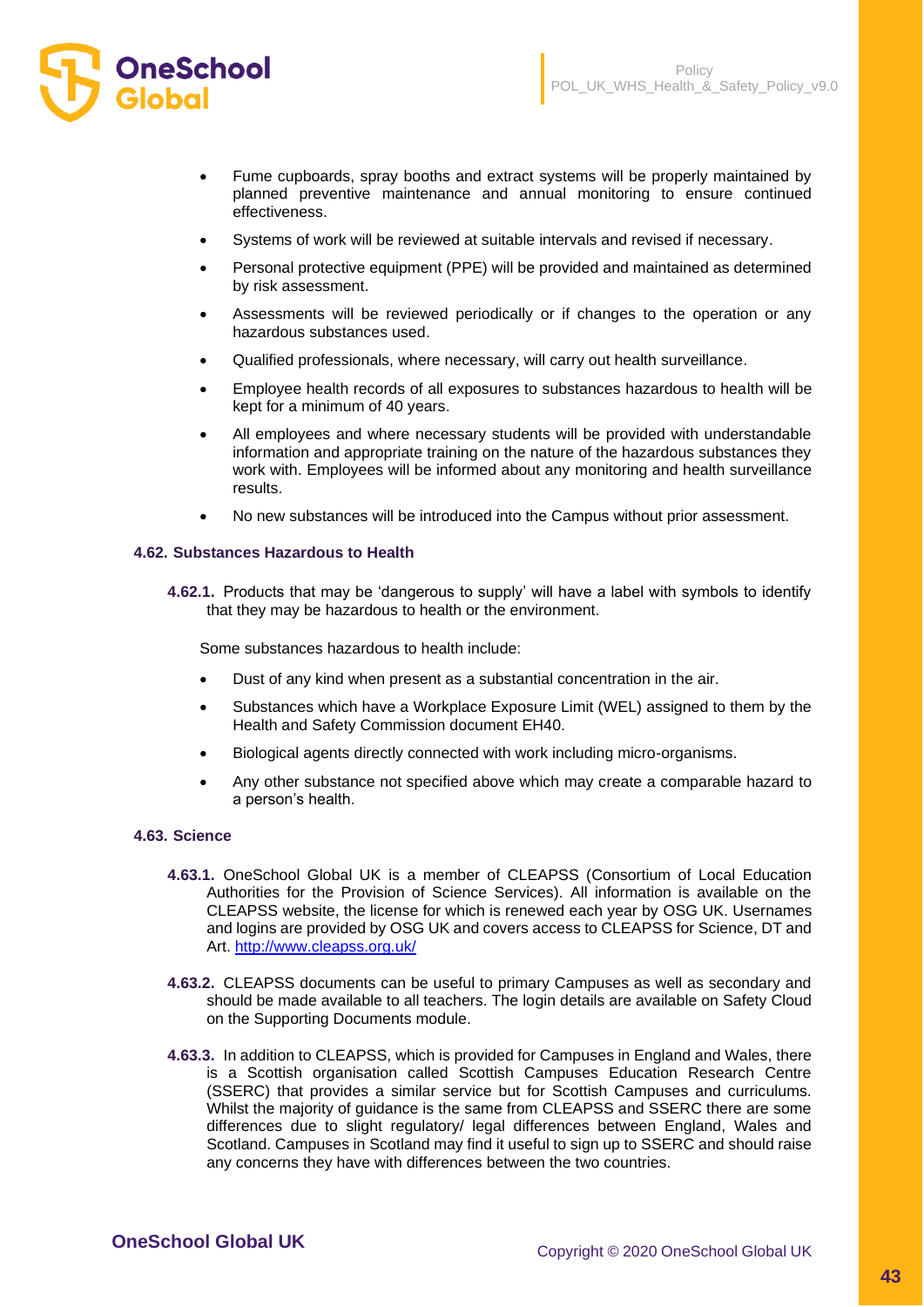

#### <span id="page-43-0"></span>**4.64. Design & Technology**

Information references provided at Campuses include:

- CLEAPSS Risk assessments in technology.
- BS 4163:2007 Health and Safety for Design and Technology in Campuses and Similar Establishments.

#### <span id="page-43-1"></span>**4.65. Art**

Art information references available include:

- National Society for Education in Art & Design (NSEAD)
- <http://www.nsead.org/hsg/index.aspx>

#### <span id="page-43-2"></span>**4.66. Principles of Control**

- **4.66.1.** Exposure to substances hazardous to health should either be prevented altogether, substituted with a less harmful substance, or (where it is not reasonably practicable) adequately controlled.
- **4.66.2.** In all cases personal protective equipment (PPE) should only be used where it is not reasonably practicable to adequately control exposure by other means. For example, fume cupboards in science labs and local exhaust ventilation systems on woodworking machinery should always take precedence over masks.
- **4.66.3.** If a substance is hazardous by inhalation, it is likely to have been assigned a "workplace exposure limit" (WEL). This should be used to assess the level of control.
- **4.66.4.** Where PPE is identified as necessary for use by staff and students it should be ensured it is suitable for the purpose. Care should also be taken to store the PPE in a clean condition, in good repair and stored correctly to prevent contamination and allow it to be accessed when needed.
- **4.66.5.** Employees have a duty to make full and proper use of all control measures identified as required in the risk assessment and must wear appropriate PPE (lab coat, eye protection, gloves etc.) where this is identified as required. Adequate information and training must be provided on its use and maintenance.

#### <span id="page-43-3"></span>**4.67. Maintenance, Examination and Testing**

- **4.67.1.** Where controls such as fume cupboards, dust extraction for wood working equipment etc. are provided it is necessary to ensure that they are properly maintained. This will require visual and operational checks pre-use in addition to a thorough examination and tests of engineering controls.
- **4.67.2.** In the case of local exhaust ventilation, tests for fume cupboards, woodworking extraction etc. should be carried out at least every fourteen months. A record of the results of all examinations must be kept for at least 5 years.

#### <span id="page-43-4"></span>**4.68. Health Surveillance**

**4.68.1.** Health surveillance is typically only required in certain circumstances and is dependent on individual circumstances. Where there is a reasonable likelihood that an identifiable disease or adverse health effect associated with exposure will occur and the risk assessment shows that health surveillance is appropriate for the protection of employees these should be carried out.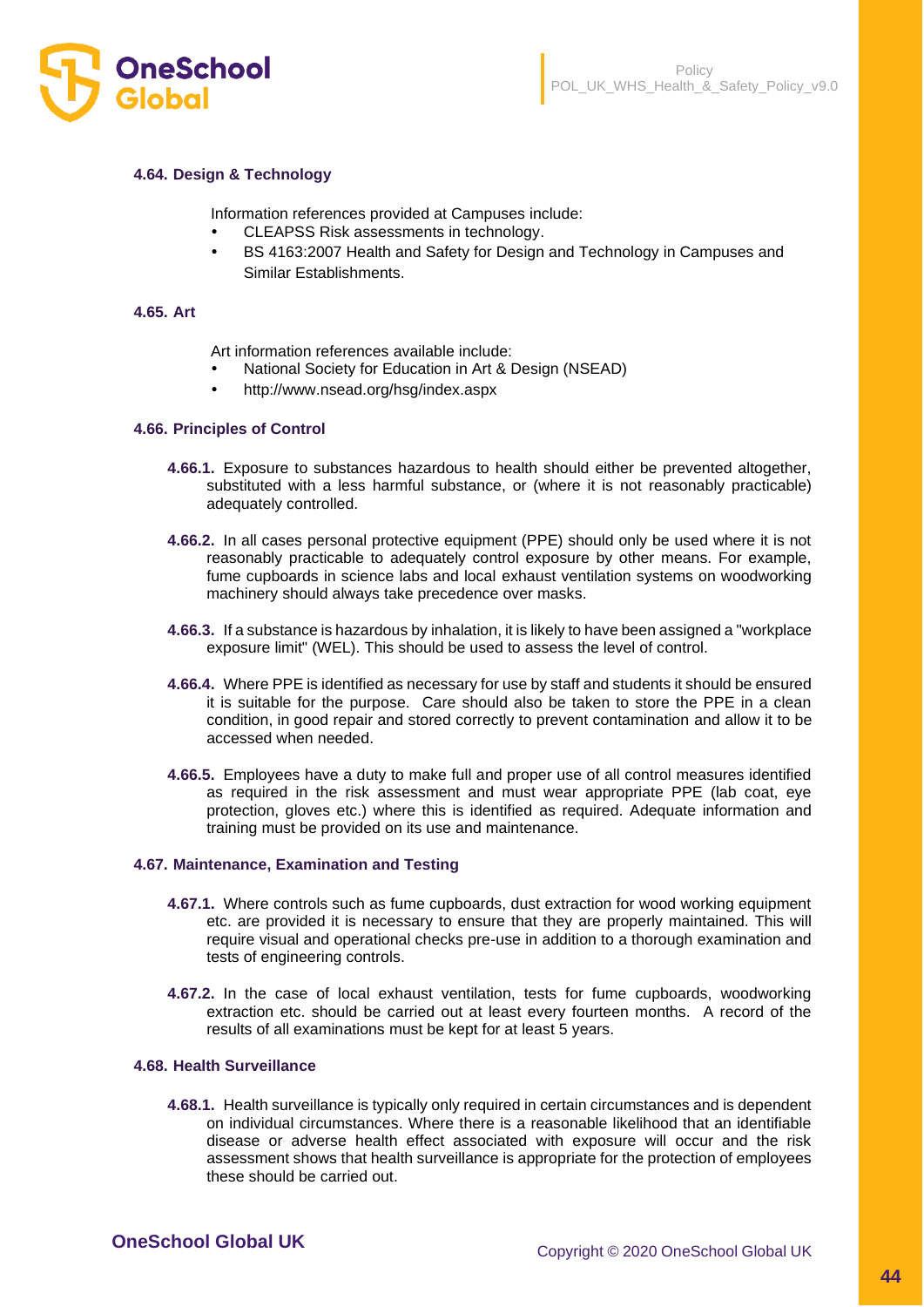

**4.68.2.** Monitoring and health surveillance records relating to named individuals must be kept for 40 years.

#### **4.68.3.** Refer:

- SUPPORTING DOCUMENTS: SCIENCE Chemical Stocklist
- SUPPORTING DOCUMENTS: SCIENCE CLEAPSS guidance fume cupboards
- SUPPORTING DOCUMENTS: SCIENCE CLEAPSS guidance ventilation in laboratories
- SUPPORTING DOCUMENTS: SCIENCE COSHH Guidance, HSE
- SUPPORTING DOCUMENTS: SCIENCE Student Safety Contract
- COSHH ASSESSMENT: Add a new COSHH

#### <span id="page-44-0"></span>**4.69. 5.30. Display Screen Equipment (DSE) (Computer use)**

**4.69.1.** All reasonable steps will be taken by the Campus to secure the health and safety of employees and students who work with display screen equipment.

To achieve this objective the Campus will:

- Carry out an assessment of each user's workstation.
- Implement necessary measures to remedy any risks found as a result of the assessment.
- Provide adequate information and training to persons working with display screen equipment.
- Endeavour to incorporate changes of task within the working day, to prevent intensive periods of on-screen activity.
- Review software to ensure that it is suitable for the task and is not unnecessarily complicated.
- Arrange for the provision of free eye tests when requested, at regular intervals thereafter and where a visual problem is experienced.
- Arrange for the supply, at subsidised cost, any corrective appliances (glasses or contact lenses) where these are required specifically for working with display screen equipment.
- Advise existing employees, and all persons applying for work with display screen equipment, of the risks to health and how these are to be avoided.
- Investigate any discomfort or ill-health believed to be associated with the use of display screen equipment and take appropriate remedial action.
- Make special arrangements for individuals with health conditions that could be adversely affected by working with display screen equipment.

#### <span id="page-44-1"></span>**4.70. 'Users'**

**4.70.1.** This policy is aimed at those who regularly use DSE:

- For continuous periods of more than one hour and
- For more than 2½ hours per day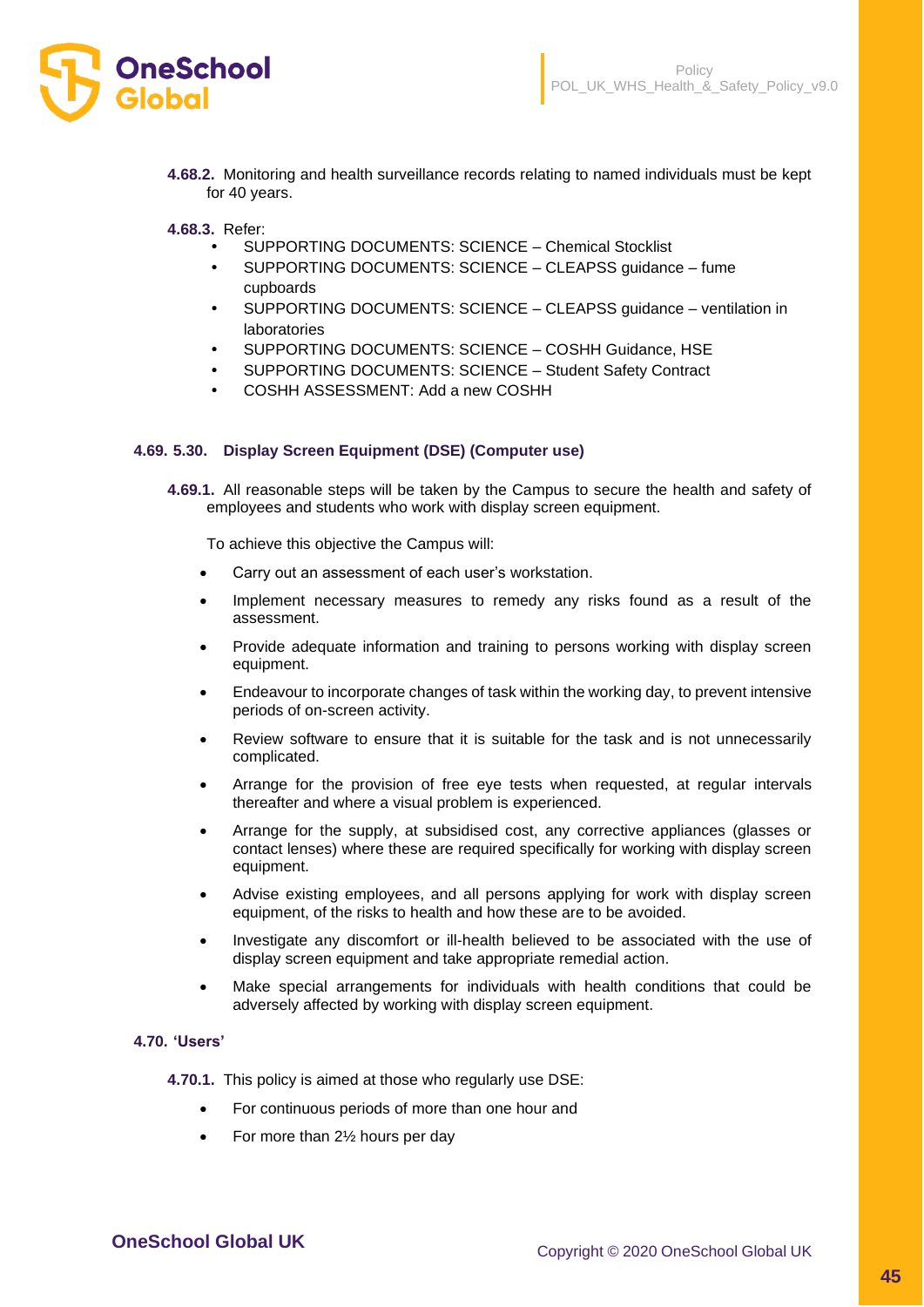

- **4.70.2.** Typically, this will therefore apply to administrative functions, the teaching of computer skills and other prolonged users.
- **4.70.3.** Others, including students, who use computers which meets the standards set down in the regulations are not entitled to financial contributions for eye tests and glasses, see below.

#### **Employees must:**

- Comply with the instructions and training given regarding safe workstation set-up and use, including the need for regular changes of activity or breaks and the use of the equipment provided.
- Inform the Campus Principal of any disability or health condition which may affect their ability to work using display screen equipment or be affected by working with DSE (this information will be treated confidentially).
- Report to the Campus Principal any discomfort or health concern believed to be associated with the use of DSE (this information will be treated confidentially).

#### <span id="page-45-0"></span>**4.71. Workstation Assessment**

**4.71.1.** A user will be required to carry out an online assessment of their workstation using Safety Cloud software and the Health and Safety CA and Campus Principal will review these assessments and implement necessary measures to remedy any risks found. Alternatively, other DSE training can be undertaken and uploaded to Safety Cloud.

#### <span id="page-45-1"></span>**4.72. Eye Tests and Corrective Appliances**

- **4.72.1.** Under the DSE regulations staff identified as DSE users are entitled to an eyesight test, every 2 years by a qualified optician (and corrective glasses if required specifically for DSE use) paid for by the Campus. Campus Principals should ensure that DSE users are aware of this entitlement.
- **4.72.2.** The Campus will arrange for the provision of free eye tests when requested and at regular intervals thereafter or where a visual problem is experienced, at no cost to the employee. Where employees require corrective appliances specifically for use with display screen equipment, the Campus will arrange for the supply of spectacles, free of charge, or up to a cost limit.

#### <span id="page-45-2"></span>**4.73. Training**

**4.73.1.** Employees working with display screen equipment (DSE) should comply with the instructions and training given regarding safe workstation set-up and use, including the need for regular changes of activity or breaks and the use of the equipment provided.

#### <span id="page-45-3"></span>**4.74. Health**

**4.74.1.** Employees should inform their manager of any disability or health condition which may affect their ability to work using display screen equipment or be affected by working with DSE. In addition, they should also report any discomfort or health concern believed to be associated with the use of DSE. Any health information will be treated confidentially.

#### **4.74.2.** Refer:

- SUPPORTING DOCUMENTS: ICT Focus guidance on ICT rooms
- SUPPORTING DOCUMENTS: ICT Guidance on DSE use (Focus)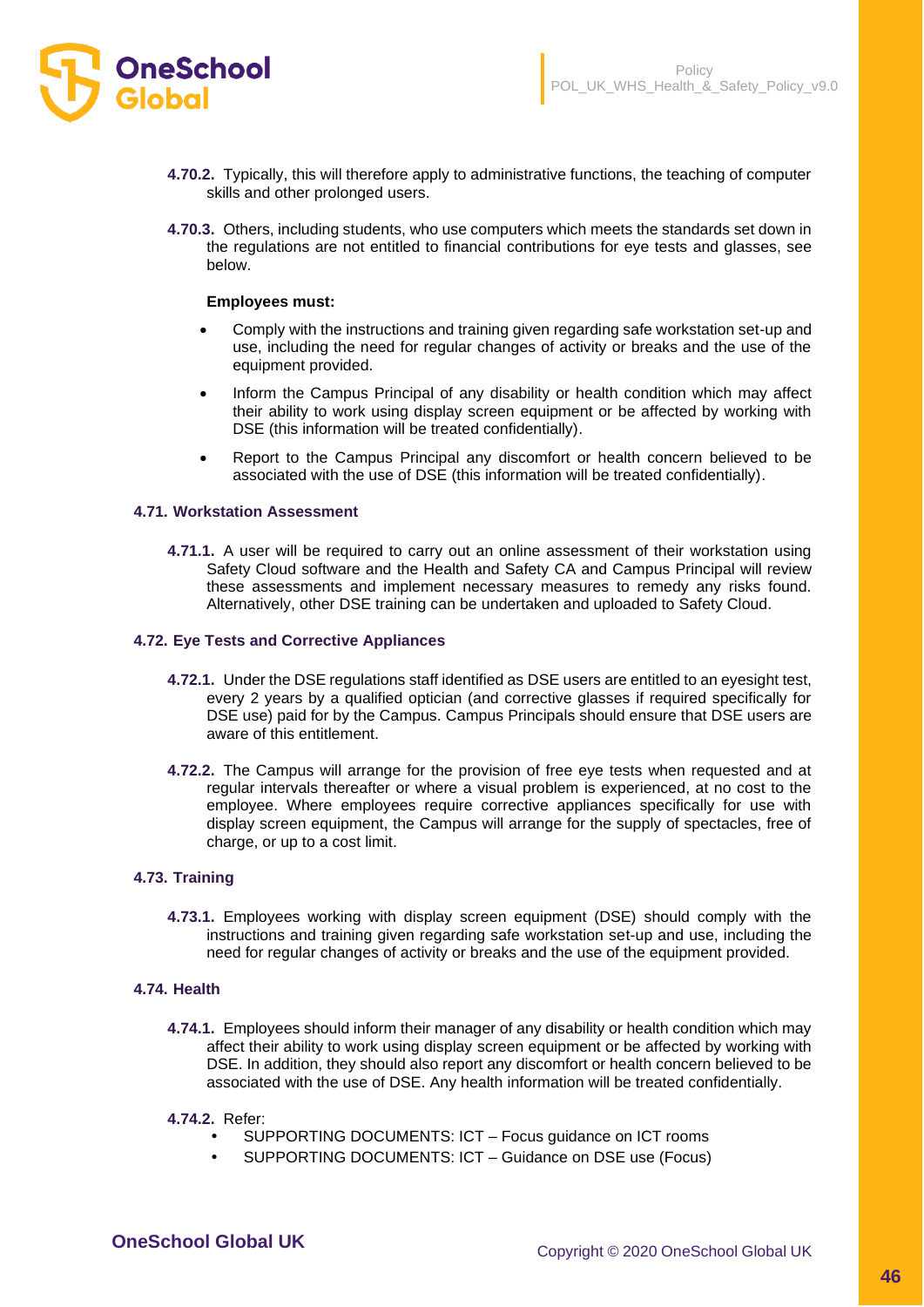

#### <span id="page-46-0"></span>**4.75. New and Expectant Mothers**

- **4.75.1.** The Campus recognises that the general precautions taken to protect the health and safety of the workforce as a whole may not in all cases protect new and expectant mothers and there may be occasions when, due to their condition, different and/or additional measures will be necessary.
- **4.75.2.** Should a member of staff become pregnant or is returning to work after having a baby, then the HR CA/ Campus Principal should be notified at the earliest possible opportunity and a risk assessment can be carried out.
- **4.75.3.** Any necessary control measures will be implemented and reviewed regularly by the Campus Principal and the Health and Safety CA. Where risks cannot be eliminated or reduced to an acceptable level then consideration will be given to adjusting working conditions and/or hours or if necessary, providing suitable alternative work or suspension with pay.
- **4.75.4.** New or expectant mothers should inform their Campus Principal of any changes that may affect the risk assessment including any medical conditions, incidents etc. The risk assessment should be saved on Safety Cloud for reference against the individual on the Pregnant Worker Risk Assessment module.
- **4.75.5.** Refer:
	- RISK ASSESSMENTS: Expectant mother

#### <span id="page-46-1"></span>**4.76. Personal Protective Equipment**

**4.76.1.** The Campus provides personal protective equipment (PPE) when the risk presented by a work activity cannot be eliminated or adequately controlled by other means. When it is provided, it is because health and safety hazards have been identified that require the use of PPE and it is therefore necessary to use it in order to reduce risks to a minimum.

Students, employees, and volunteers provided with PPE must:

- Wear the PPE as instructed or were indicated by signage or risk assessment
- Maintain it in good condition.
- Report any defects to your manager.
- Ensure the PPE fits correctly, is comfortable and fully adjusted.
- **4.76.2.** 5.32.3. Risk assessments will be completed on machinery or equipment where the risk is such that PPE is required.

**4.76.3.** 5.32.4. Refer:

SUPPORTING DOCUMENTS: EQUIPMENT – PPE Checklist.

#### <span id="page-46-2"></span>**4.77. Inclement Weather**

- **4.77.1.** All Campuses should carry out a Risk Assessment in relation to how they may be affected by inclement weather conditions. Primarily this would be in relation to snowy and icy conditions in winter but could also include flooding or in very extreme cases the effects of drought causing fires etc. The OneSchool Global UK Emergency Closure Policy should be referred to when writing this risk assessment and plan.
- **4.77.2.** The following key points could all have different implications to the operation of the Campus the safety of the students and staff.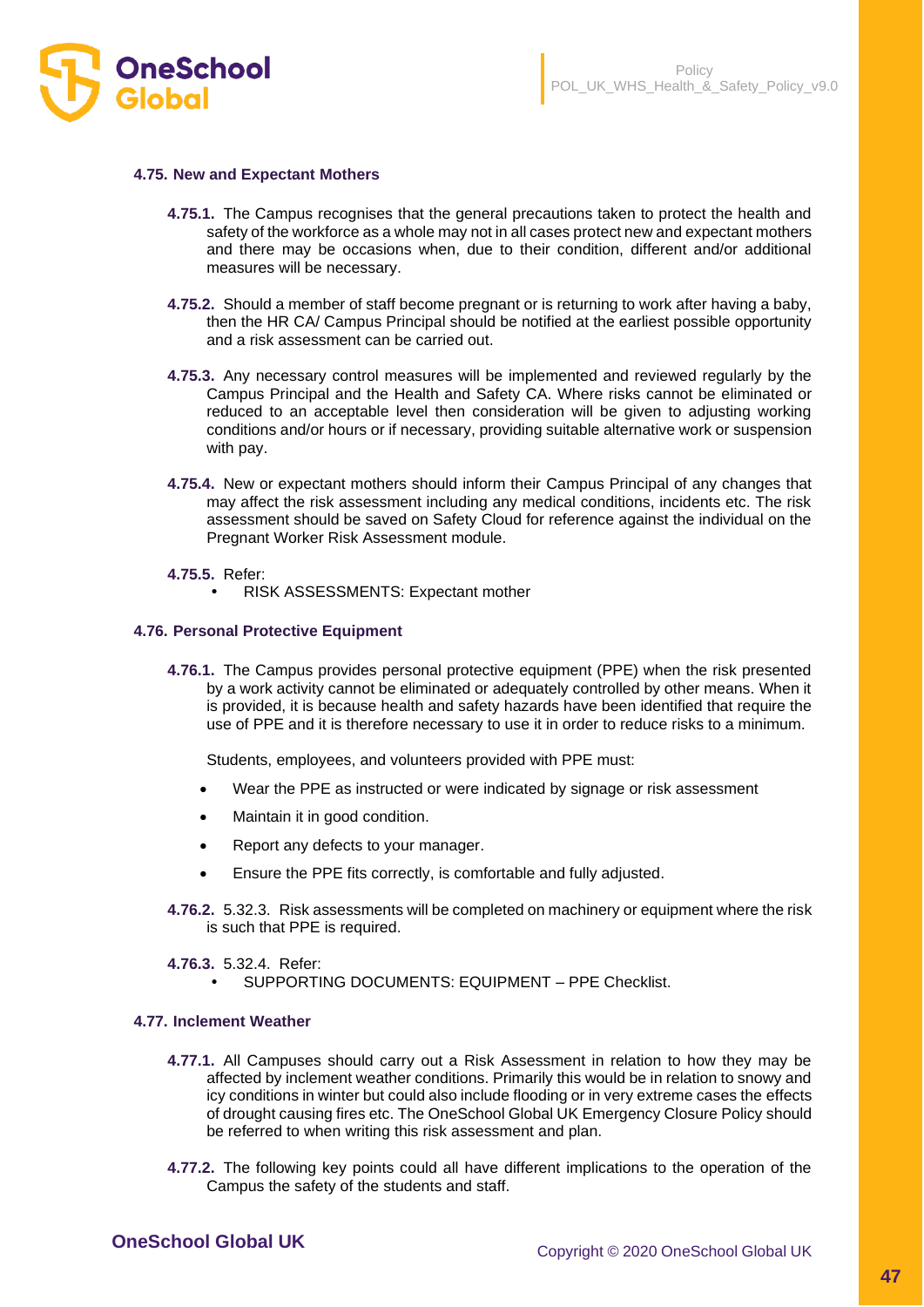

- Risks of slips on icy surfaces.
- Traffic conditions hindering staff and students getting to Campus.
- Road traffic accident that involves staff or students.
- Temperature problems due to heating failure or similar.
- Equipment failure due to low temperatures e.g., water supply frozen.
- **4.77.3.** The Campus should carry out risk assessments for how these (and other) issues may affect persons and create a written Safety and Disaster Plan to cover the eventualities. Once the RA has been carried out then the plan can be written. A generic risk assessment template is available on Safety Cloud, this will provide a base for your own Campus specific risk assessment.

#### <span id="page-47-0"></span>**4.78. Inclement Weather Action Plan**

- **4.78.1.** The CAs must implement the action plan which should give clear procedures to be carried out and details of persons responsible.
- **4.78.2.** Refer:
	- SUPPORTING DOCUMENTS: WEATHER Guidance

#### <span id="page-47-1"></span>**4.79. Driving and Campus Transport**

- **4.79.1.** The Campus is committed to reducing the risks to its staff, students, parents, and others when driving or being driven in the Campus bus or pool car.
- **4.79.2.** Communication between the Health and Safety CA, the Transport Manager and Bus Coordinator is important to ensure that workplace transport is being effectively managed. A clear system should be in place for all to be able to check that the legal requirements and those of OneBus are being met. Campuses should consider controls needed for both OneBus and Campus owned buses and vehicles.
- **4.79.3.** A risk assessment should be carried out for the movement of traffic in and around Campus premises, taking into consideration minibus, staff, parental vehicle, and pedestrian movements. The risk assessment should detail adequate control measures to manage the risk of collisions. Where space permits, separation of vehicle and pedestrians should be prioritised. All staff and parents should be made aware of the risk assessment documents and procedure for drop off and pick up at or outside Campus premises.
- **4.79.4.** Risk assessments should also be undertaken to cover the pickup and drop off points of students away from Campus premises to ensure that this process is effectively managed to minimise risk of injury. These assessments should also address the safety of students when being left and ensuring that they are adequately supervised. Guidance is provided within the OneBus handbook.
- **4.79.5.** Any collisions that occur involving the minibuses or other vehicles carrying staff or students as part of the Campus day should be reported as an accident on Safety Cloud.

We will:

- Ensure risk assessments are completed and that journeys are planned.
- Not put unreasonable time constraints on travel.
- Ensure drivers are competent and fit to drive.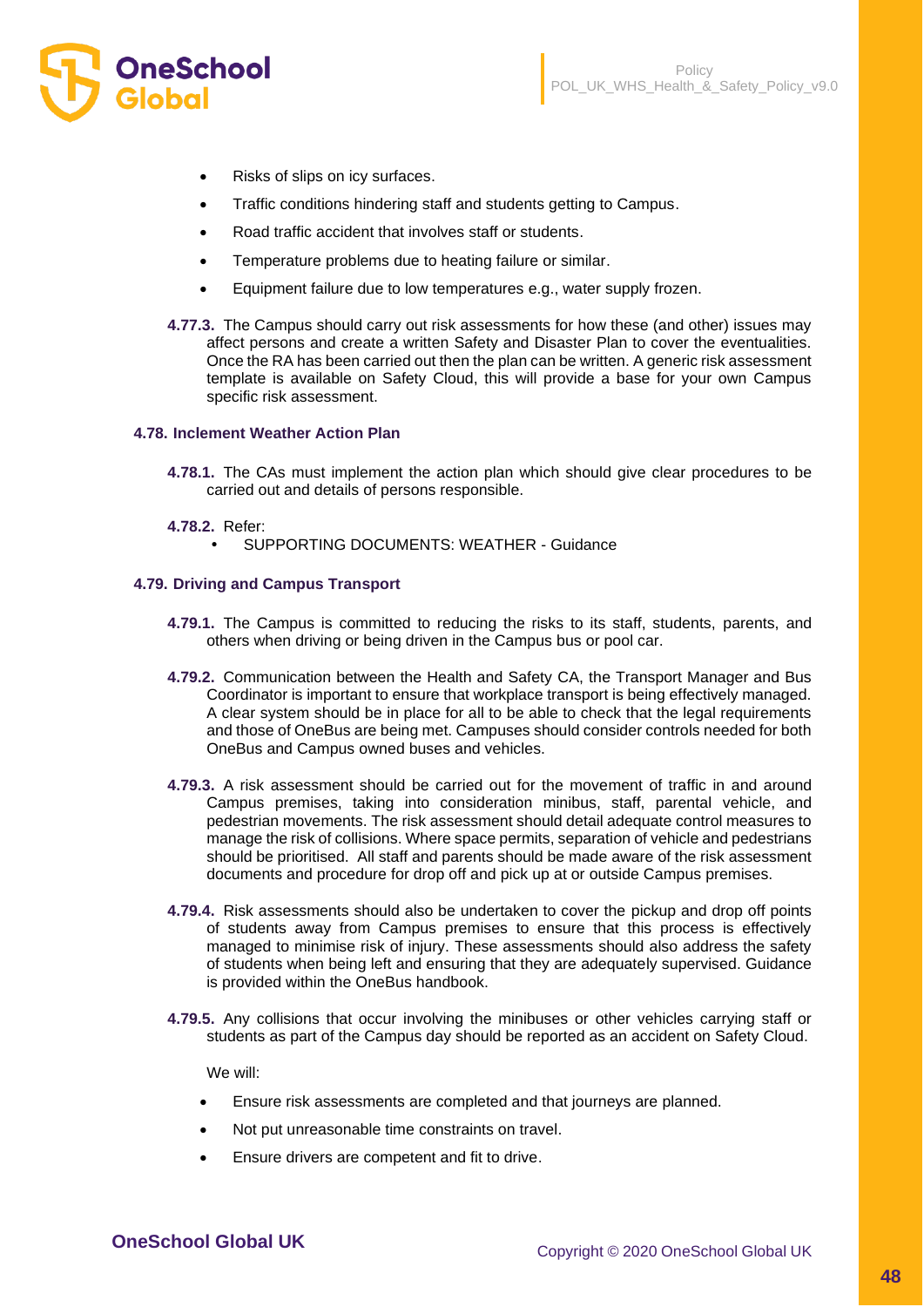

- Provide any additional training that may be deemed necessary to reduce driving related occupational risks.
- Provide all drivers with a copy of the OneBus Handbook and additional information relating to other Campus vehicles.
- Provide sufficient information and guidance for drivers to enable them to understand the additional occupational risks involved in driving.
- Establish a travel plan which will limit the requirement for travel and make provisions for long journeys.
- If required, produce an individual travel plan for a student with SEN/disability in conjunction with the SENDCo.
- Require drivers to annually submit copies of their current driving license.
- Provide adequate insurance for the vehicle, the driver, occupants and third parties.
- Maintain them to the required legal standard and ensure suitable for their purpose.
- Provide and maintain additional tools and equipment necessary for the purposes of the journey.
- Provide access to breakdown support and recovery.
- Provide no smoking signs for inside the vehicle.

#### <span id="page-48-0"></span>**4.80. Drivers**

**4.80.1.** Drivers will remain responsible for their safety and others and must comply with the Highway Code and Road Traffic Act.

#### **It is the responsibility of drivers to inform the Transport Coordinator of:**

- Anything that could affect their driving e.g., health conditions or injuries, use of prescribed medication.
- Changes to license such as:
	- o limitations,
	- o offences recorded,
	- o period bans
- Vehicle defects that affect ability / safety to drive.
- Any accidents / incidents that occurred whilst driving on behalf of the Campus.

#### **Before driving, drivers must:**

- Have read and comply with the rules set out in the OneBus Handbook.
- Review the need to travel.
- Have a valid license for the vehicle they are driving.
- Carry out a pre-use vehicle check.
- Allow sufficient time to drive allowing for traffic, poor weather and rest breaks.
- ensure sufficient rest.
- Be physically fit, with zero alcohol level and not under the influence of drugs that may affect the ability to drive.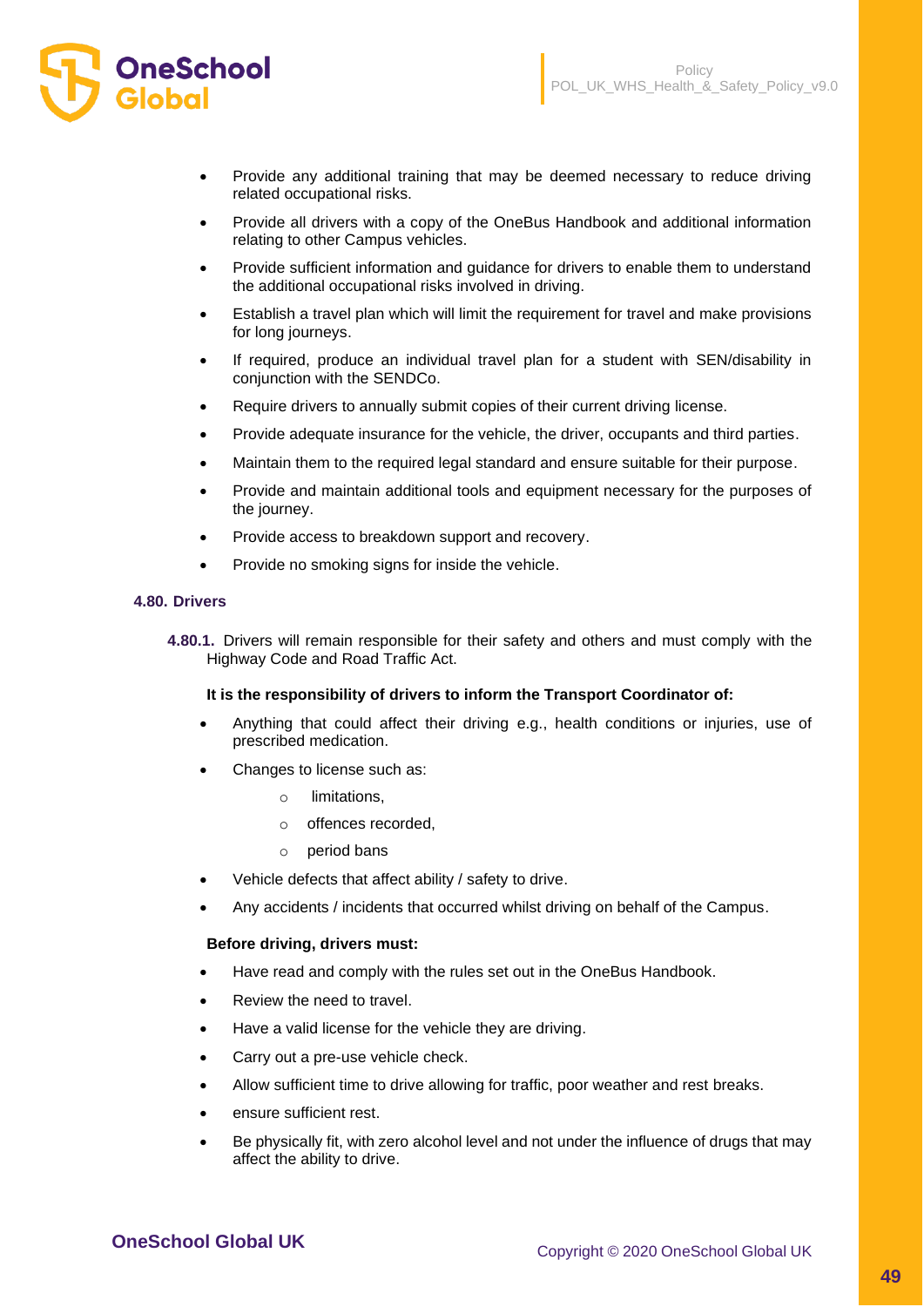

- Have had an eye test in last 2 years and be using any corrective appliance required by an optician.
- Adjust their driving position, head restraints and mirrors to ensure maximum comfort and safety.

#### **Whilst driving, drivers must:**

- Drive in accordance with the applicable law and with consideration for the safety of passengers and other road users.
- Take regular rest breaks every 2-3 hours or at first signs of tiredness.
- Remain in control of the vehicle at all times.
- Not smoke.
- Only use the mobile phone when using a hands-free device.

#### **4.80.2.** Refer:

- SUPPORTING DOCUMENTS: DRIVING DVLA guidance
- SUPPORTING DOCUMENTS: DRIVING Focus guidance
- SUPPORTING DOCUMENTS: DRIVING Focus transport policy
- SUPPORTING DOCUMENTS: DRIVING Volunteer vehicle use form
- SUPPORTING DOCUMENTS: ONEBUS HANDBOOK

#### <span id="page-49-0"></span>**4.81. Break-time Supervision**

- **4.81.1.** Guidance has been put together to assist Primary Campuses in assessing whether their existing break-time supervision arrangements are adequate, or if more needs to be done.
- **4.81.2.** A risk assessment will need to be completed to cover the relevant factors identified in the guidance and the Campus Principal and Health and Safety CA should ensure that suitable arrangements have been put in place.

#### **4.81.3.** Refer:

SUPPORTING DOCUMENTS: BREAKTIME – Supervision Guidance

#### <span id="page-49-1"></span>**4.82. Reheating Food**

**4.82.1.** Students are permitted to use microwaves to heat up food that is eaten at lunchtime or break. This would normally be restricted to over 16's unless there was adequate supervision available. Guidance has been written that can be passed to students on the safe use of microwaves.

#### **4.82.2.** Refer:

SUPPORTING DOCUMENTS: BREAKTIME – Microwave Guidance

#### <span id="page-49-2"></span>**4.83. Interactive Whiteboards**

**4.83.1.** All reasonable steps will be taken by the Campus to secure the health and safety of employees and students when interactive whiteboards are used.

To achieve this objective the Campus will:

• Consider ultra-short throw projectors as a first option during the procurement process as these present the safest option for teachers and students.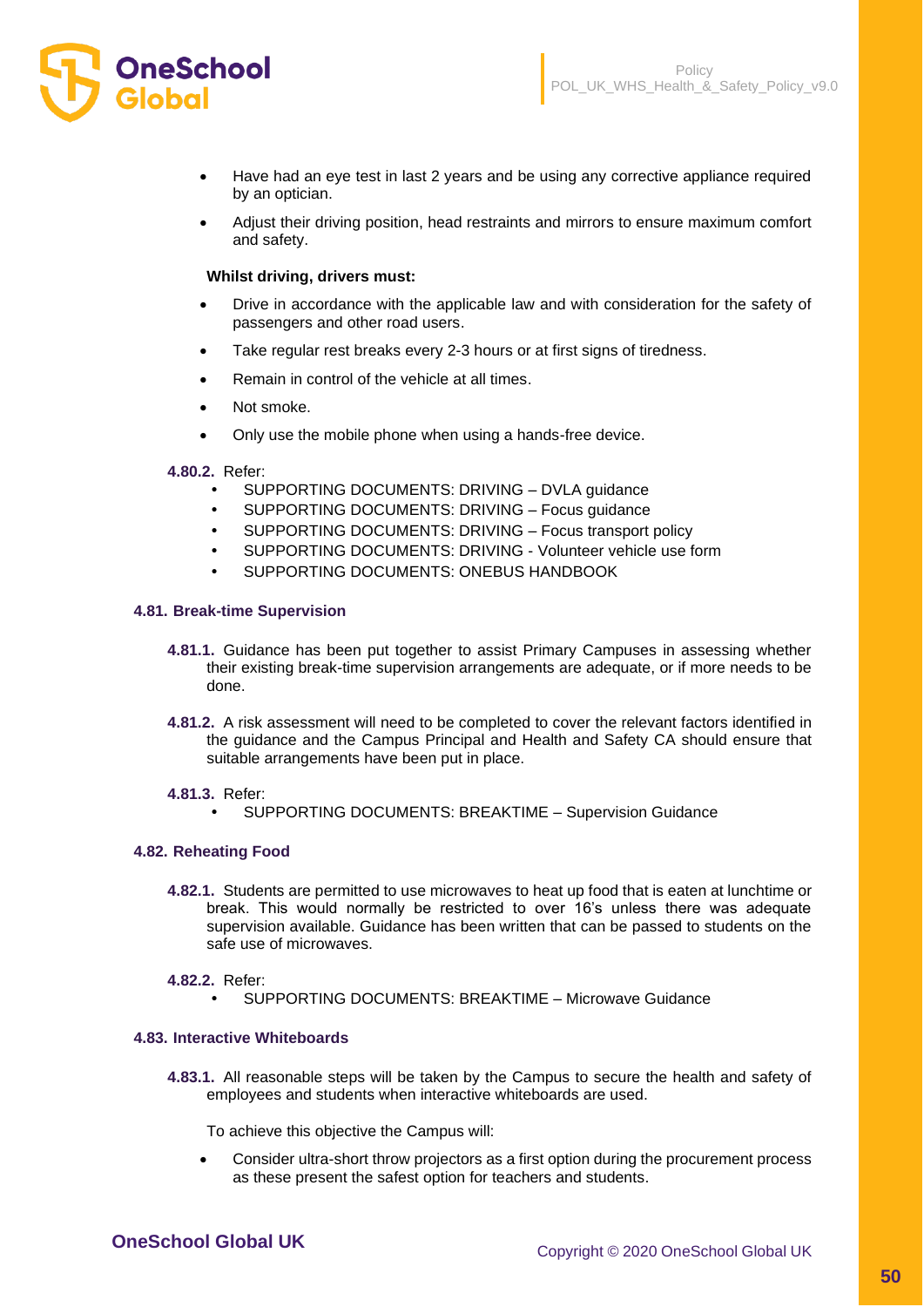

- Prior to the installation of any new whiteboard a risk assessment will be completed to cover the positioning of the projector and the exposure to intense light.
- Try to ensure that projectors are located out of the sight line from the screen to the classroom to ensure that, when teachers look at the class, they do not also have to stare at the projector lamp. (The best way to achieve this is by ceiling-mounting rather than floor or table-mounting the projector).
- Ensure that students and students are adequately supervised when they are asked to point out something on the screen.
- Provide a stick or laser pointer to avoid the need for the user to enter the beam, is recommended.
- Provide adequate information and training to persons working with interactive whiteboards especially in relation to beam viewing by teachers and students.

#### <span id="page-50-0"></span>**4.84. Guidance for Users**

- Teachers and students should avoid staring into the projector beam at all times.
- Try to keep your back to the beam as much as possible.
- Use the stick or laser pointer provided whenever possible.
- **4.84.1.** Refer:
	- SUPPORTING DOCUMENTS: WHITEBOARD Guidance on use

#### <span id="page-50-1"></span>**4.85. Work Experience and Health and Safety**

- **4.85.1.** The safety of students, whilst on work experience schemes, is recognised as of prime importance by OSG UK and it is important that Campuses appoint a named CA and Coordinator to action, control and assess their scheme.
- **4.85.2.** They must also take reasonable steps to satisfy themselves that the placements they arrange will be safe. All Campuses involved in the work experience placement have responsibilities to ensure students are not exposed to significant risks to their health and safety.
- **4.85.3.** Students on work experience placements with a host employer are regarded in health and safety law as their employees. The host employer therefore has a responsibility to ensure students are not exposed to significant risks to their health and safety.
- **4.85.4.** 5.38.3. Health and safety law define all those under 18 as a young person and therefore at potentially increased risk in a workplace environment due to their lack of experience and maturity.
- **4.85.5.** For learners with learning difficulties and disabilities (LLDD) additional safeguards may be identified and thus placements should be considered, and risk assessed on an individual basis.

#### <span id="page-50-2"></span>**4.86. Key Actions**

- Arrange for pre-placement checks of health, safety, and welfare standards of employers (placement providers) to be carried out. Child safeguarding issues must also be considered using the Work Experience Student Placement Assessment Form.
- Brief students prior to placements starting on their own health and safety responsibilities - and those of the employer - while on placement. Issue each student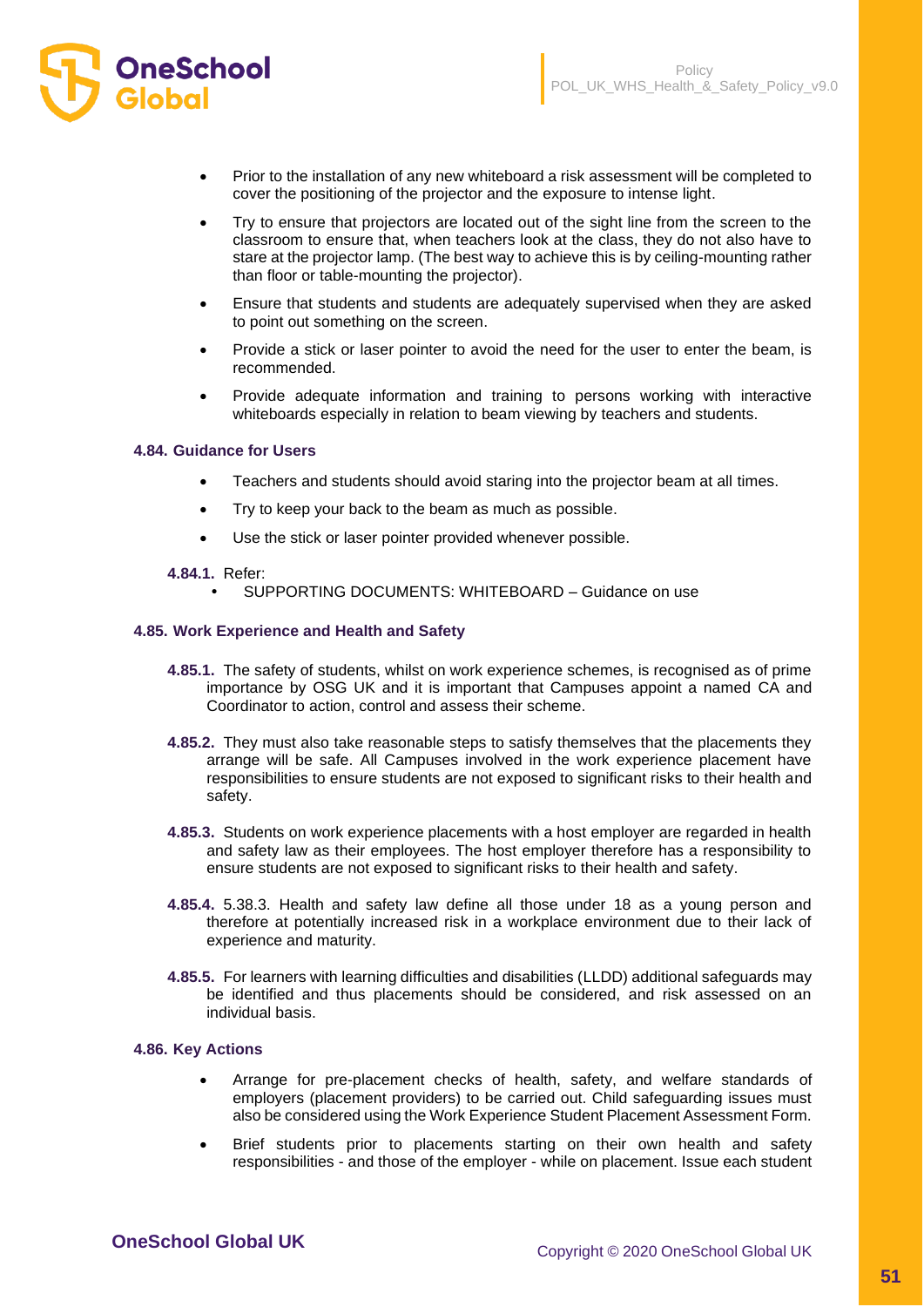

with a copy of the booklet: Be Safe! An introductory guide to health and safety, this is available on Safety Cloud.

• Monitor students' health, safety and welfare while on placement and provide 'pastoral' support.

#### <span id="page-51-0"></span>**4.87. Risk Assessments**

- **4.87.1.** Before a student is allowed to start on a programme of work experience the host employer must carry out a risk assessment.
- **4.87.2.** The Placement Employer Risk Assessment Form should be used for this purpose; this is available of Safety Cloud. Any risks identified must either be controlled or the student excluded from exposure to them.
- **4.87.3.** The host employer must also provide the parents, or guardians, with the key findings of the risk assessment and the preventative and protective control measures introduced to minimise, or ideally eliminate any significant risks.
- **4.87.4.** The parent or guardian must sign the risk assessment form and return it to the Campus.

#### <span id="page-51-1"></span>**4.88. Induction**

- **4.88.1.** Students also need to be inducted by the employer on commencement.
- **4.88.2.** The Student Induction Form should be used for this purpose. The induction should take place on the day the student first attends the work placement and before the student is placed in any actual work situation.

#### <span id="page-51-2"></span>**4.89. Prohibited and Restricted Activities**

- **4.89.1.** Work experience placements must not take place where the work concerned is subject to a statutory restriction based on a young person's age, or is restricted more generally for activities that are:
	- Beyond their physical or psychological capacity.
	- Exposes them to substances chronically harmful to human health, e.g., toxic, or carcinogenic substances, or effects likely to be passed on genetically or likely to harm an unborn child.
	- Exposes them to radiation.
	- Involves a risk of accidents which they are unlikely to recognise because of their lack of experience, training or attention to safety.
	- Involves a risk to their health from extreme heat, noise, or vibration.
- **4.89.2.** There is an exception to these restrictions. Young persons over the minimum Campus leaving age, can carry out such work as long as it is necessary for their training, if they are supervised by a competent person, and any risk will be reduced to the lowest level that is reasonably practicable.
- **4.89.3.** Restrictions also apply in the following cases:
	- Agriculture restrictions on the employment of young people
	- Lead prohibition of employment on employment in certain processes
	- Potteries prohibition of employment on employment in certain processes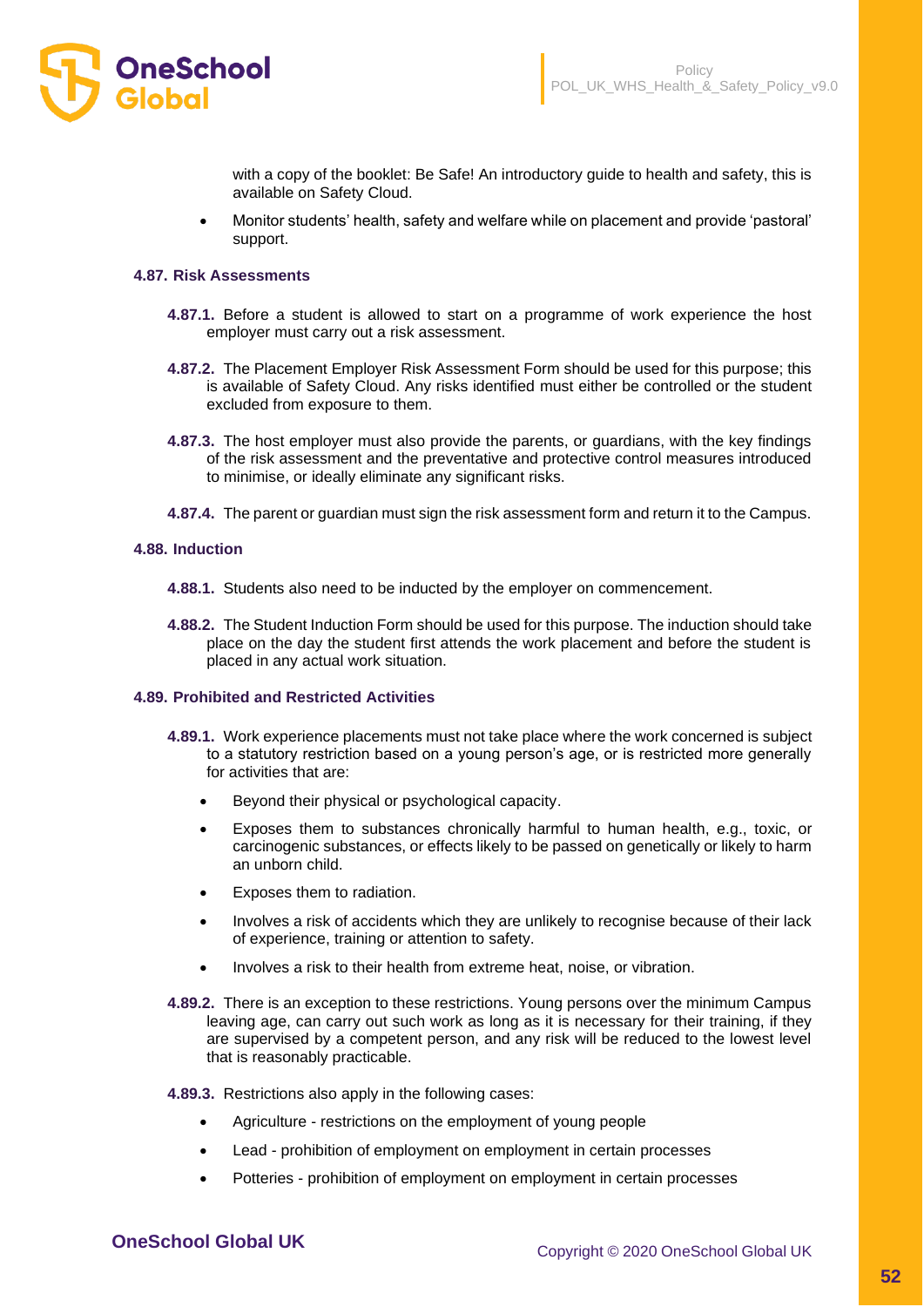

• Wood Working Machinery - prohibition on employment of untrained young people.

#### <span id="page-52-0"></span>**4.90. Preparation of and Support for Learners on Placements**

**4.90.1.** Campuses must brief students on:

- Realistic expectations for their placement.
- Supervision arrangements and health and safety responsibilities of students and employers.
- Safeguarding arrangements
- Arrangements for mid-placement visit and 'pastoral' support during the placement.
- Arrangements for debriefing, assessment, and recording.
- **4.90.2.** Campuses must make suitable arrangements to visit/monitor students on placement as they retain the duty of care for the student during the placement. The following frequency of revisits to check health and safety standards is recommended:
	- High Risk at least every 12 months (1 yr.)
	- Medium Risk at least every 24 months (2 yrs.)
	- Low Risk at least every 48 months (4 yrs.)
- **4.90.3.** The risk banding may need to be modified in the event of an accident, incident, concerns raised by visiting teachers, or feedback from students and/or their parents.
- **4.90.4.** Host employers should be asked to report immediately (to a previously agreed contact) full details of any accident involving a student.
- **4.90.5.** Campuses must provide each student with emergency contact details for a member of Campus staff who can be contacted should an incident occur or if significant concerns arise. This includes early mornings, evenings and weekends, or if a student is attending their placement at irregular hours.
- **4.90.6.** Emergency contact details must also be available and maintained in situations where a placement continues after the end of the Campus term into a holiday period.

#### <span id="page-52-1"></span>**4.91. Working Hours**

- **4.91.1.** The Working Time Regulations apply to students on work placements. Students should not work for more than five days in any consecutive seven-day period. However, the number of hours worked and pattern of work is normally a matter for agreement by the placement provider, Campus and students. Students should not be asked to work excessively long hours, or unnecessarily unsocial hours, and should not work more than a standard eight-hour day.
- **4.91.2.** Students may not be assigned to work during the 'restricted period' between 22:00 and 06:00 (or after 11:00 or before 07:00 depending on the working pattern of the company).
- **4.91.3.** Young persons are entitled to a daily rest period of at least 12 consecutive hours in each 24-hour period in which they are at work and to a weekly rest period of at least 48 hours in each seven-day period during which they are at work.
- **4.91.4.** Students are also entitled to rest breaks if their working time is more than four and a half hours. The rest break should be at least 30 minutes.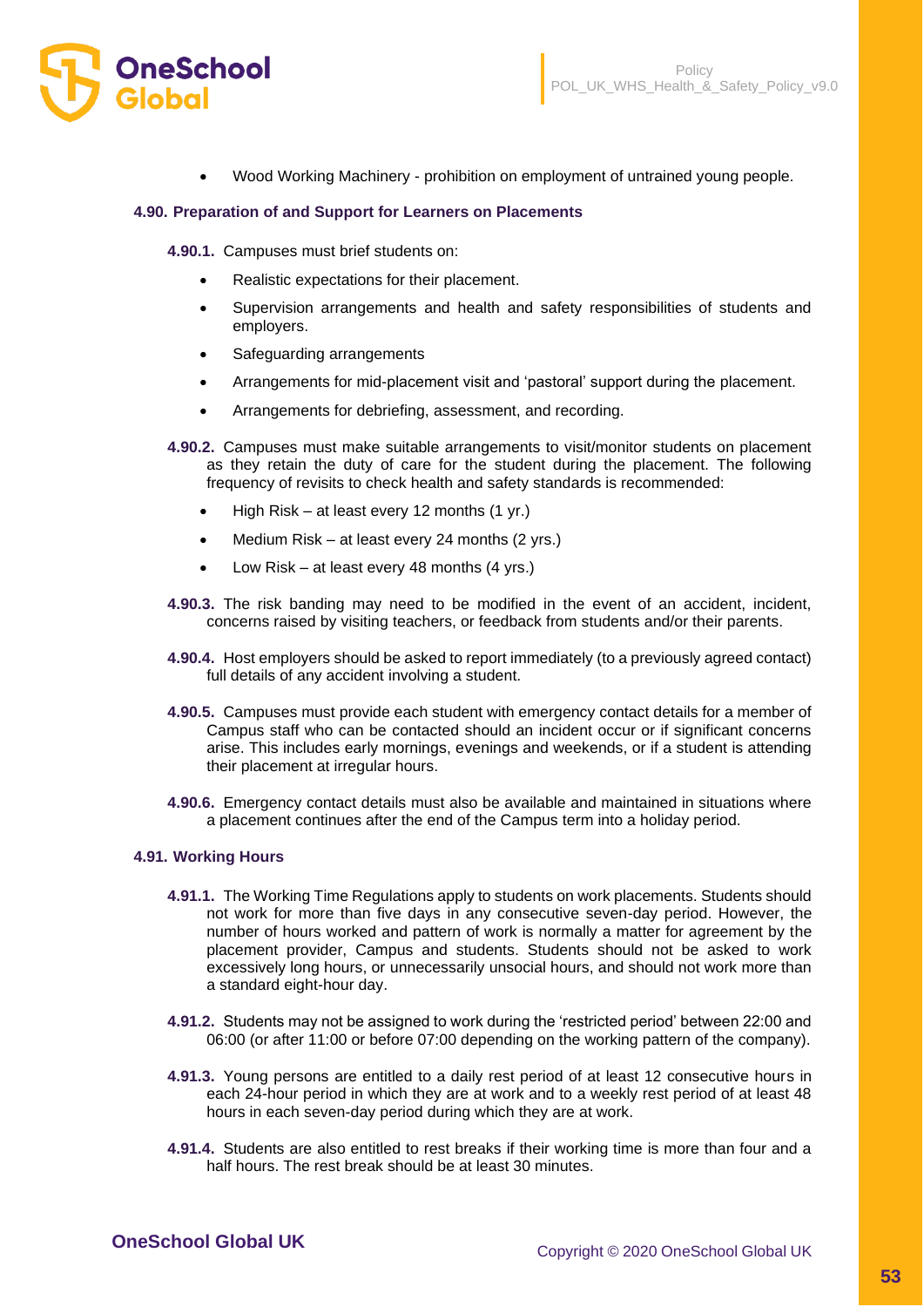

#### <span id="page-53-0"></span>**4.92. Safeguarding**

**4.92.1.** Please refer to the Work Placement Policy and Safeguarding Policy and Procedures. Guidance is also available in the DfE Guidance – Keeping Children Safe in Education.

#### **4.92.2.** Refer:

- SUPPORTING DOCUMENTS: WORK EXPERIENCE Student Induction Form
- SUPPORTING DOCUMENTS: WORK EXPERIENCE Placement RA Form
- SUPPORTING DOCUMENTS: WORK EXPERIENCE Be Safe Guidance
- SUPPORTING DOCUMENTS: WORK EXPERIENCE Vetting Form (Wales)
- SUPPORTING DOCUMENTS: WORK EXPERIENCE Policy and Forms

#### <span id="page-53-1"></span>**4.93. Educational Visits**

- **4.93.1.** The Campus policy is to ensure that the welfare, health and safety of students, employees, parent supervisors and others is managed to minimise risk as far as practicable.
- **4.93.2.** In developing the Educational Visit Procedures OneSchool Global UK is guided by the DfE Health and safety: responsibilities and duties for schools. [https://www.gov.uk/government/publications/health-and-safety-advice-for](https://www.gov.uk/government/publications/health-and-safety-advice-for-schools/responsibilities-and-duties-for-schools)[schools/responsibilities-and-duties-for-schools](https://www.gov.uk/government/publications/health-and-safety-advice-for-schools/responsibilities-and-duties-for-schools)

#### **It covers:**

- The Law.
- Assessing the Risk.
- Duties as an employer.
- Duties as an employee.
- Training.
- Reporting injuries and accidents (RIDDOR).
- Adventure activities using licensed providers.
- Parental Consent for off-site activities.
- Roles and Responsibilities.
- **4.93.3.** Educational visits undertaken by OSG UK Campuses are typically to museums, galleries, places of interest, etc. where the health and safety risk is considered to be low, therefore in line with the guidance from the Department for Education the approach to managing health and safety is by reference to a generic risk assessment.
- **4.93.4.** To achieve its objective to ensure safety the Campus will ensure that:
	- All visits are educational based.
	- They fit within the hours of Campus (CA Permission is required for extensions).
	- Campus uniform must be worn at all times, or PE Uniform except when directed by the Group Leader in charge.
	- The price is affordable for students and parents.
	- All visits are approved by the CAs via the Educational Visit Coordinator.
	- Visits do not normally take place within exam / study periods or lead up to this period.

#### **OneSchool Global UK**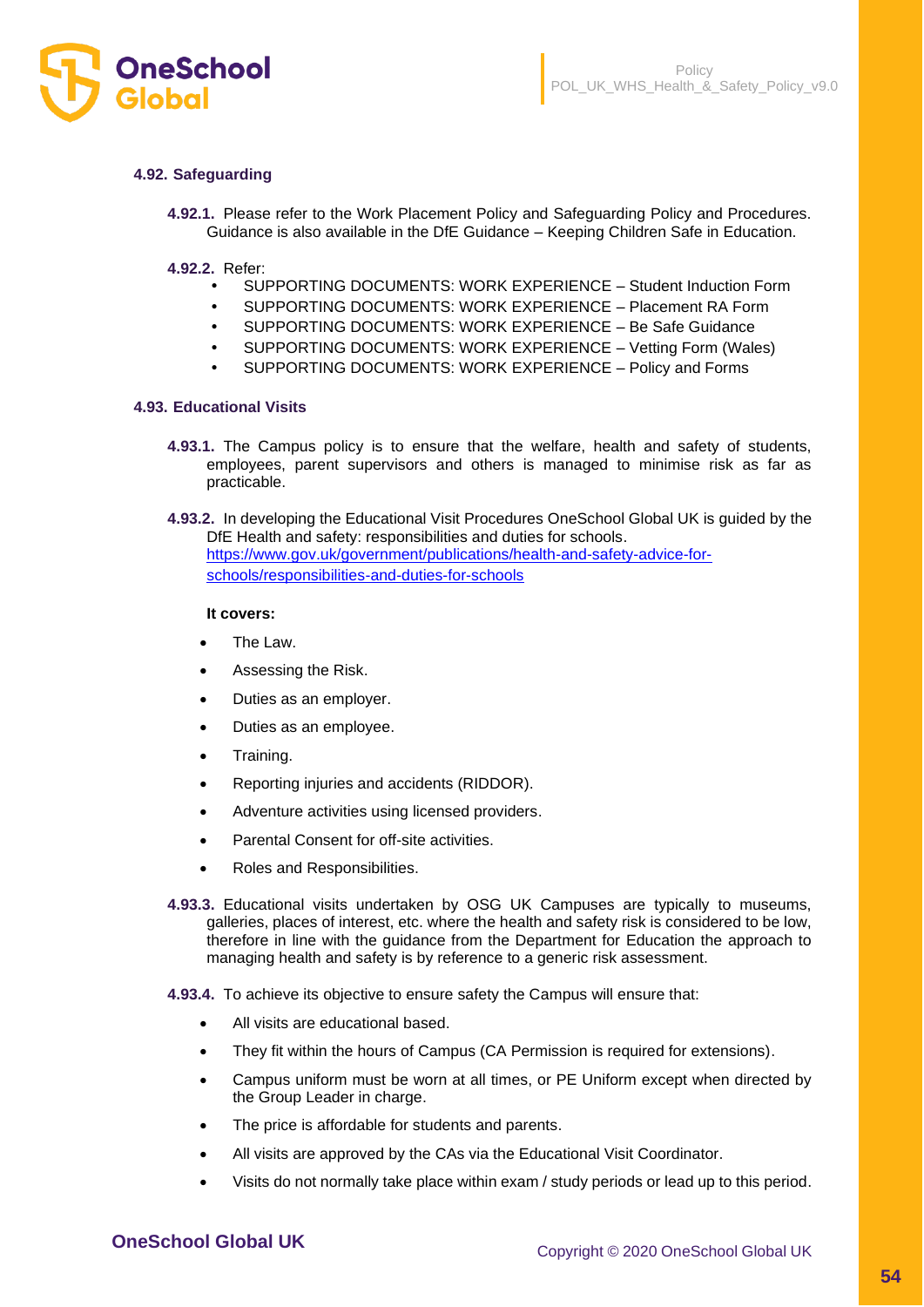

- All visits are planned.
- All visits are conducted in line with the Campuses risk assessment for Campus visits.
- The Risk Assessment is personalised to suit the individual Educational Visit and reflects all activities being undertaken by the students.
- A Group Leader is appointed for each trip who will liaise with the Educational Visit Coordinator.
- All employees, parent supervisors and volunteers are briefed prior to each visit and this covers the risk assessment document.
- Emergency arrangements are established for all visits and all persons are aware of these.
- The ratio of adults to students is appropriate.
- Adequate insurance is in place, including evidence of 3rd party venues Public Liability Insurance.
- Travel and Transport should be considered in the Risk Assessment including on Third Party and license checks, vehicle safety considerations if they are using staff or parents' vehicles to transport students.
- Adequate child protection measures are in place.
- Parents have signed consent forms on enrolment and are notified of all visits.
- Arrangements are made for students with medical or special needs.
- Adequate first aid is available.
- Contingency plans are made covering communication, facilities and methods whilst on Educational Visits and the emergency procedures that you have in place.
- Safety during visits is monitored and reviewed.

#### <span id="page-54-0"></span>**4.94. Visit Procedure**

**4.94.1.** The following steps outline the procedure to be followed for all visits:

- At the start of each Campus year all parents will be asked to sign a letter agreeing to their child(ren) attending Campus visits throughout the Campus year.
- Initial Approval by the CAs for each Campus visit planned for the Campus year.
- There will be a named group leader for each visit, this will be the Campus Principal or Class Teacher who takes full responsibility for its organisation.
- Prior to the Educational Visit the Group Leader will carry out a preliminary site visit to the venue and carry out their own Risk Assessment of the venue and activities that the students will be involved in.

#### <span id="page-54-1"></span>**4.95. Completion of a Campus visit management form.**

- **4.95.1.** Notification of the proposed visit sent to the National Support Office on the EV Smartsheet (link below) at least 7 days before the planned trip: <https://app.smartsheet.com/b/form?EQBCT=e9db22caf98049baae1044c4e042e2e8>
	- Letter to parents to inform them of visit detail.
	- Brief staff, parent supervisors, volunteers.
	- **Brief students.**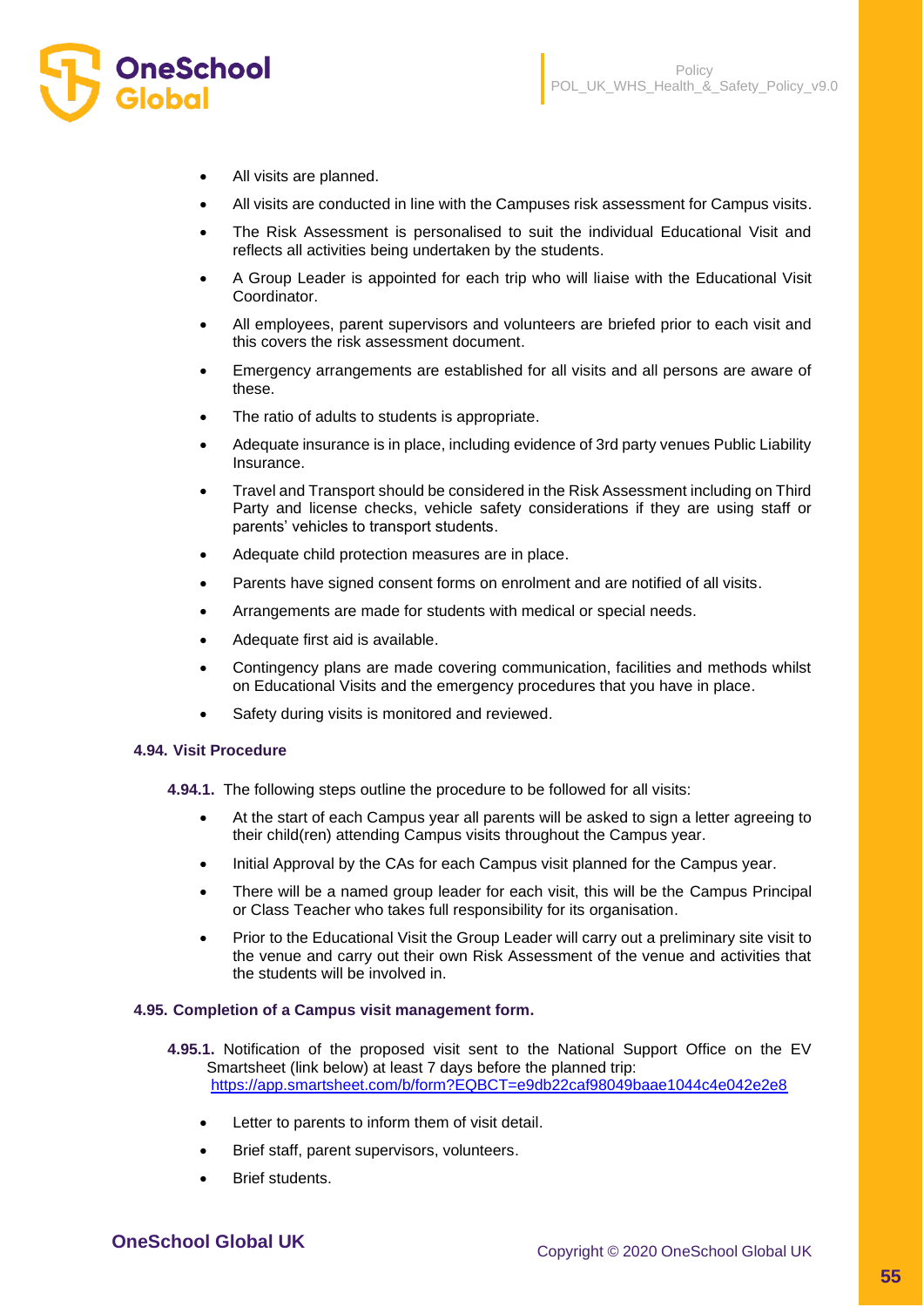

- Visit. Implement and monitor safety standards in line with risk assessment.
- Review visit.

#### <span id="page-55-0"></span>**4.96. Insurance**

- **4.96.1.** OSG UK arranges a central insurance policy which covers for normal curriculum-based visits e.g. trips to museums, castles, sports centres, football pitches etc.
- **4.96.2.** These trips are considered low risk by insurers and are covered by normal insurance and do NOT need to be advised to our insurers but must still be notified to the National Support Office via the EV Smartsheet.
- **4.96.3.** Some activities such as Adventure Sport Activity Centres may be deemed to be of high risk and insurers insist on complete adherence to the Educational Visit Procedure when such an activity in being considered as well as the following points:

#### **Assurance as part of your personalised Risk Assessment Process along with checking:**

- Their insurance.
- They meet legal requirements.
- Their health & safety and emergency policies.
- Their risk assessments and control measures.
- Their use of vehicles.
- Staff competence.
- Safeguarding.
- Accommodation.
- Any sub-contracting arrangements they have.
- That they have a license where needed.
- Assurance that the Centre has the appropriate Public Liability Insurance and that evidence of this is retained as part of your personalised Risk Assessment Process.
- As part of the Risk Assessment, you should have answers to the following questions what specific / special skills, qualifications or experience to the staff or group leader hold connected to high-risk activities. If you are relying on the Third-Party activity leader you will need evidence of competency checks on them for example experience, qualifications, accreditations, risk assessments, safety records etc.
- When planning an adventure activity, you must be aware that there are further regulations surrounding certain activities.

(please visit [http://www.hse.gov.uk/aala/activities.html](http://www.hse.gov.uk/aala/activities.htmL) for details on these activities). The group leader must check that the provider holds a current license as required by the adventure activities licensing regulations 2004. These regulations apply to adventure activities that take place in England, Scotland and wales. The type of accreditations that activity centres and staff need to hold are AALA (adventure activity licensing authority), council for outside the classroom, LOTC quality badge.

- The Group Leader will make a site visit to the Centre and carry out their own Risk Assessment that is approved by the CAs.
- Where a trip is likely to include water activities, it is recommended to plan boys' and girls' events separately.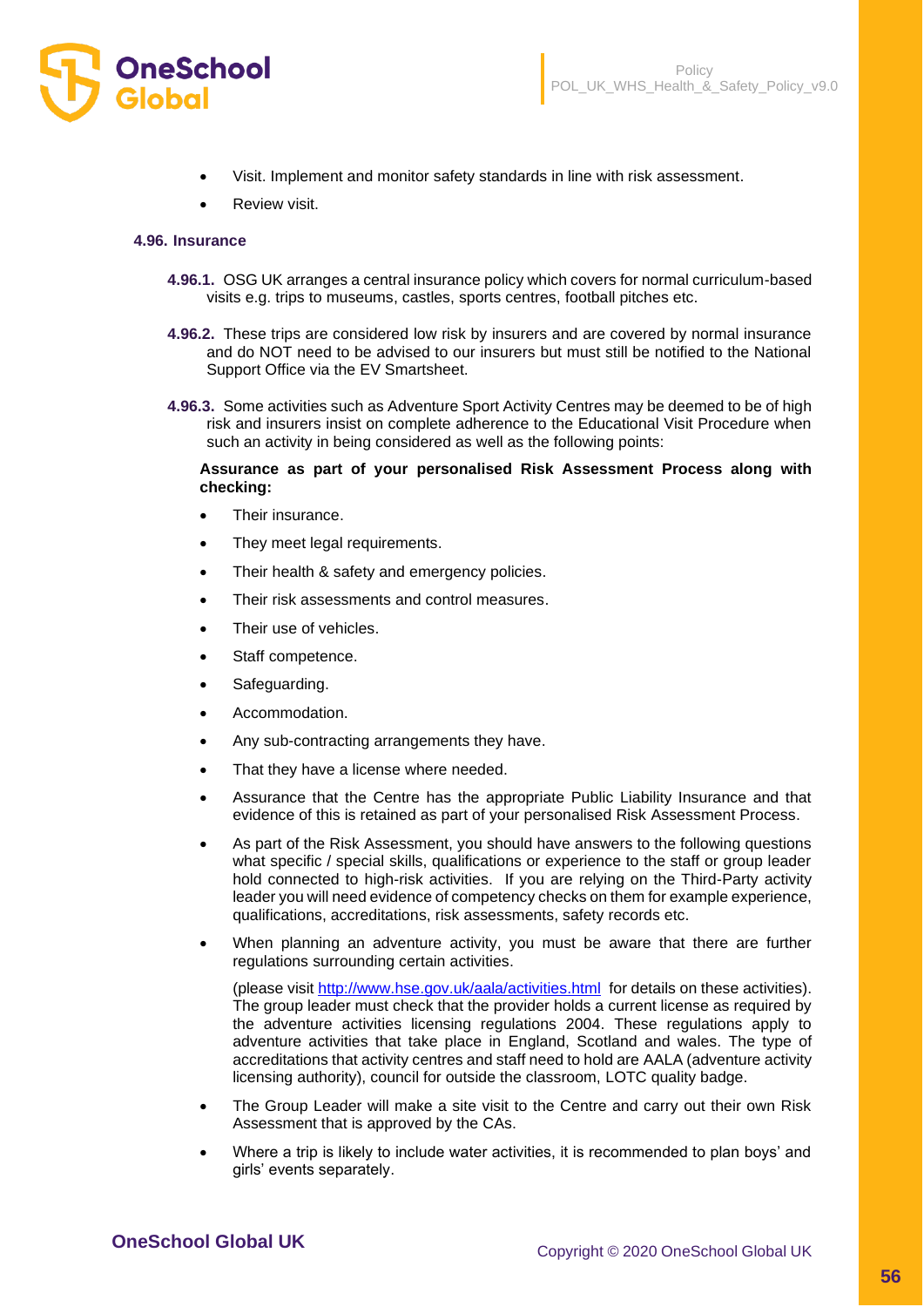- OneSchool
	- **4.96.4.** The Educational Visit is notified to the National Support Office (NSO) on the EV Smartsheet<https://app.smartsheet.com/b/form?EQBCT=e9db22caf98049baae1044c4e042e2e8>

and NSO approval will be sought when considering the following activities:

- Visits to Parliament
- Trips to London e.g., Imperial War Museum
- **4.96.5.** It is the responsibility of the Trust to decide whether an activity is safe for students and staff, prior to notification to NSO the trust must have assured themselves that all the procedures have been followed.

#### **The following are not permitted:**

- Climbing including High wires.
- Overnight trips.
- Water Sports including White Water Rafting.
- Inflatables such as Bouncy Castles and Trampoline.
- Horse riding.
- Paint Ball.
- **4.96.6.** The full Terms and Conditions including any Waivers of the Centre are understood (for example if an incident occurs where no negligence on the part of the Centre is apparent)
- **4.96.7.** The Risk Assessment should give assurance that you are dealing with a well-run Centre and that the safeguarding, health and safety of the students will be in safe hands.

**4.96.8.** Refer:

- SUPPORTING DOCUMENTS: EDUCATIONAL VISITS Parental Consent Form
- SUPPORTING DOCUMENTS: EDUCATIONAL VISITS Management Approval Form
- SUPPORTING DOCUMENTS: EDUCATIONAL VISITS Letter to Parents
- SUPPORTING DOCUMENTS: EDUCATIONAL VISITS DFEE Guidance
- SUPPORTING DOCUMENTS: EDUCATIONAL VISITS Plan
- RISK ASSESSMENTS: EDUCATIONAL VISITS General to be personalised for each Visit

#### <span id="page-56-0"></span>**4.97. Events**

- **4.97.1.** Campus premises and other venues are from time to time used to hold events for either fundraising or community activities and this covers the organisation, planning and running of such events to ensure that any health and safety risks that may be present are controlled as far as is reasonably practicable.
- **4.97.2.** It is recognised that these events are charitable, or community based in nature and therefore no persons are employed and as such the Health and Safety at Work etc. Act 1974 does not apply however the Campus recognises that it still owes a duty of care to all those involved or attending.
- **4.97.3.** The Campus aims to manage the health and safety risks associated with running events by ensuring:
	- All events receive the approval of the Board of CAs.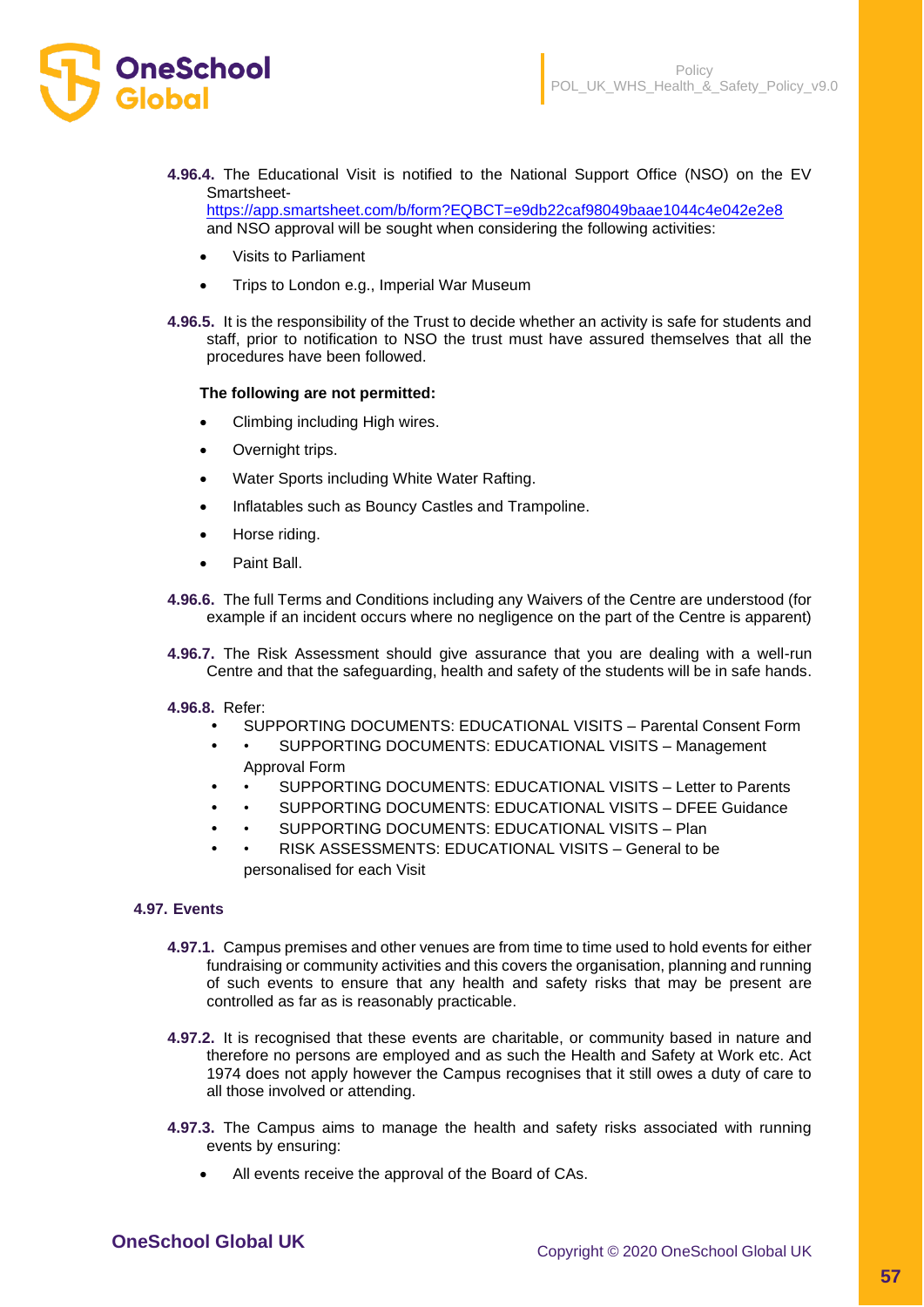

- An Event Manager is appointed to be responsible for each event.
- An event plan is produced.
- Relevant risk assessments are completed.
- Members of the team running the event are properly briefed to include information arising from the risk assessments.
- Adequate insurance is in place.
- An appropriate level of first aid provision.
- Emergency procedures are in place.

#### <span id="page-57-0"></span>**4.98. Insurance**

**OneSchool** 

- **4.98.1.** OSG UK insurance does not cover any high-risk activity.
- **4.98.2.** It is important that you distinguish between a Campus event and a trading company event; an event form must be submitted 7 days prior to an event to ensure appropriate insurance is in place.
- **4.98.3.** If an event is to be held anywhere other than on Campus premises, the owner of such land or premises should contact his Insurers and arrange adequate cover for the event. It is strongly recommended that this is in writing.

#### <span id="page-57-1"></span>**4.99. Event Manager**

- **4.99.1.** The Event Manager will need to have a full list of all the activities taking place and know who is responsible for each one. He must also ensure that there is adequate adult supervision. The Event Manager will delegate specific tasks to responsible people i.e. first aider, fire officer, food handler, car park security etc. It is imperative that these persons take their responsibilities seriously and that they are thoroughly briefed for the event by the Event Manager.
- **4.99.2.** The Event Manager is responsible for ensuring that all written risk assessments are completed and brought to the attention of key people.
- **4.99.3.** Before the event is formally announced, the CAs should be advised of the full details, including the names of those responsible in the management network for the event. The event should then be announced well in advance.
- **4.99.4.** All checklists should then be completed, and any queries or problems found, attended to.
- **4.99.5.** Refer:
	- RISK ASSESSMENTS: Event Template
	- RISK ASSESSMENTS: Seminar Event

#### <span id="page-57-2"></span>**4.100. Performance Licenses**

**4.100.1.**The legislation relating to the licensing of children for performances, paid modelling and sporting activities is complex and is contained in the Children and Young Persons Acts 1933 and 1963 and the Children (Performances) Regulations 1968 as amended by the Children (Performances) (Miscellaneous Amendments) Regulations 1998 and the Children (Performances) Amendment Regulations 2000.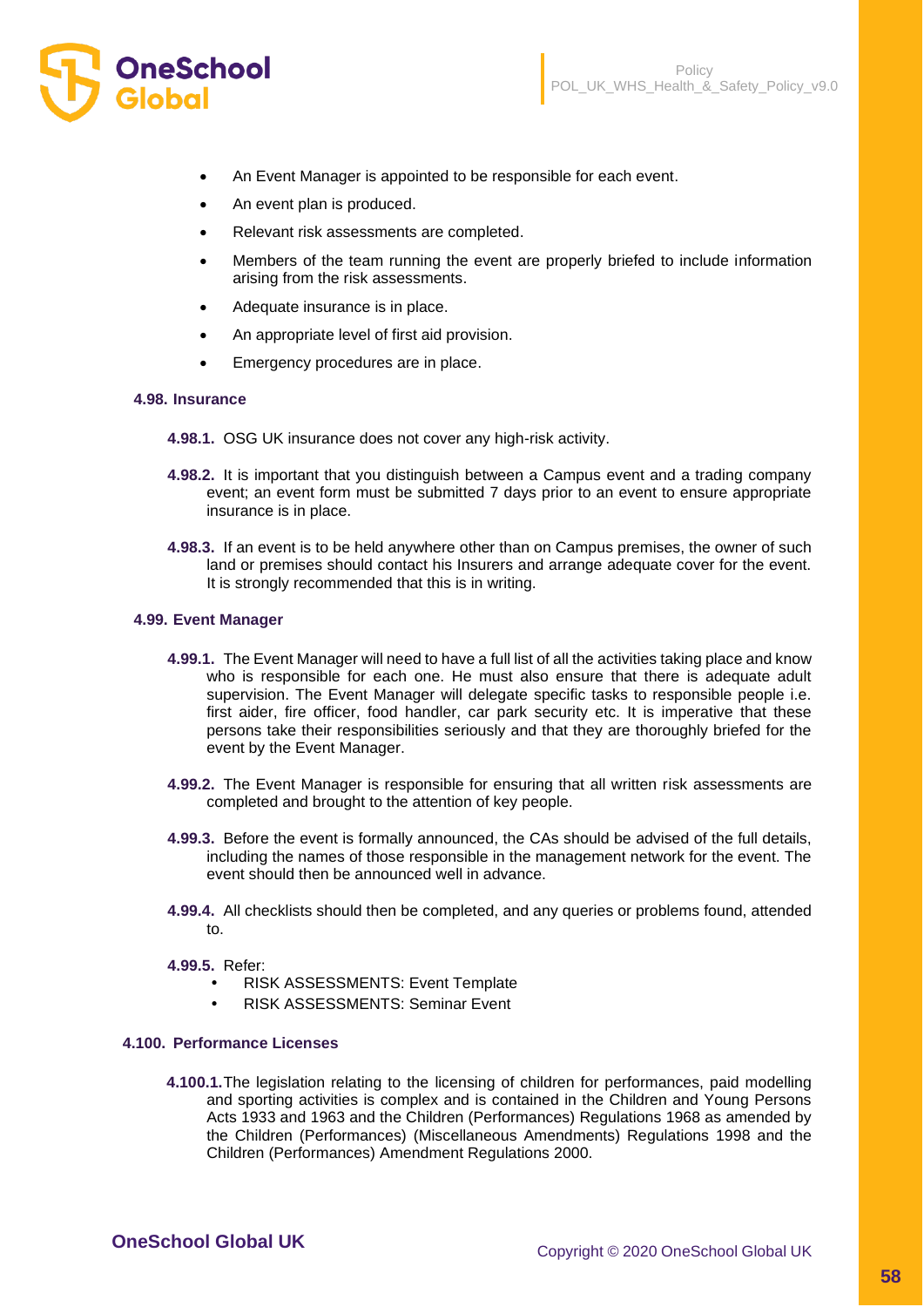

- **4.100.2.**The licensing of children is intended to safeguard their education, health and welfare and for this reason the local education authority is responsible for the issuing and supervision of licenses.
- **4.100.3.**Most local authorities follow these guidelines:
- **4.100.4.**A license is usually not required:
	- If the performance is unpaid and no Campus absence is needed and the performance lasts for four days or less and the child has not performed within the previous six months.
	- For Campus performances or those with organisations such as scouts, guides or a church.
- **4.100.5.**A license is, however, required:
	- If the child receives payment for the performance.
	- If the performance involves absence from Campus, even if the assignment is unpaid.
- **4.100.6.**5.41.6. Where a license is not required, standard conditions, to safeguard the child's health and welfare, apply:
	- Performances shall not exceed 3.5 hours in duration and each child shall not perform for more than 2.5 hours during each performance. No child shall take part in more than two performances on the same day and there shall be an interval of at least 1.5 hours between the child's parts in such performances.
	- No child shall be absent from Campus because of any performance or rehearsal, without the prior approval of the Campus.
	- No child under 14 years of age may remain at the place of performance after 10.00 pm, or 30 minutes after the end of his or her part in the performance is completed, whichever is the earlier.
	- There shall be at least one adult for every 12 children whose task will be to supervise the children while not they are not actually involved in the performance.
	- No child shall share a dressing room with a child of the opposite gender or with adults.
	- No child should be allowed to perform when unwell, and appropriate first aid facilities shall be available in case of accident or injury.
	- No payment other than bona fide expenses should be made to any child in respect of any performance.
	- No individual shall receive any payment in respect of the production except by way of defraying legitimate expenses.

**4.100.7.**To find out about performance/stage licenses for Campus age children in your area you need to approach your appropriate local authority. You can do this by going to: <http://local.direct.gov.uk/LDGRedirect/index.jsp?LGSL=48&LGIL=8>

#### <span id="page-58-0"></span>**5. GUIDELINES**

- [www.hse.gov.uk/services/education/index.htm](http://www.hse.gov.uk/services/education/index.htm)
- CLEAPSS Risk assessments in technology<http://www.cleapss.org.uk/>
- BS 4163:2014 Health and Safety for Design and Technology in Campuses and Similar **Establishments**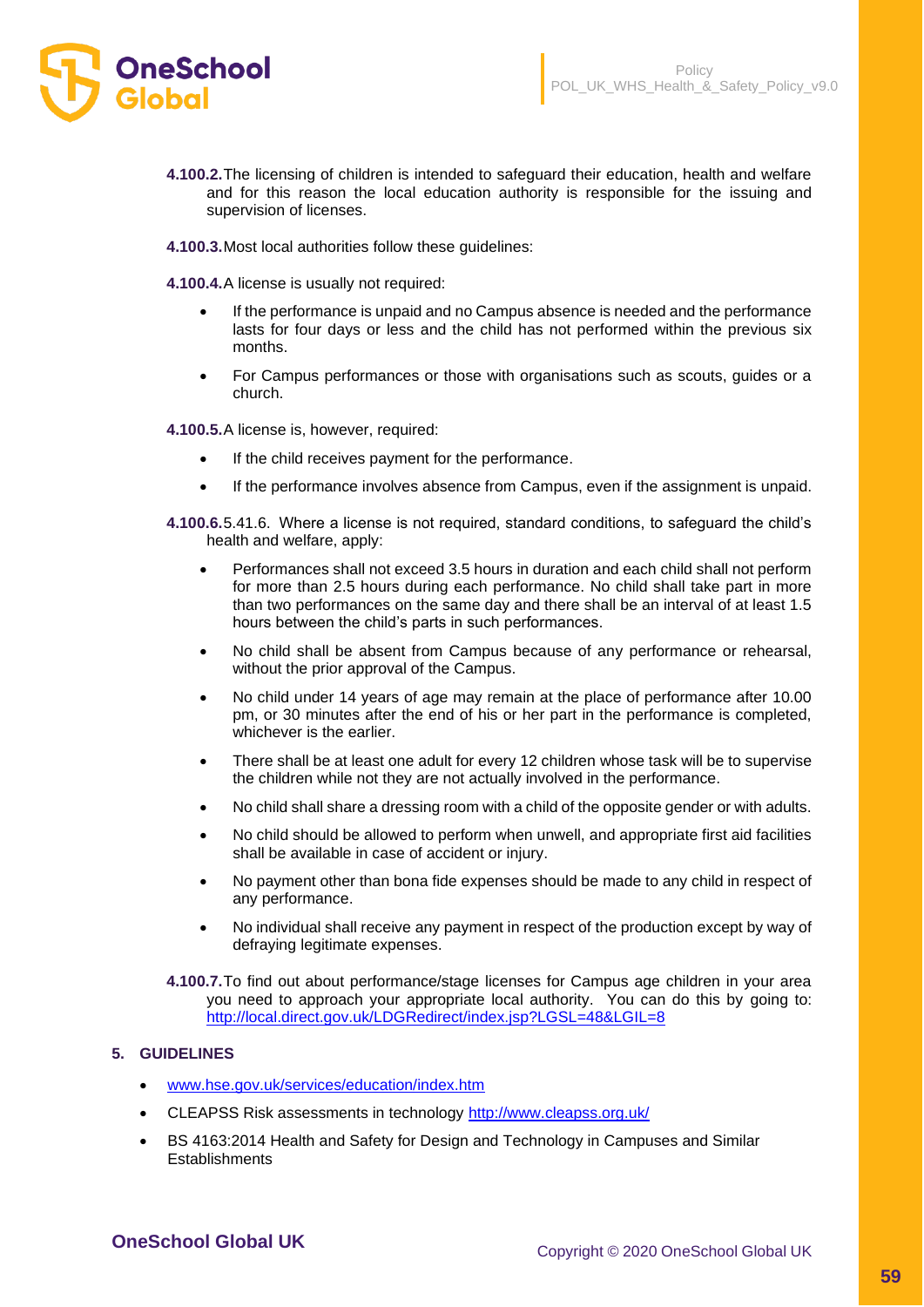

- National Society for Education in Art & Design (NSEAD)<http://www.nsead.org/hsg/index.aspx>
- Safe Practice in Physical Education and Campus Sport' BAALPE/afPE <http://www.afpe.org.uk/>
- <https://www.gov.uk/government/publications/health-and-safety-on-educational-visits>
- <http://www.hse.gov.uk/riddor/>
- [Health and safety: responsibilities and duties for schools 26.09.18](https://www.gov.uk/government/publications/health-and-safety-advice-for-schools/responsibilities-and-duties-for-schools)

### <span id="page-59-0"></span>**6. ASSOCATED DOCUMENTS**

- Safeguarding Policy
- Fire Safety (Prevention) Policy
- First Aid Policy

**OneSchool** 

lobal

- Administration of Medicine Policy
- Risk Assessment Policy
- Health & Safety Handbook 2020-21
- Security & Visitors Policy

### <span id="page-59-1"></span>**7. ATTACHMENTS**

- Appendix 1 Organisation Chart
- Appendix 2 Design and Technology
- Appendix 3 Textiles
- Appendix 4 Food Safety
- Appendix 5 Physical Education
- Appendix 6 Science
- Appendix 7 H&S Officer / H&S CA Meeting Agenda
- Appendix 8 H&S CA Report to the Trust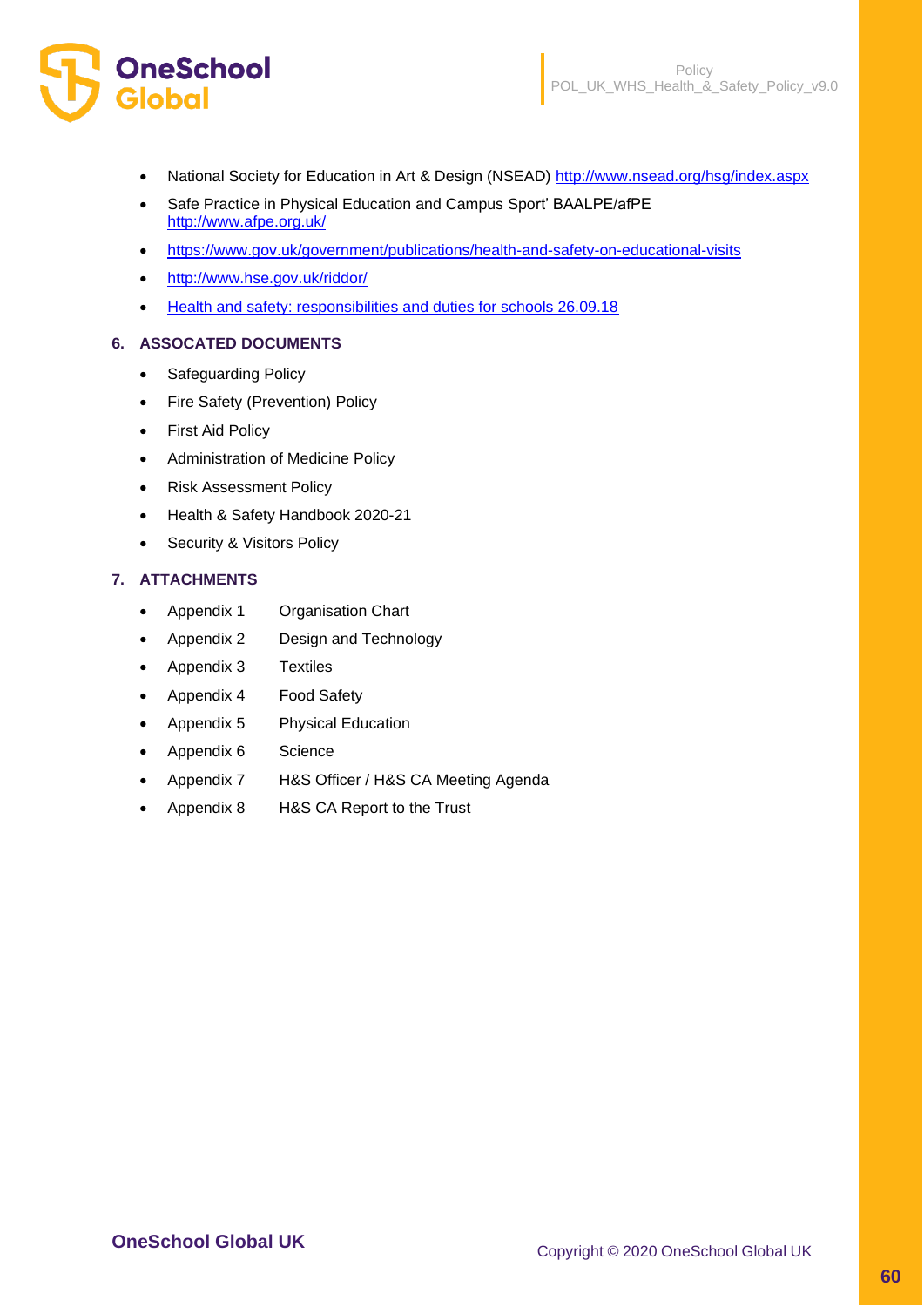

# **VERSION CONTROL**

| <b>Policy Code</b> | <b>Date</b>      | <b>Version No.</b> | <b>Nature of Change</b>                                                                                                                                                                                                                                                                                                                                                                      |
|--------------------|------------------|--------------------|----------------------------------------------------------------------------------------------------------------------------------------------------------------------------------------------------------------------------------------------------------------------------------------------------------------------------------------------------------------------------------------------|
| OPC/7              |                  |                    |                                                                                                                                                                                                                                                                                                                                                                                              |
| OPC/7              | June 2019        | 7.1                | Added sections on Occupational Health<br>& Work-related stress and Site Security                                                                                                                                                                                                                                                                                                             |
| OPC/7              | October 2019     | 7.2                | Further guidance surrounding risk<br>assessment of higher risk educational<br>visit venues                                                                                                                                                                                                                                                                                                   |
| OPC/7              | January 2020     | 7.3                | Updated DfE guidance around H&S<br>responsibilities in schools                                                                                                                                                                                                                                                                                                                               |
| OPC/7              | <b>July 2020</b> | 8.0                | Annual review, minor updates on roles,<br>legionella guidance and responding to<br>pandemics                                                                                                                                                                                                                                                                                                 |
| OPC/7              | June 2021        | 9.0                | • Annual review, minor update on<br>terminology<br><b>Included National Facilities</b><br>Manager Role and Responsibilities<br>Creation of a hyper-linked contents<br>grid.<br>Under ASBESTOS - reference made<br>to Asbestos Removal Contractors<br>Association (ARCA).<br>D&T BSI - update on the date of<br>Standard: BS4163:2014.<br>Update of the Appendix $1 -$<br>Organisation Chart. |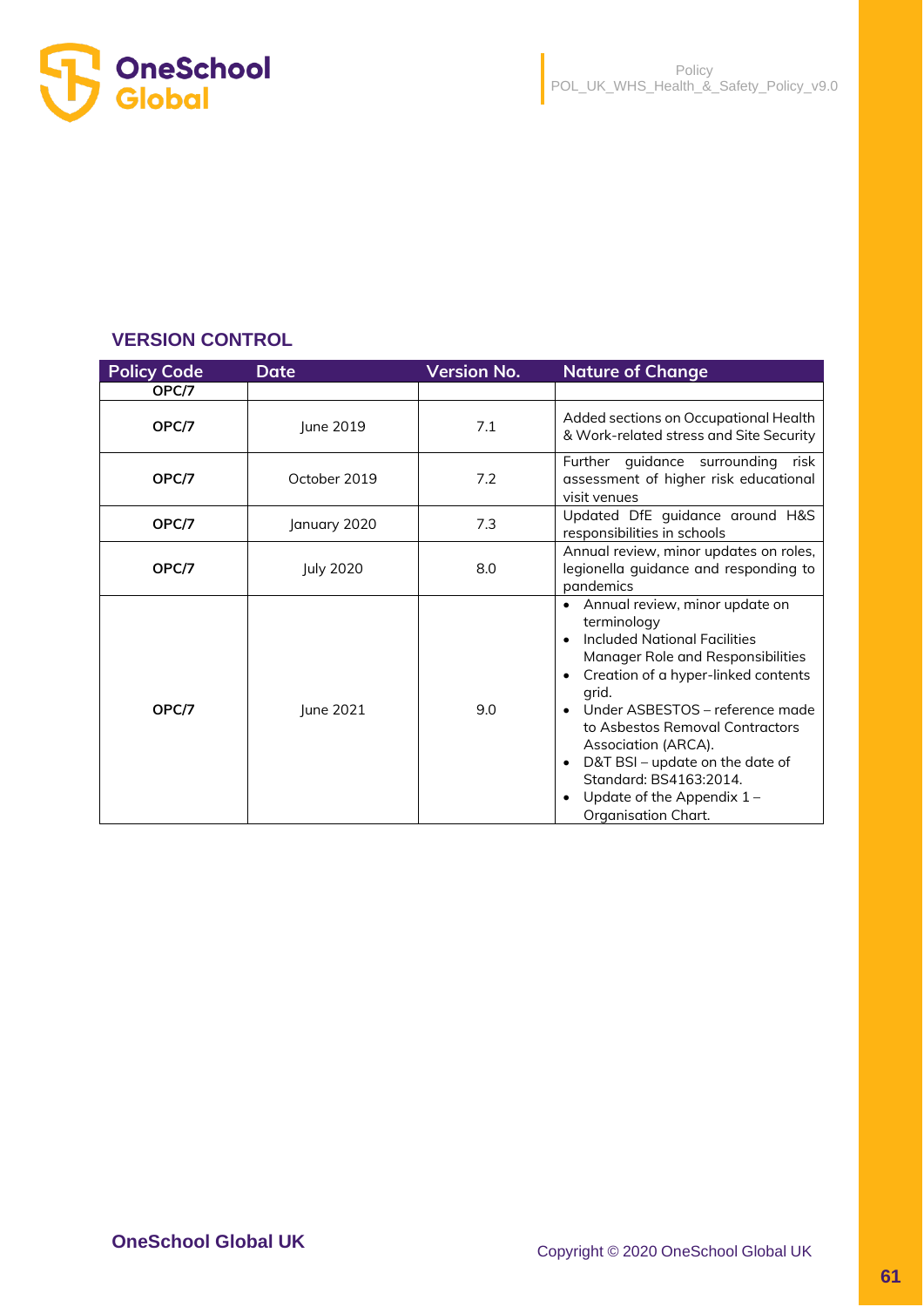

**OneSchool Global UK**